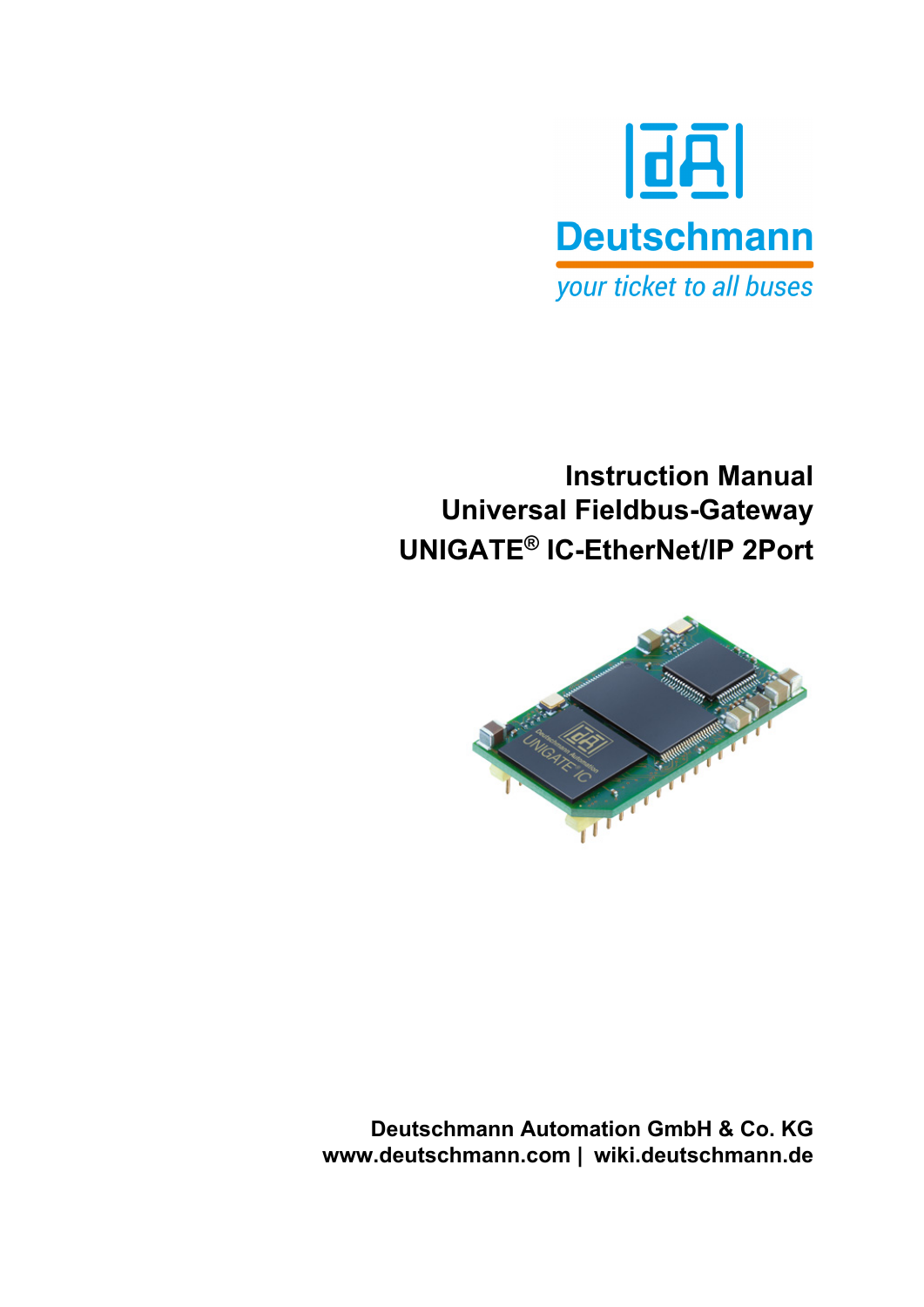Manual Art.-No.: V3907E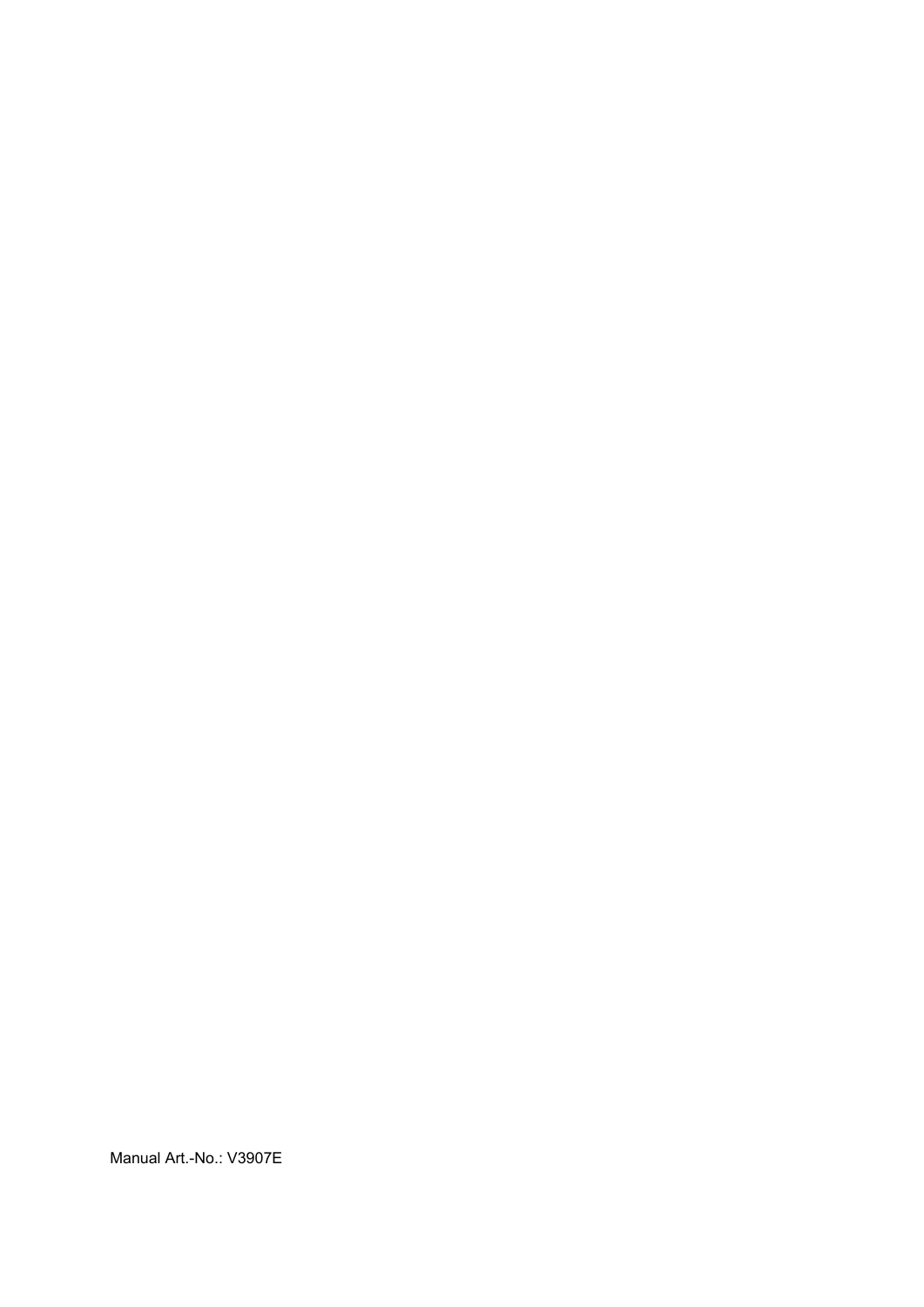| $\mathbf 1$    |                                                                                                                                                                                                                                       |
|----------------|---------------------------------------------------------------------------------------------------------------------------------------------------------------------------------------------------------------------------------------|
| $\overline{2}$ |                                                                                                                                                                                                                                       |
|                | Technical introduction results and results are a series and a series of the series and a series are series and<br>2.1                                                                                                                 |
|                | 2.2                                                                                                                                                                                                                                   |
|                | 2.3                                                                                                                                                                                                                                   |
|                | 2.4                                                                                                                                                                                                                                   |
|                | 2.5                                                                                                                                                                                                                                   |
|                | 2.6                                                                                                                                                                                                                                   |
|                | 2.7                                                                                                                                                                                                                                   |
| 3              |                                                                                                                                                                                                                                       |
|                | 3.1                                                                                                                                                                                                                                   |
|                | 3.2<br>Pinout                                                                                                                                                                                                                         |
|                | 3.2.1                                                                                                                                                                                                                                 |
|                | 3.2.2<br>3.2.3                                                                                                                                                                                                                        |
|                | 3.2.4                                                                                                                                                                                                                                 |
|                | 3.2.5                                                                                                                                                                                                                                 |
|                | 3.2.6                                                                                                                                                                                                                                 |
|                | 3.2.7                                                                                                                                                                                                                                 |
|                | 3.2.8                                                                                                                                                                                                                                 |
|                | 3.2.9                                                                                                                                                                                                                                 |
|                | 3.2.10<br>3.2.11                                                                                                                                                                                                                      |
|                | 3.2.12                                                                                                                                                                                                                                |
|                |                                                                                                                                                                                                                                       |
|                | 3.2.14                                                                                                                                                                                                                                |
|                | 3.3                                                                                                                                                                                                                                   |
|                | Basic line of proceeding research and contained a series of the series of the series of the series of the series of the series of the series of the series of the series of the series of the series of the series of the seri<br>3.4 |
|                | 3.5                                                                                                                                                                                                                                   |
|                | Layout examples<br>3.6                                                                                                                                                                                                                |
|                | Handling (mounting the UNIGATE <sup>®</sup> IC on the carrier board) 22<br>3.7                                                                                                                                                        |
|                | 3.8                                                                                                                                                                                                                                   |
| 4              |                                                                                                                                                                                                                                       |
|                | 4.1                                                                                                                                                                                                                                   |
|                | 4.2                                                                                                                                                                                                                                   |
|                | 4.3                                                                                                                                                                                                                                   |
|                | 4.4                                                                                                                                                                                                                                   |
| 5              |                                                                                                                                                                                                                                       |
|                | 5.1                                                                                                                                                                                                                                   |
|                | 5.1.1                                                                                                                                                                                                                                 |
|                |                                                                                                                                                                                                                                       |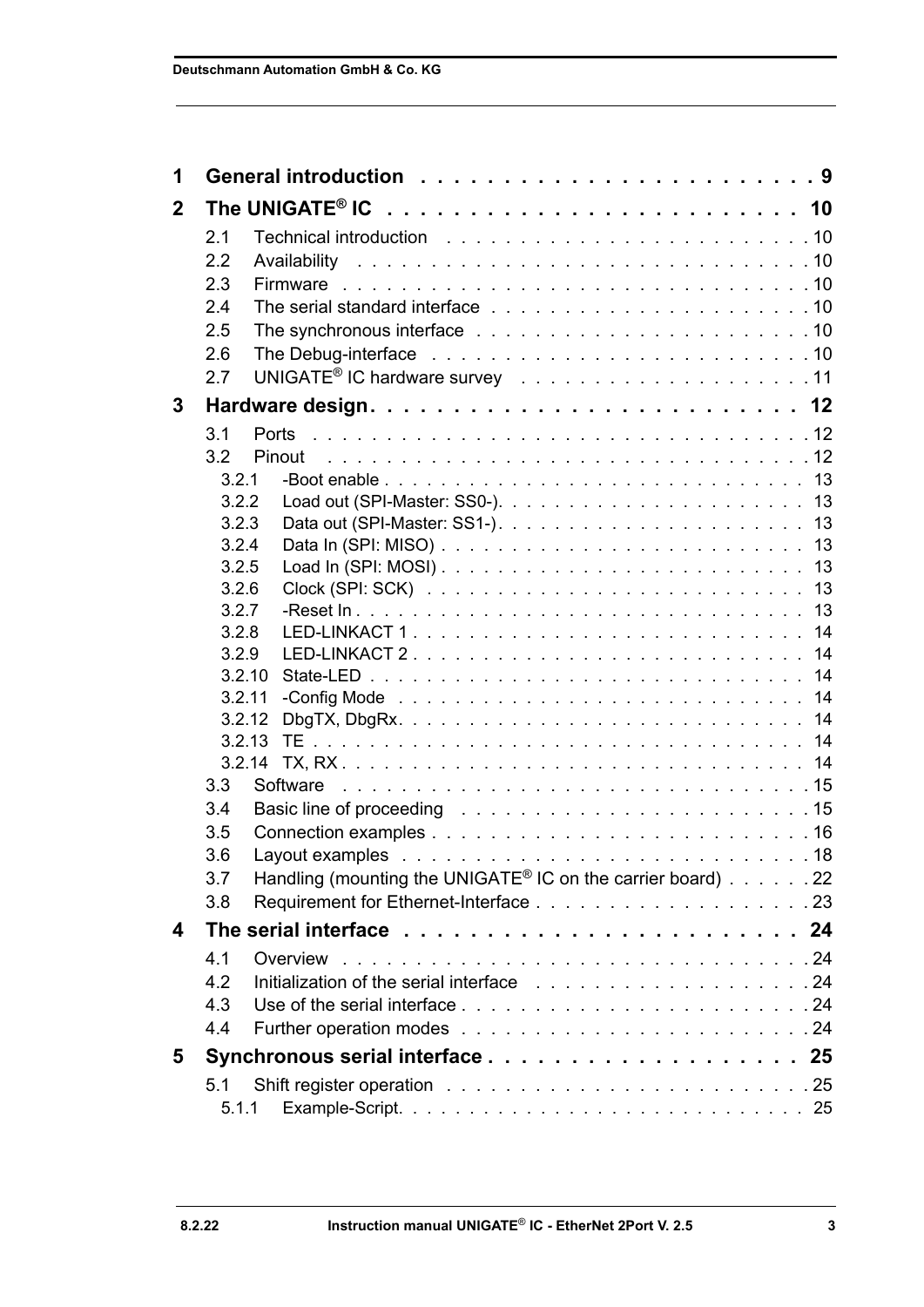|    | 52         |                                                                                                  |
|----|------------|--------------------------------------------------------------------------------------------------|
|    | 5.2.1      |                                                                                                  |
| 6  |            |                                                                                                  |
|    | 6.1        |                                                                                                  |
|    | 6.2        |                                                                                                  |
|    | 6.3        | Communication parameter for the Debug-interface 27                                               |
|    | 6.4<br>6.5 | Possibilities with the Debug-interface 27                                                        |
|    |            |                                                                                                  |
| 7  |            |                                                                                                  |
|    | 7.1<br>7.2 |                                                                                                  |
|    | 7.3        | The configuration mode $\ldots \ldots \ldots \ldots \ldots \ldots \ldots \ldots \ldots 28$       |
|    | 7.4        | Configuration of the UNIGATE <sup>®</sup> IC30                                                   |
|    | 7.4.1      |                                                                                                  |
|    | 742        |                                                                                                  |
| 8  |            |                                                                                                  |
|    | 8.1        | What is a script? $\ldots \ldots \ldots \ldots \ldots \ldots \ldots \ldots \ldots \ldots \ldots$ |
|    | 8.2        | Memory efficiency of the programs 32                                                             |
|    | 8.3        | What can you do with a script device? 32                                                         |
|    | 8.4        |                                                                                                  |
|    | 8.5        |                                                                                                  |
|    | 8.6        |                                                                                                  |
| 9  |            |                                                                                                  |
|    | 9.1        |                                                                                                  |
|    | 9.2        | System configuration update via FTP 34                                                           |
|    |            |                                                                                                  |
|    | 10.1       |                                                                                                  |
|    | 10.2       |                                                                                                  |
|    |            |                                                                                                  |
| 11 |            |                                                                                                  |
|    |            |                                                                                                  |
|    | 12.1       |                                                                                                  |
|    | 12.2       |                                                                                                  |
|    | 12.4       |                                                                                                  |
|    |            |                                                                                                  |
|    |            |                                                                                                  |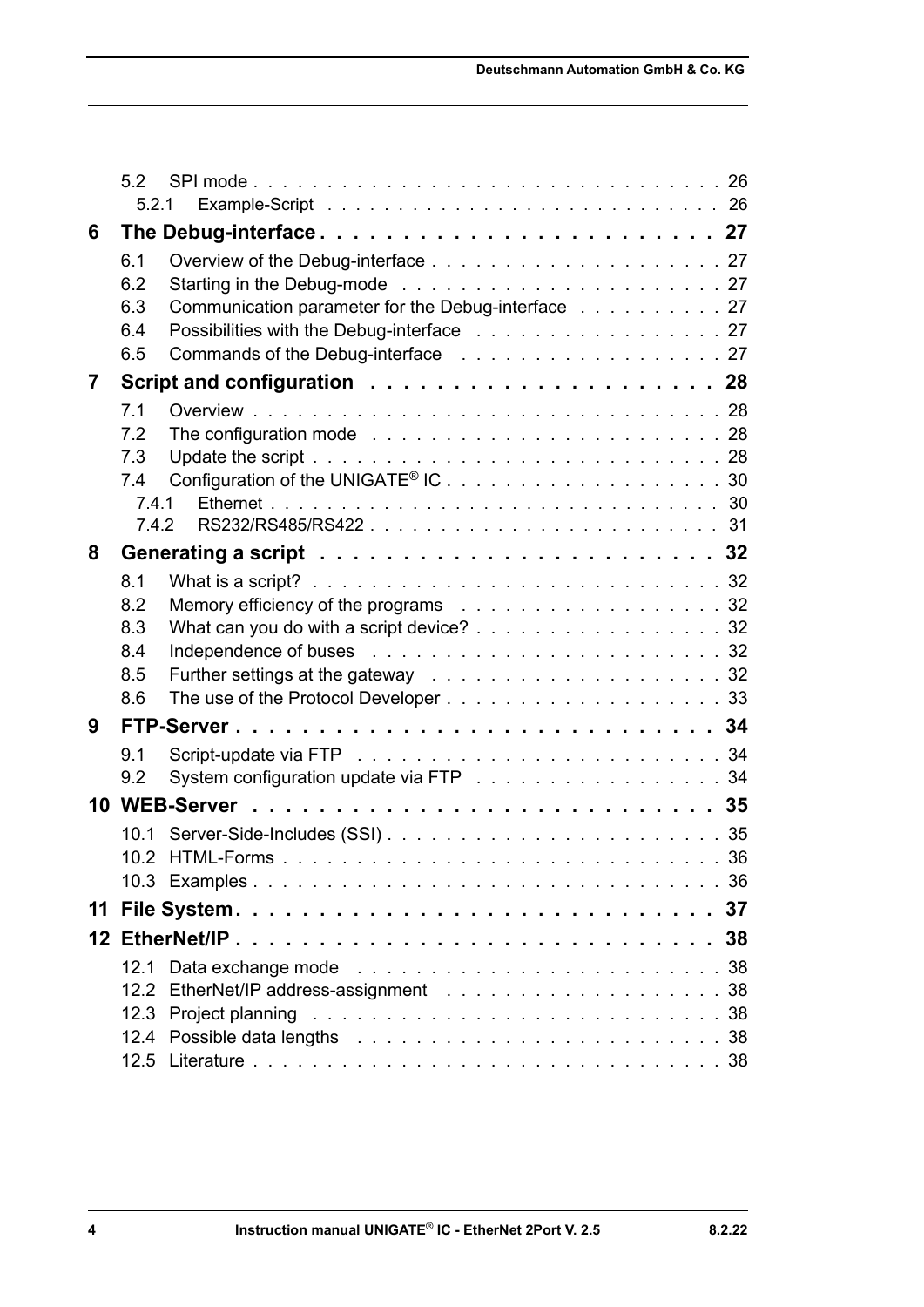|    | 13 Calculating the MAC address from the serial number 39                                                                                                                                                                       |  |
|----|--------------------------------------------------------------------------------------------------------------------------------------------------------------------------------------------------------------------------------|--|
|    | 14 Error handling at UNIGATE <sup>®</sup> IC 40                                                                                                                                                                                |  |
|    |                                                                                                                                                                                                                                |  |
|    |                                                                                                                                                                                                                                |  |
|    |                                                                                                                                                                                                                                |  |
|    |                                                                                                                                                                                                                                |  |
|    | 15.3.1 Adjustment by hardware 41                                                                                                                                                                                               |  |
|    |                                                                                                                                                                                                                                |  |
|    |                                                                                                                                                                                                                                |  |
|    |                                                                                                                                                                                                                                |  |
|    |                                                                                                                                                                                                                                |  |
|    | 16.1.1 General dimensions of UNIGATE <sup>®</sup> IC. 42                                                                                                                                                                       |  |
|    | 16.2 Technical data UNIGATE® IC - EtherNet/IP 2Port 44                                                                                                                                                                         |  |
|    |                                                                                                                                                                                                                                |  |
|    |                                                                                                                                                                                                                                |  |
|    |                                                                                                                                                                                                                                |  |
|    |                                                                                                                                                                                                                                |  |
|    | 17.3.1                                                                                                                                                                                                                         |  |
|    |                                                                                                                                                                                                                                |  |
|    |                                                                                                                                                                                                                                |  |
|    |                                                                                                                                                                                                                                |  |
|    |                                                                                                                                                                                                                                |  |
|    |                                                                                                                                                                                                                                |  |
|    |                                                                                                                                                                                                                                |  |
|    | 19.2 Hexadecimal table research and contact the contract of the contract of the contract of the contract of the contract of the contract of the contract of the contract of the contract of the contract of the contract of th |  |
| 20 |                                                                                                                                                                                                                                |  |
|    |                                                                                                                                                                                                                                |  |
|    | 20.2 Hexadecimal table research and such a series of the series of the series of the series of the series of t                                                                                                                 |  |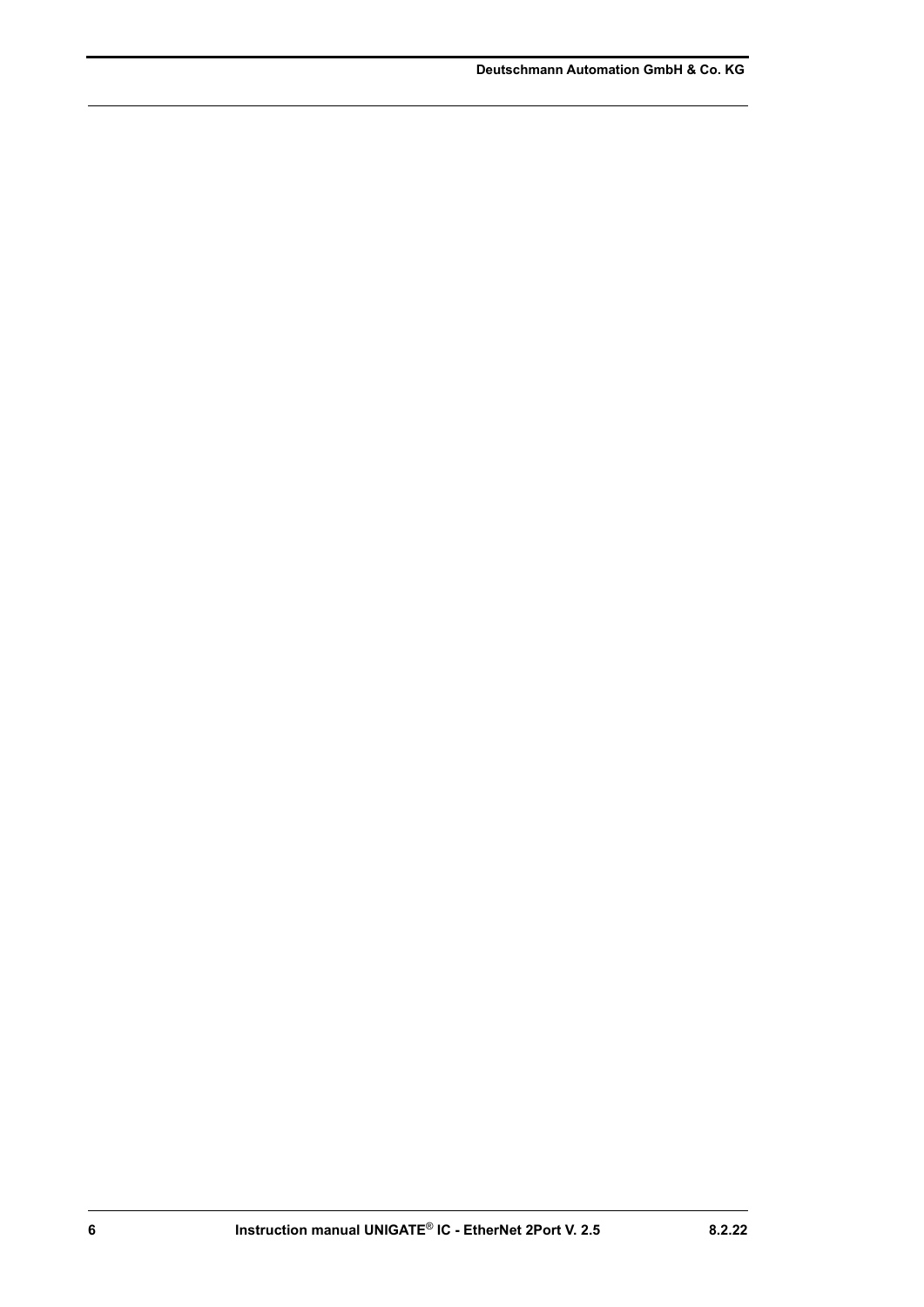#### Disclaimer of liability

We have checked the contents of the document for conformity with the hardware and software described. Nevertheless, we are unable to preclude the possibility of deviations so that we are unable to assume warranty for full compliance. The information given in the publication is, however, reviewed regularly. Necessary amendments are incorporated in the following editions. We would be pleased to receive any improvement proposals which you may have.

#### Copyright

Copyright (C) Deutschmann Automation GmbH & Co. KG 1997 – 2022. All rights reserved. This document may not be passed on nor duplicated, nor may its contents be used or disclosed unless expressly permitted. Violations of this clause will necessarily lead to compensation in damages. All rights reserved, in particular rights of granting of patents or registration of utility-model patents.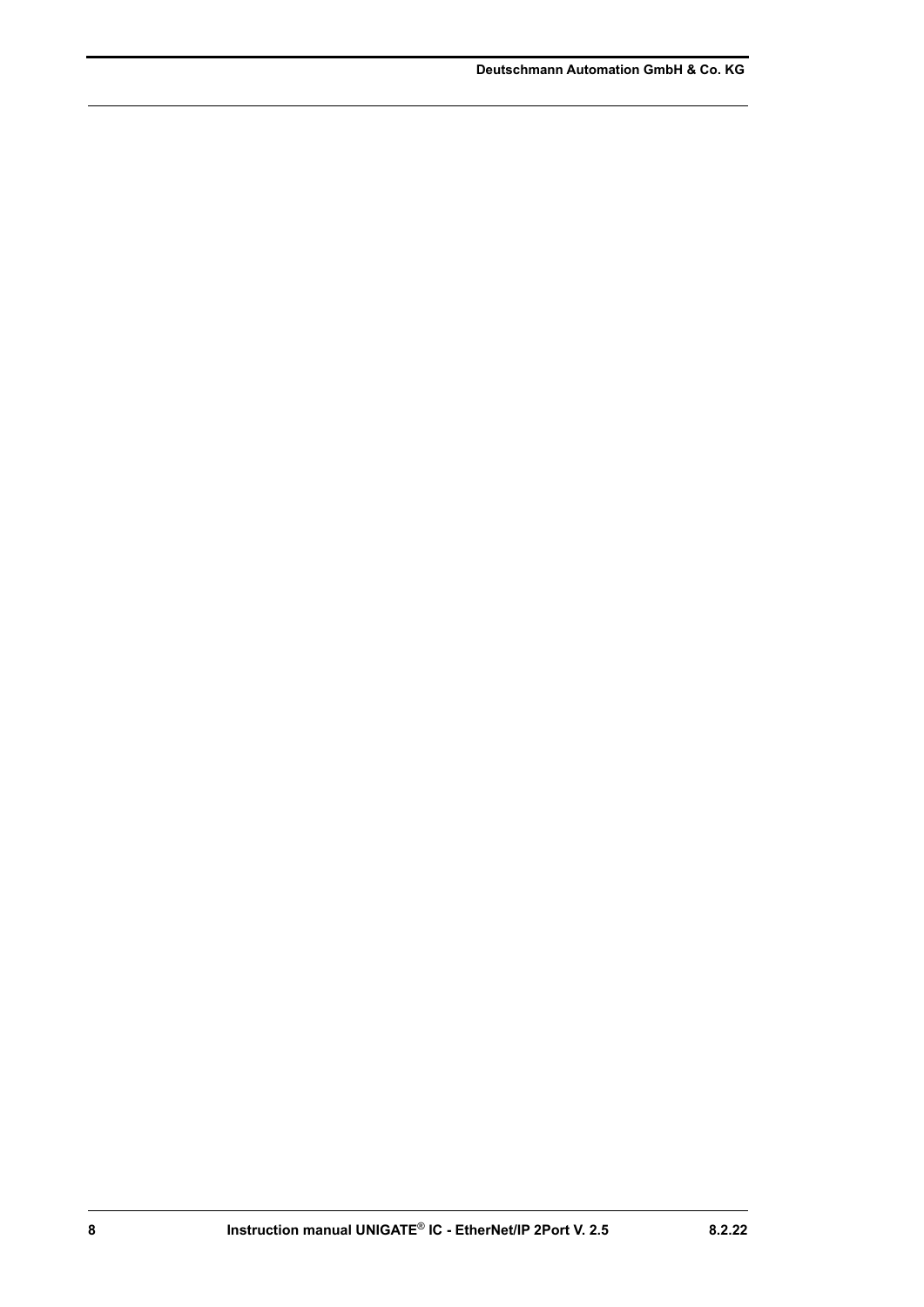## <span id="page-8-0"></span>**1 General introduction**

In the past the integration of a fieldbus connection required an enormous effort from the progress engineers. On account of the large variety of communication systems it is not enough to compile the right combination of communication hardware; due to their standards and fundamentals different busses also require the corresponding skills of the engineers.

This does not apply in case of the UNIGATE<sup>®</sup> IC by Deutschmann Automation any more. All digital functions, software, stack and driver as well as optocoupler are integrated on a UNIGATE® IC in correspondence with the standard. In addition to the reduction of the required size, also different fieldbusses can easily be integrated.

#### **Through the flexible firmware of UNIGATE® IC no software-changes are required on the side of the customer!**

Since 1997 Deutschmann Automation has experience in the field of fieldbus gateways; this enormous experience results in the UNIGATE® IC as a consistent sequel of this successful product line.

#### **Terminology**

In the entire document and in all parts of the software that is to be used, the terms Input and Output are used. Input and Output are ambiguous, always depending on the viewpoint. We see the fieldbus as central interface and as integral component of your device; therefore in all places it is always referred to data from the viewpoint of the Slave, that is Input data, as data from the Master to the Slave - regardless of the used bus.

#### **Representation of numbers**

Numbers in decimal format are always represented without prefix and without suffix as well. Hexadecimal numbers are always marked with the prefix 0x.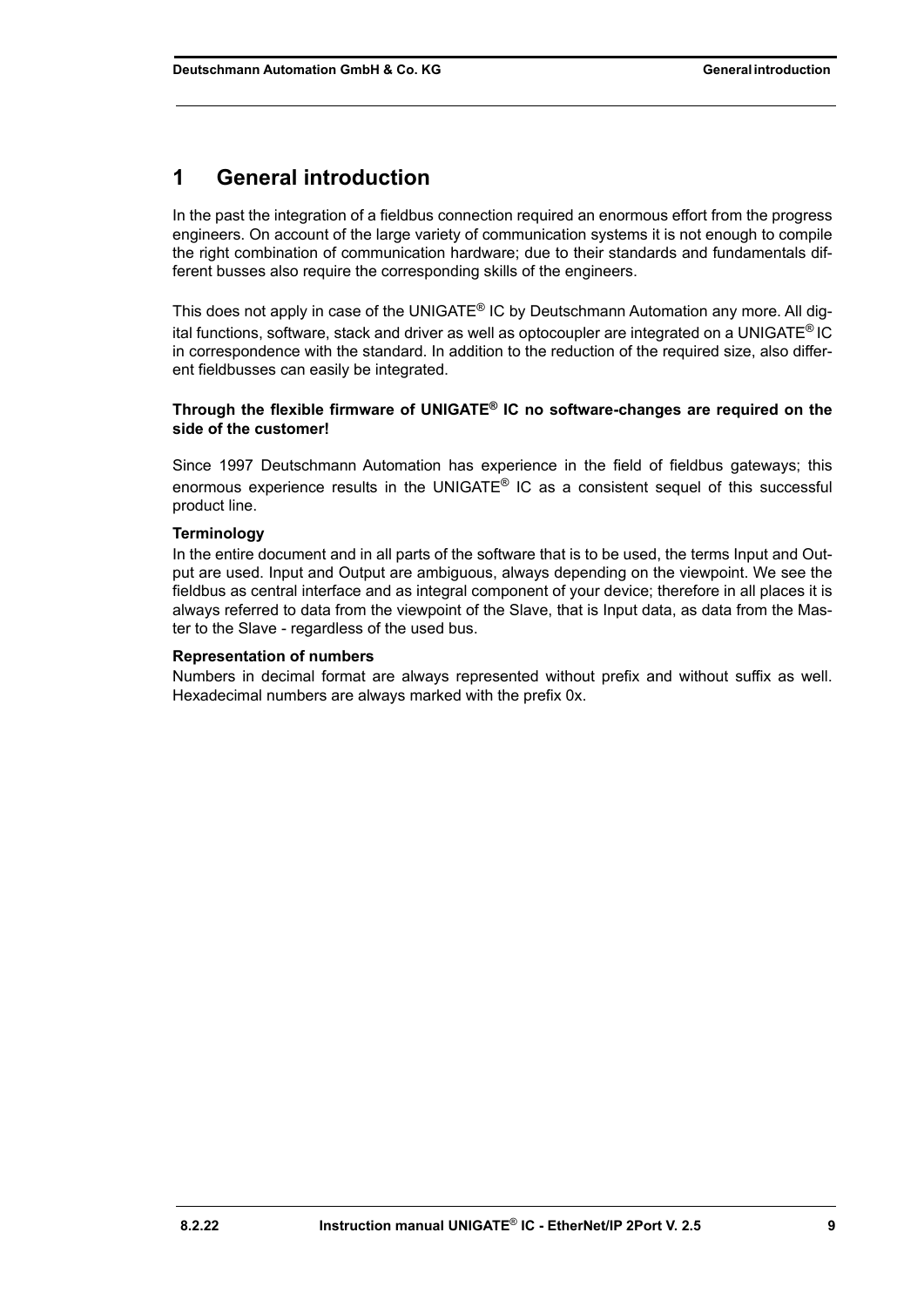## <span id="page-9-0"></span>**2 The UNIGATE® IC**

### <span id="page-9-1"></span>**2.1 Technical introduction**

The UNIGATE® IC by Deutschmann Automation contains all components that are required for the communication in a fieldbus in one single module. Therefore a developer does not have to take care for that detail any more, only a hardware redesign is necessary in order to integrate the UNIGATE® IC and the required plug connectors.

### <span id="page-9-2"></span>**2.2 Availability**

The module is available as EtherNet/IP. Further fieldbusses are either planned or being worked on. They will only differ in the connections of the busses. The meaning of the general pins 1 - 9 as well as 24 and 26 - 32 will remain unchanged also for further fieldbus implementations. You can find an up-to-date list for all UNIGATE® ICs under: http://www.deutschmann.de.

### <span id="page-9-3"></span>**2.3 Firmware**

UNIGATE<sup>®</sup> IC is programmed via scripts. On principle any script, that has been developed for a UNIGATE® SC, can also be operated on the UNIGATE® IC.

### <span id="page-9-4"></span>**2.4 The serial standard interface**

Intelligent devices, that already feature a micro controller or a microprocessor, are generally supplied with a serial asynchronous interface with a TTL-level. It is directly connected with the TTLinterface of the UNIGATE® IC. For more information on this serial interface see [chapter 4](#page-23-0).

### <span id="page-9-5"></span>**2.5 The synchronous interface**

In addition to the standard interface there is also the possibility of the synchronous input and output. That way for instance digital IOs can be connected through shift register components or also analog IOs can be connected through a DA-converter with serial in-/output. For synchronous IOs 256 signals at the most can be used (256 bit). Wiring examples can be found in [chapter 3.5](#page-15-0) and for software examples see [chapter 5](#page-24-0). This interface can also be used to connect modules or devices with SPI-interface. It is also possible to build, for instance digital or analogous I/O-modules, with the customer's device not being equipped with an own controller. The fieldbus IC is also operable autonomously without that controller.

### <span id="page-9-6"></span>**2.6 The Debug-interface**

The UNIGATE<sup>®</sup> IC features a Debug-interface, which allows to process a script step by step and also to monitor or manipulate data. This is indispensable for the development of a script. Usually a script is developed with the software Protocol Developer. For more details take a look at the instruction manual Protocol Developer. You'll find further information on the Debug interface in [chapter 6](#page-26-0).

#### **All interfaces can independently be used at the same time.**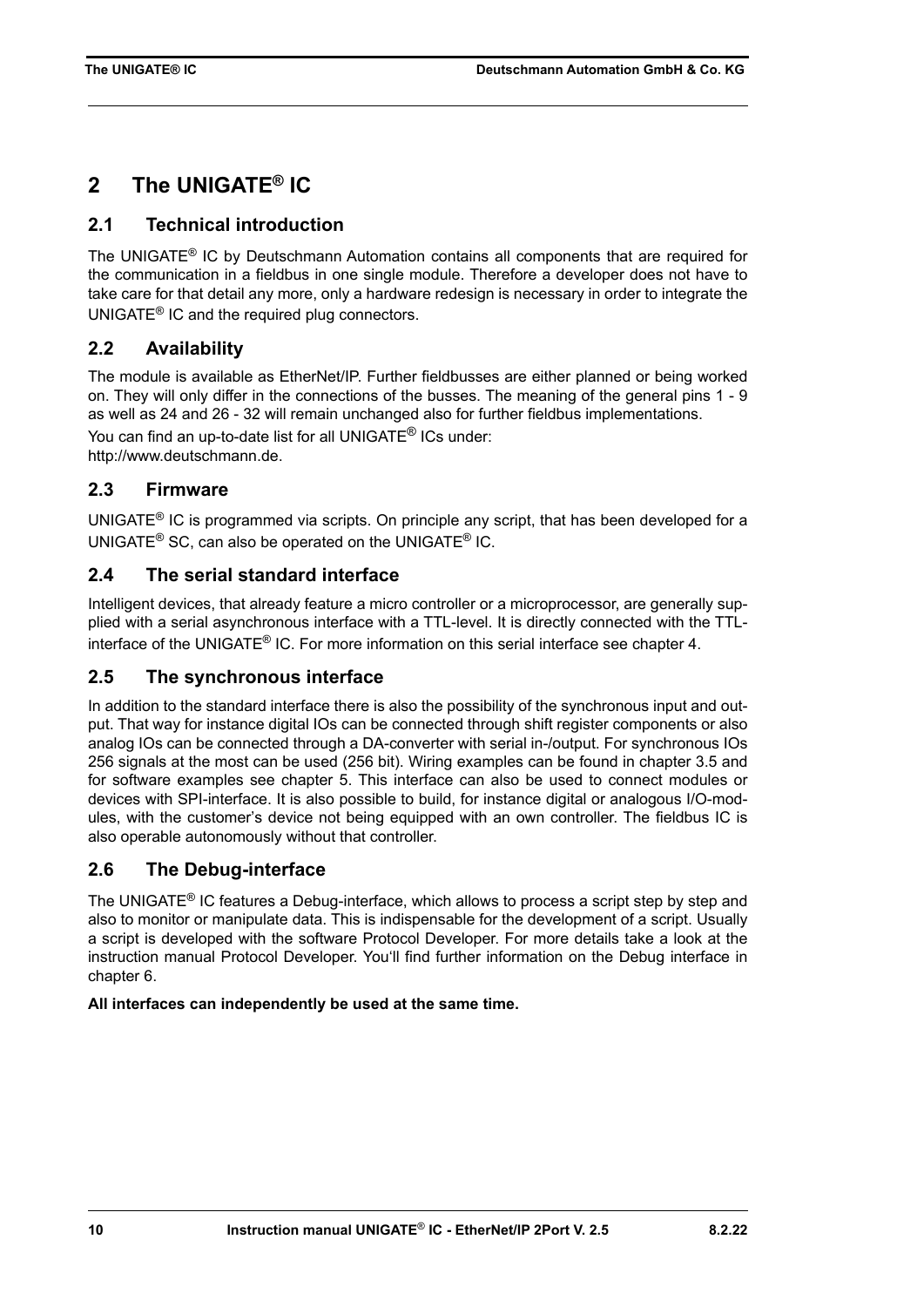## <span id="page-10-0"></span>**2.7 UNIGATE® IC hardware survey**

The hardware of the UNIGATE® IC consists of some few standard components. The picture below shows the functional structure of the IC.

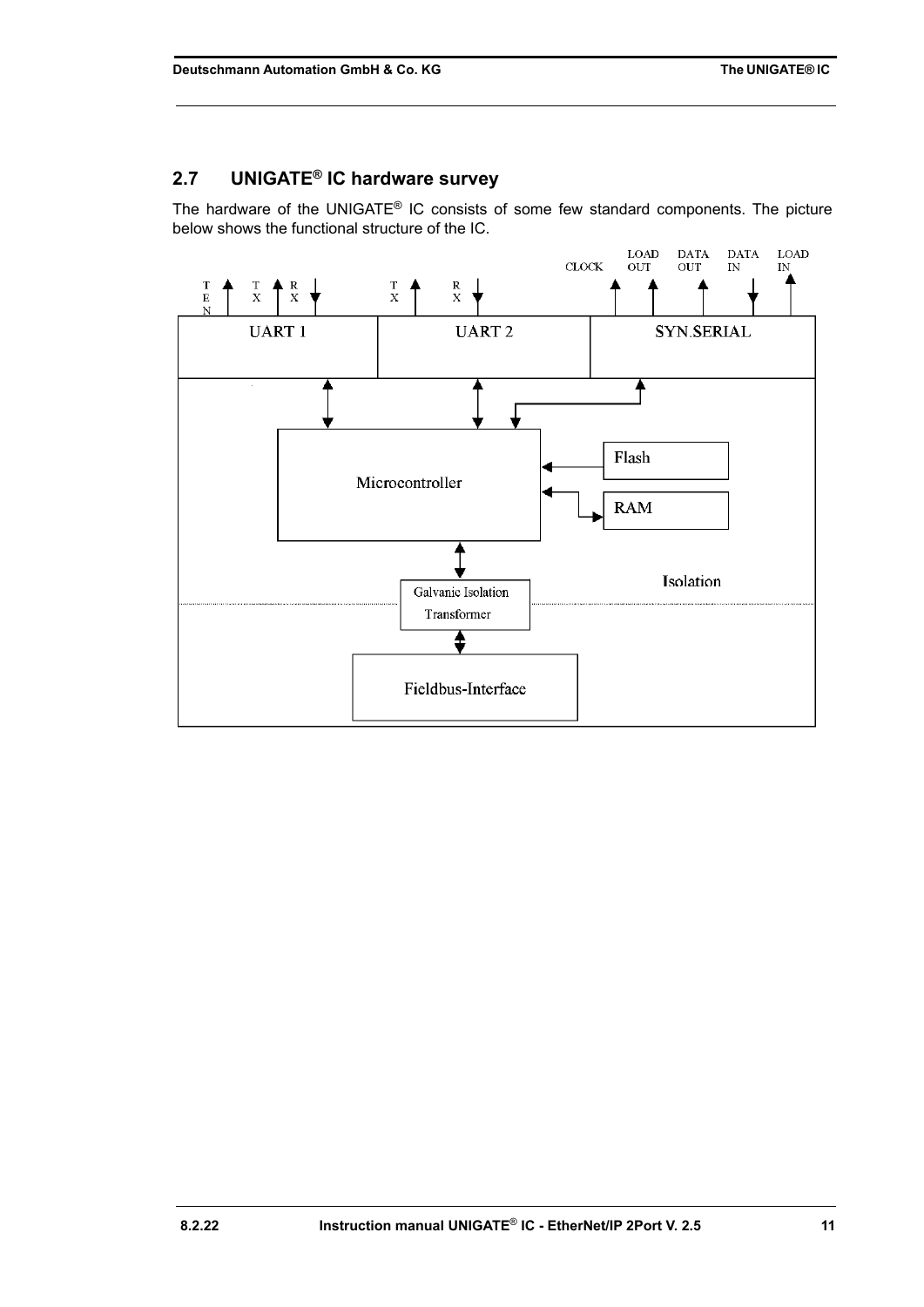## <span id="page-11-0"></span>**3 Hardware design**

This chapter gives basic advise, that is required in order to load UNIGATE® IC into your own hardware designs. In the following all ports of UNIGATE® IC are described in detail.

### <span id="page-11-1"></span>**3.1 Ports**

UNIGATE® IC features 32 pins in its layout as a DIL 32 component. The exact mechanical dimensions can be taken from [chapter 16](#page-41-0).



 **In the layout boreholes for ALL 32 pins have to be planned.**

### <span id="page-11-2"></span>**3.2 Pinout**

| Pin              | <b>Technical</b>                            | <b>Name</b>             | <b>Description</b>                         |                                          |
|------------------|---------------------------------------------|-------------------------|--------------------------------------------|------------------------------------------|
|                  | specifications                              |                         |                                            | <b>Remark</b>                            |
| $\overline{1^*}$ | $3.3V \pm 5\% \leq 460$ mA Vcc              |                         | +3.3V voltage supply                       |                                          |
| $\overline{2}$   | $IN_{Logic}$                                | -BE                     | boot enable                                |                                          |
| $\overline{3}$   | OUT <sub>Driver</sub>                       | Load out                | strobe signal for synchronous, serial      |                                          |
|                  |                                             | $(SSO-)$                | interface                                  |                                          |
| $\overline{4}$   | OUT <sub>Driver</sub>                       | Data out                | output data for synchronous, serial inter- |                                          |
|                  |                                             | $(SS1-)$                | face                                       |                                          |
| 15               | $N_{\text{Logic}}$                          | Data in                 | input data of the synchronous, serial      |                                          |
|                  |                                             | (MISO)                  | interface                                  | internally pulled up with 10 $k\Omega$   |
| 6                | $\overline{\mathsf{OUT}_{\mathsf{Logic}}}$  | Load in                 | strobe signal input data of the synchro-   |                                          |
|                  |                                             | (MOSI)                  | nous, serial interface                     |                                          |
| 17               | $\overline{\mathsf{OUT}_{\mathsf{Driver}}}$ | <b>Clock</b>            | clock pulse signal for synchronous,        |                                          |
|                  |                                             | (SCK)                   | serial interface                           |                                          |
| 8                | <b>IN</b> <sub>Reset</sub>                  | -Reset in               | reset-input of the IC                      | internally pulled up with 100 k $\Omega$ |
| $\overline{9^*}$ | connected to pin 1                          | $\overline{\text{Vcc}}$ | +3.3V voltage supply                       |                                          |
| 10               | according to norm                           | Error-LED               | Anode of the red LED                       |                                          |
| $\overline{11}$  | according to norm                           | LED-LINK-               | Ethernet-link pulse found / Networkdata    |                                          |
|                  |                                             | ACT <sub>1</sub>        | traffic Port 1                             |                                          |
| $\overline{12}$  | nc                                          | nc                      | not connected                              |                                          |
| $\overline{13}$  | according to norm                           | <b>RD1-</b>             | Ethernet-signal RD- Port1                  | galvanically isolated                    |
|                  |                                             |                         |                                            | insulation voltage 1000 Vrms             |
| $\overline{14}$  | according to norm                           | $RD1+$                  | Ethernet-signal RD+ Port1                  |                                          |
| $\overline{15}$  | according to norm                           | <b>TD1-</b>             | Ethernet-signal TD- Port1                  |                                          |
| $\overline{16}$  | according to norm                           | $TD1+$                  | Ethernet-signal TD+ Port1                  |                                          |
| $\overline{17}$  | according to norm                           | $TD2+$                  | Ethernet-signal TD+ Port2                  |                                          |
| $\overline{18}$  | according to norm                           | $TD2-$                  | Ethernet-signal TD- Port2                  |                                          |
| $\overline{19}$  | according to norm                           | $RD2+$                  | Ethernet-signal RD+ Port2                  |                                          |
| $\overline{20}$  | according to norm                           | <b>RD2-</b>             | Ethernet-signal RD- Port2                  |                                          |
| $\overline{21}$  | nc                                          | $\overline{nc}$         | not connected                              |                                          |
| $\overline{22}$  | according to norm                           | LED-LIN-                | Ethernet-link pulse found / Network data   |                                          |
|                  |                                             | KACT2                   | traffic Port2                              |                                          |
| 23               | nc                                          | nc                      | not connected                              |                                          |
| $24*$            | connected to pin 32 GND                     |                         | Ground supply voltage of the IC            |                                          |
| 25               |                                             | State-LED               | Bus status LED (Anode of the green         |                                          |
|                  |                                             |                         | LED)                                       |                                          |
| 26               | $\overline{\textsf{IN}_{\textsf{Logic}}}$   | -Config Mode            | Signal to start in configuration mode      | internally pulled up with 100 k $\Omega$ |
| 27               | OUT <sub>Logic</sub>                        | <b>DbgTX</b>            | serial Debug TX                            |                                          |
| 28               | $\overline{\text{IN}_{\text{Logic}}}$       | <b>DbgRX</b>            | serial Debug RX                            | internally pulled up with 100 k $\Omega$ |
| 29               | $\overline{\text{IN}_{\text{Logic}}}$       | $\overline{RX}$         | serial data RX                             | internally pulled up with 100 k $\Omega$ |
| 30               | OUT <sub>Logic</sub>                        | ТX                      | serial data TX                             |                                          |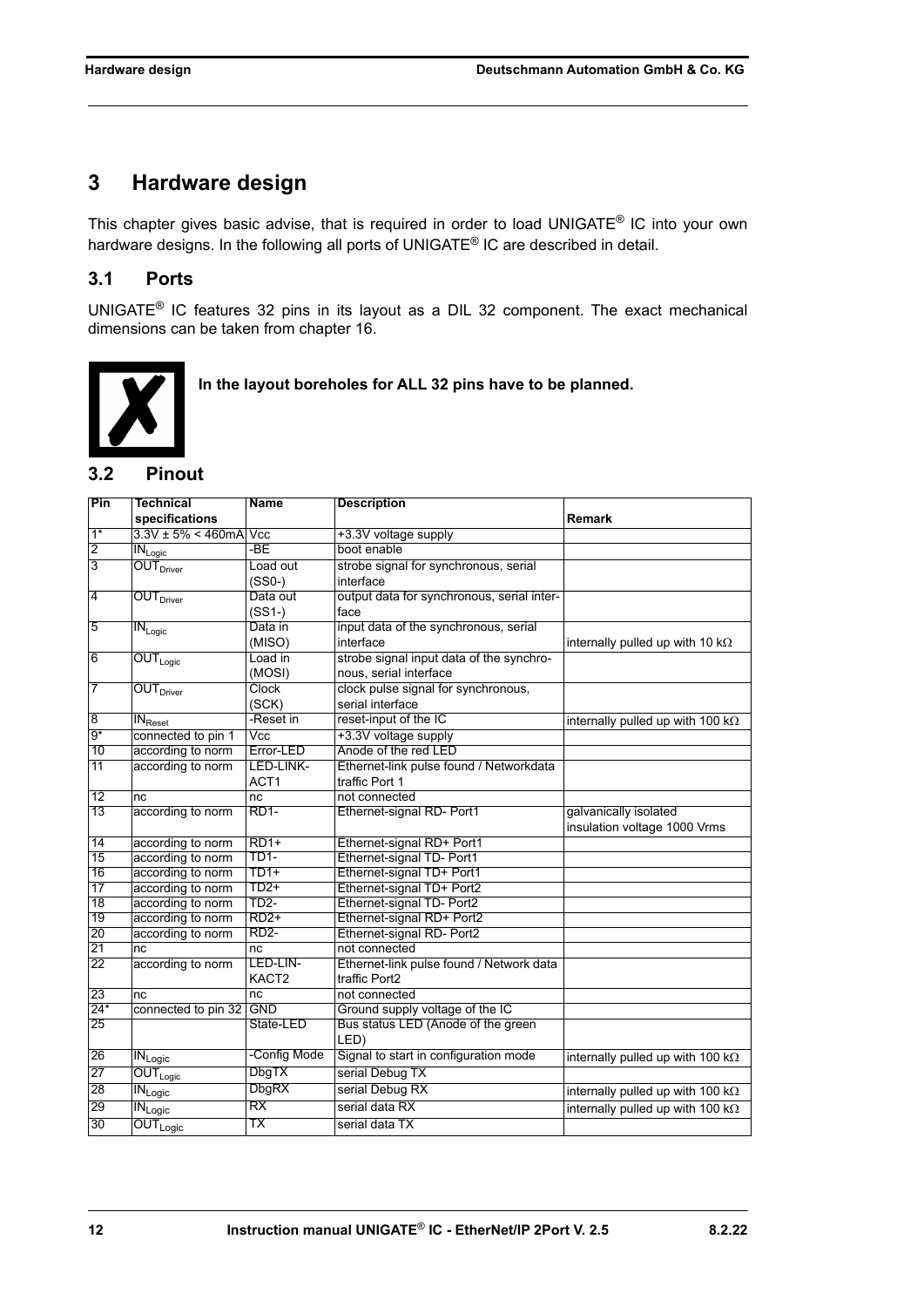| ັ                     | . .<br>Logic | --<br>. . | ---------<br>enable<br>ш                             |  |
|-----------------------|--------------|-----------|------------------------------------------------------|--|
| 0 <sup>2</sup><br>ے ت | GND          | GNL       | the<br><br>ot<br>voltage<br>าทเง<br>ound<br>sur<br>∼ |  |

 $*$  The supply voltage is 3.3V  $+/-$  5 %, max, 460 mA DC.

| $3.3V \pm 5%$ , < 460mA                      | V <sub>II</sub> | V <sub>IH</sub> |
|----------------------------------------------|-----------------|-----------------|
| $ $ IN $_{\rm{Reset}}$                       | ⊦< 0.25V / 1mA  | $-1.5V/10\mu A$ |
| $ 1N_{Logic} $                               | < 0.5V / 0.4mA  | $>1.5V/10\mu A$ |
|                                              | $V_{\Omega}$    | $V_{OH}$        |
| $\overline{\mathsf{OUT}}_\mathsf{Logic}$     | < 0.6V / 1mA    | >2.3V / 0.1mA   |
| $\overline{\mathsf{IOUT}}_{\mathsf{Driver}}$ | < 0.5V / 4mA    | >2.5V/4mA       |

#### <span id="page-12-0"></span>**3.2.1 -Boot enable**

The IC is started in the firmware update mode with the level GND during the power up process. See also [chapter 15](#page-40-0).

#### <span id="page-12-1"></span>**3.2.2 Load out (SPI-Master: SS0-)**

Strobe signal for the synchronous serial interface. With the positive edge at this output data is taken from the connected shift registers to the physical outputs.

In SPI mode this Pin serves as a low-active Slave-Select-Signal.

#### <span id="page-12-2"></span>**3.2.3 Data out (SPI-Master: SS1-)**

On this line data is output on the synchronous serial interface. The most significant bit of the data is output first.

In SPI mode this Pin serves as a low-active Slave-Select-Signal.

#### <span id="page-12-3"></span>**3.2.4 Data In (SPI: MISO)**

Data is read in on the synchronous serial interface via this signal. The most significant bit of the data is expected first.

In SPI mode this Pin serves as data transfer from Slave to Master.

#### <span id="page-12-4"></span>**3.2.5 Load In (SPI: MOSI)**

This pin is the strobe signal for the input data of the synchronous serial interface. In SPI mode this Pin serves as data transfer Master to Slave.

#### <span id="page-12-5"></span>**3.2.6 Clock (SPI: SCK)**

This signal is the clock line for the synchronous serial interface. That signal is equally valid for data input and data output.

#### <span id="page-12-6"></span>**3.2.7 -Reset In**

- **•** A reset generator (Max 809) is on board; with it in the normal case the reset input is not required. In this case the reset input has to be connected with VCC, in order to avoid interferences (see [chapter 3.6](#page-17-0)).
- **•** If the the customer's application has to initiate a reset of the UNIGATE® IC, then the reset input can also be connected with a reset output of the customer's application instead of connecting it with VCC. Here all specifications of the reset signal, mentioned in [chapter 3.2](#page-11-2) have to be kept. The reset-impulse is supposed to last at least 10 ms.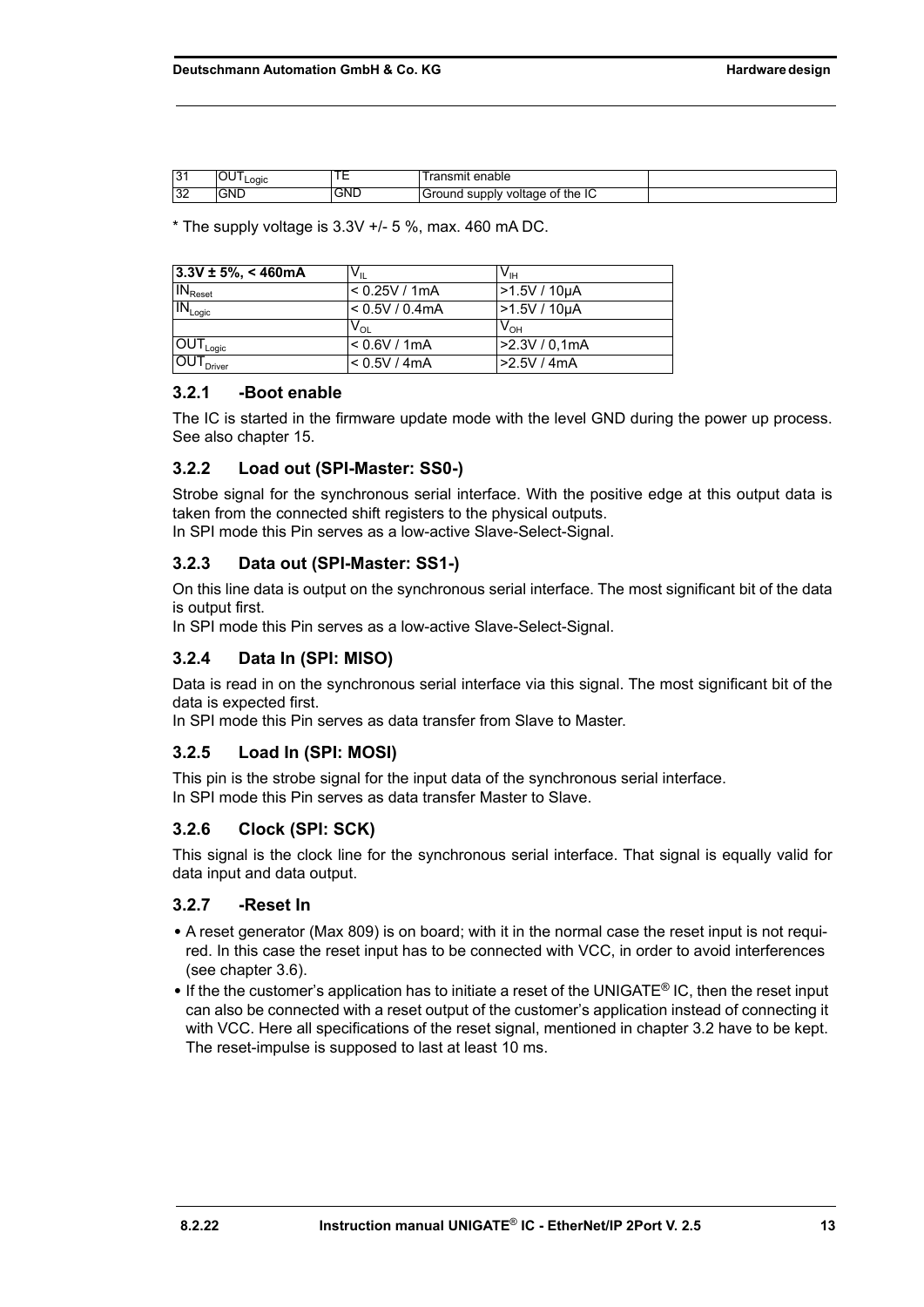#### <span id="page-13-0"></span>**3.2.8 LED-LINKACT 1**

A green LED can be connected to this line (see [chapter 3.6\)](#page-17-0). This is directly accessed by the Processor and is glowing when the Gateway on Port 1 is an operational network (it will receive link pulses) and flickers if there is network traffic.

#### <span id="page-13-1"></span>**3.2.9 LED-LINKACT 2**

A green LED can be connected to this line (see [chapter 3.6\)](#page-17-0). This is directly accessed by the Processor and is glowing when the Gateway on Port 2 is an operational network (it will receive link pulses) and flickers if there is network traffic.

#### <span id="page-13-2"></span>**3.2.10 State-LED**

A green LED can be connected to this line (see [chapter 3.6\)](#page-17-0). It shows the Bus Status and is glowing in the state of "Ethernet ok, data exchange active". It is flashing in the state "Waiting for link connection".

#### <span id="page-13-3"></span>**3.2.11 -Config Mode**

If the pin has the level GND, then the IC starts in the configuration mode.

#### <span id="page-13-4"></span>**3.2.12 DbgTX, DbgRx**

They are transmission line and receive line as well of the IC's Debug-interface. For the function description of the Debug-interface see [chapter 6](#page-26-0).

#### <span id="page-13-5"></span>**3.2.13 TE**

The transmit enable signal allows the connection of RS485 drivers to the IC's serial interface. The signal is set to High whenever the IC sends via the line TX.

#### <span id="page-13-6"></span>**3.2.14 TX, RX**

Transmission and receive line of the serial interface. This interface is programmable in accordance with the description in [chapter 4](#page-23-0).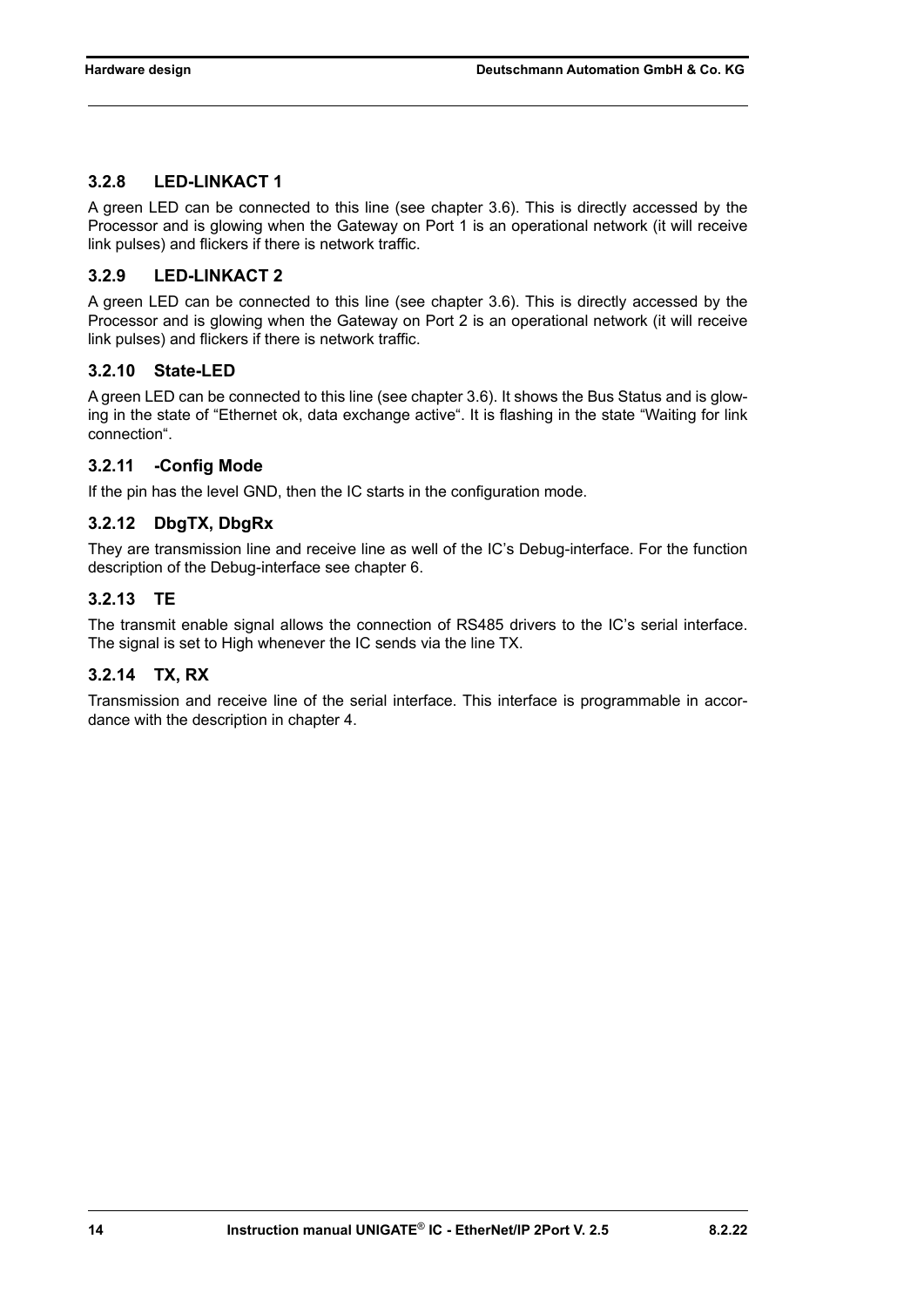### <span id="page-14-0"></span>**3.3 Software**

The software executes script-commands, which in turn control the IC's hardware and they process their complete protocol by software. The script itself can be generated by the company Deutschmann Automation or with the software Protocol Developer by yourself. For a detailed description of the script.commands of the Protocol Developer see the instruction manual Protocol Developer and the online documentation concerning script-commands.

### <span id="page-14-1"></span>**3.4 Basic line of proceeding**

In theory it is enough to replace the RS232-driver that is included in your application by the UNIGATE® IC.



Your device, which on the whole is supposed to be assembled as shown above, will now be modified in a way that the EtherNet/IP is available at the 9-pol. socket. However, a hardware redesign is necessary in order to keep the assignment in standard form.



After the RS232-driver has been replaced by the UNIGATE® IC, EtherNet/IP is available at an RJ45-socket.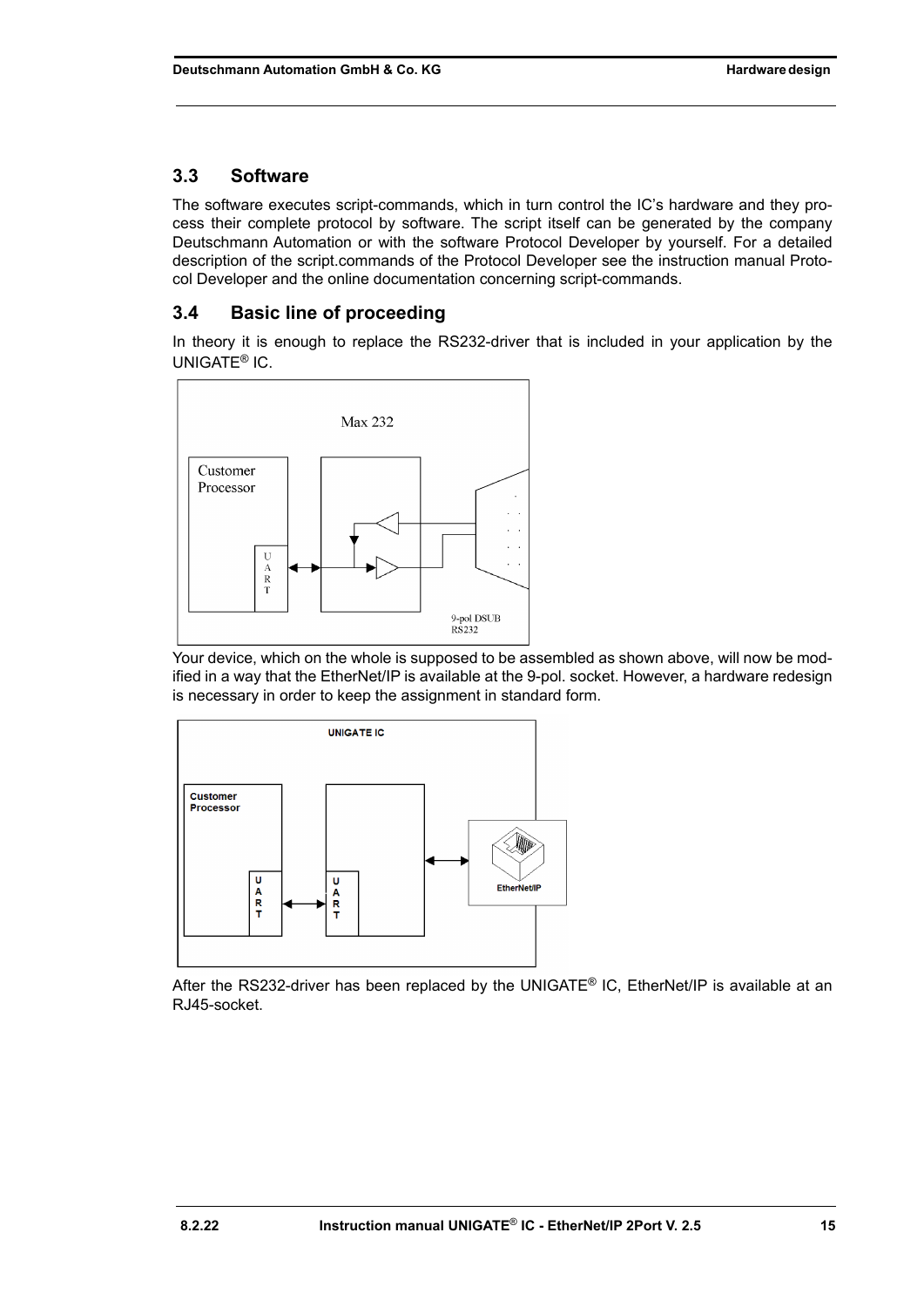#### <span id="page-15-0"></span>**3.5 Connection examples**

Here you will find some advise that offers help for a re-design. In the following several versions are listed, that should make it easier for you to decide.

Version 1: Use as a pure link module for the bus



The UNIGATE® IC independently processes the communication with the customer's device via the TTL-interface.

Version 2: Use of UNIGATE<sup>®</sup> IC for digital or analog I/O-modules<br>
<sub>Out N-M</sub><br>
Out 1-8



Here only the synchronous serial interface is used, the asynchronous serial interface is basically of no account. If you want to program the script in your completed application, then the use of a connector for the asynchronous interface is recommended. With it you can carry out the ISP-programming.

#### **For this operating mode no additional controller is required on your application!**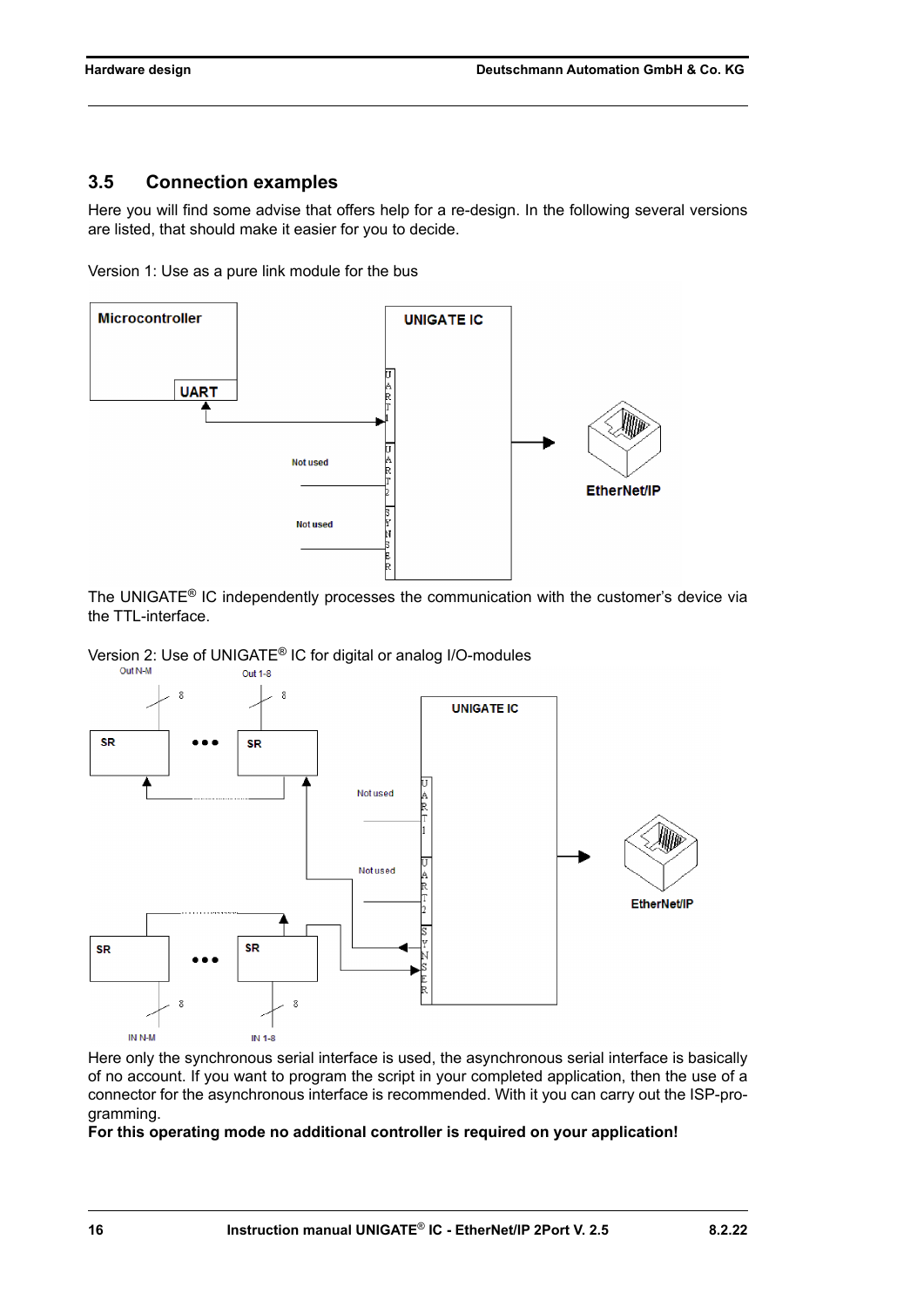

The following circuit diagram is an example for how shift register components can be connected to the IC.

Version 3: Example for digital I/Os

The serial synchronous and the asynchronous interface as well can be operated by UNIGATE<sup>®</sup> IC at the same time. Here the possibility results that an existing application can be extended by additional digital or analog I/Os.

In chapter 5.2 you find an example for a script, that operates these I/Os.

Valid for all versions: A planed plug connection of the serial interface in the application offers the possibility of an update of the firmware or the software via an external connection.

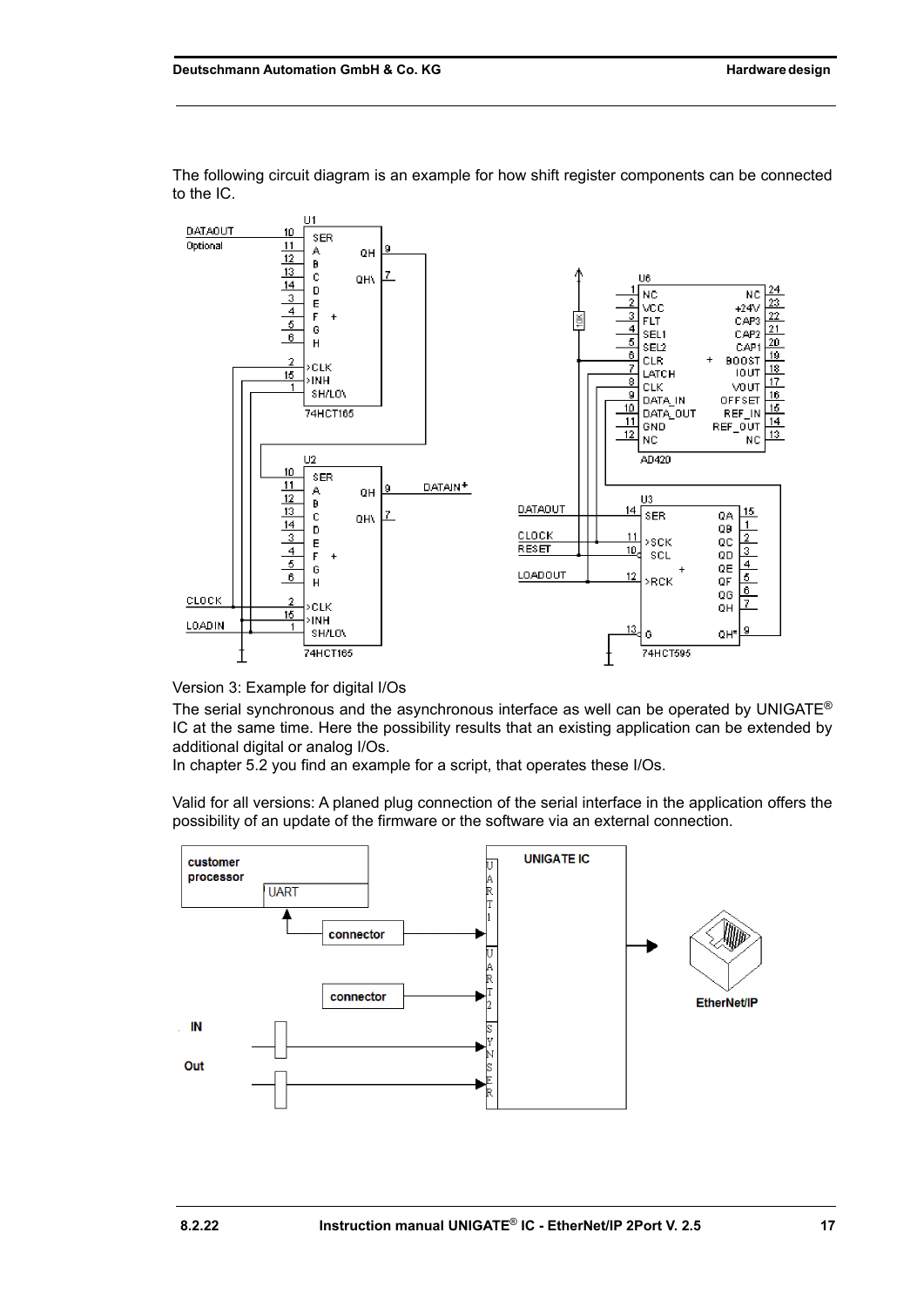### <span id="page-17-0"></span>**3.6 Layout examples**

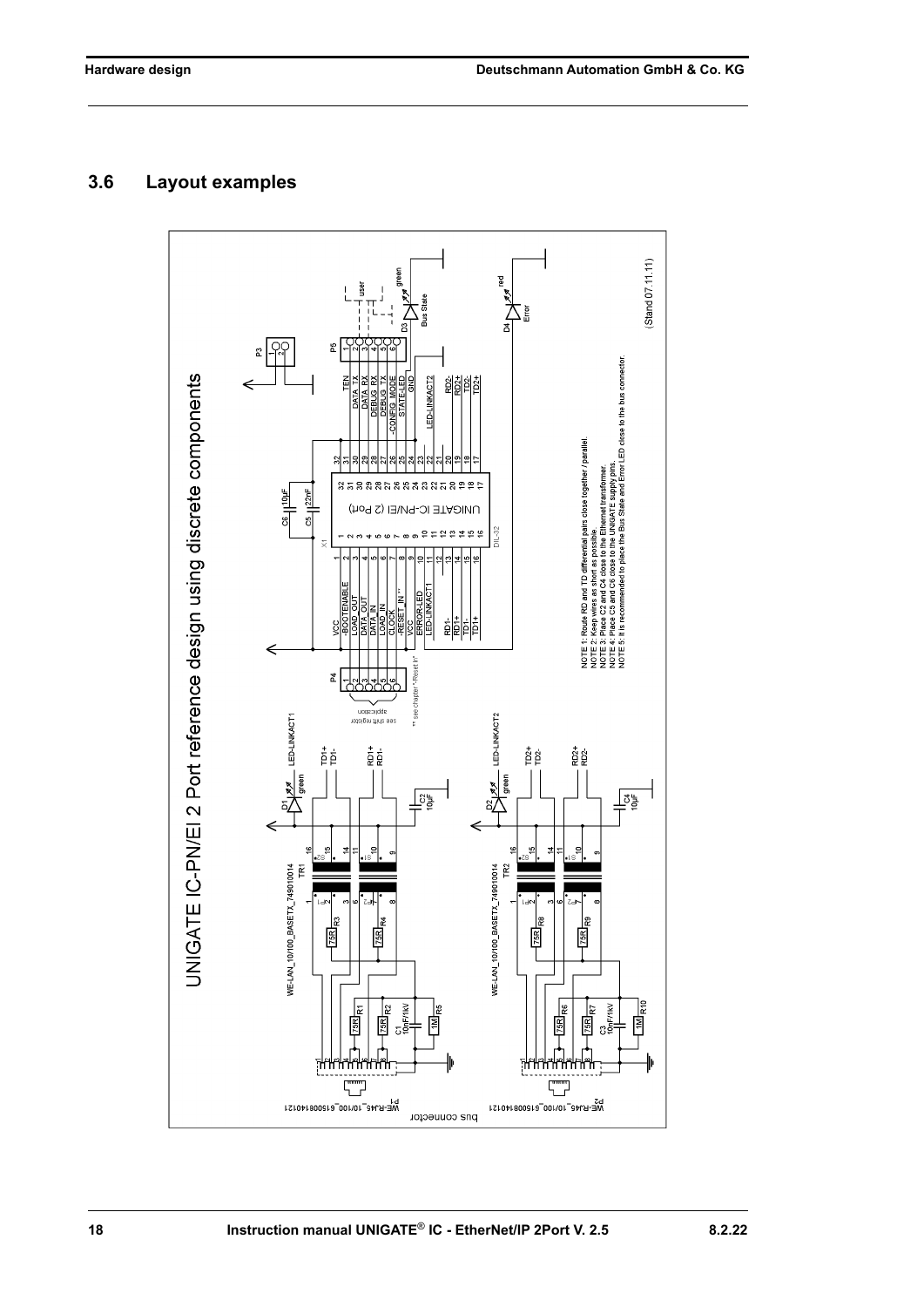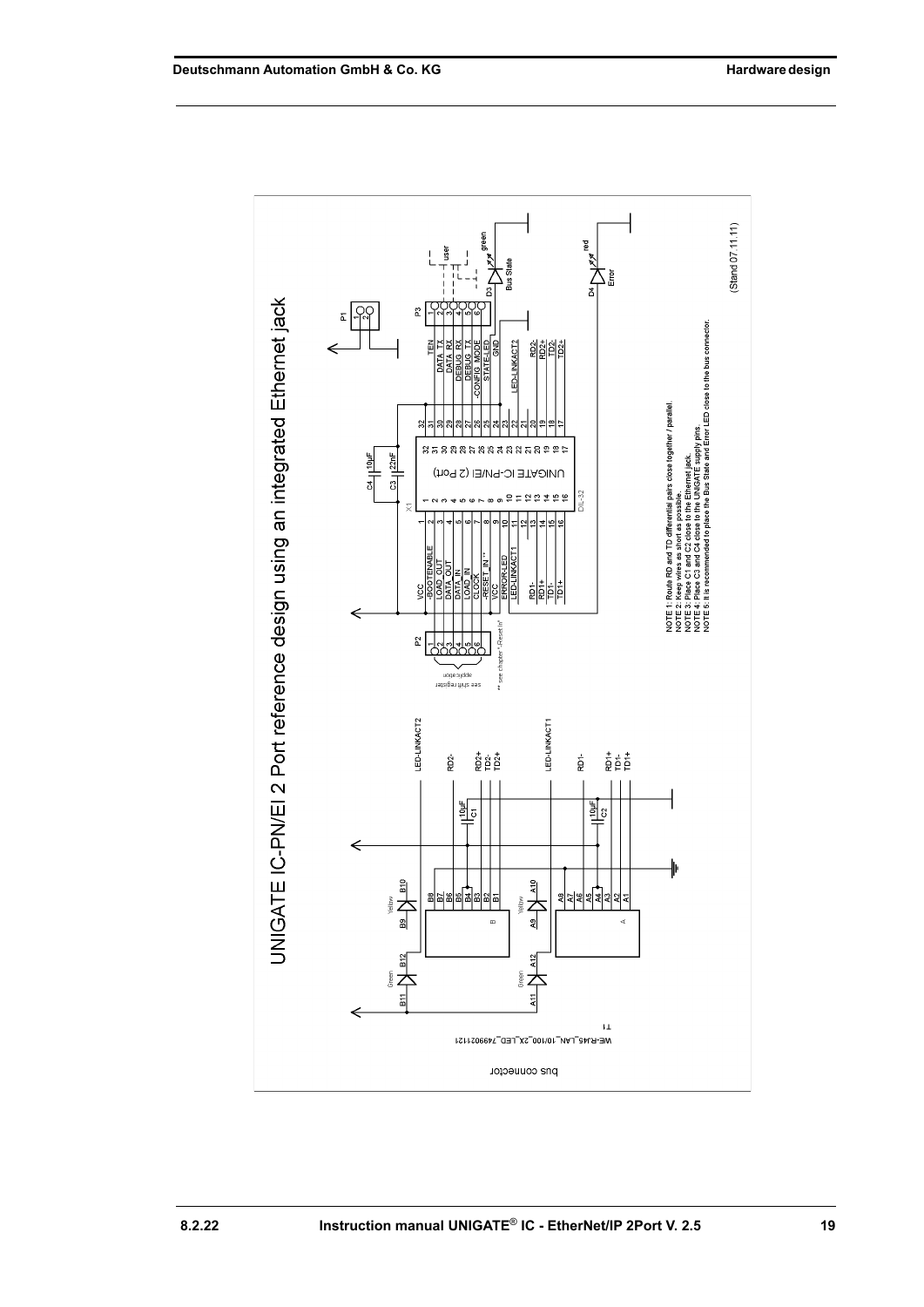

**When connecting the UG-IC and the RJ45-connector it is important to make sure the signal lines RD1-/RD1+ resp. TD1-/TD1+ also RD2-/RD2+ resp. TD2-/TD2+ run as short a possible, parallel and equal in length. Because this is for analog signals, it is also advisable not to place digital lines in close proximity.**



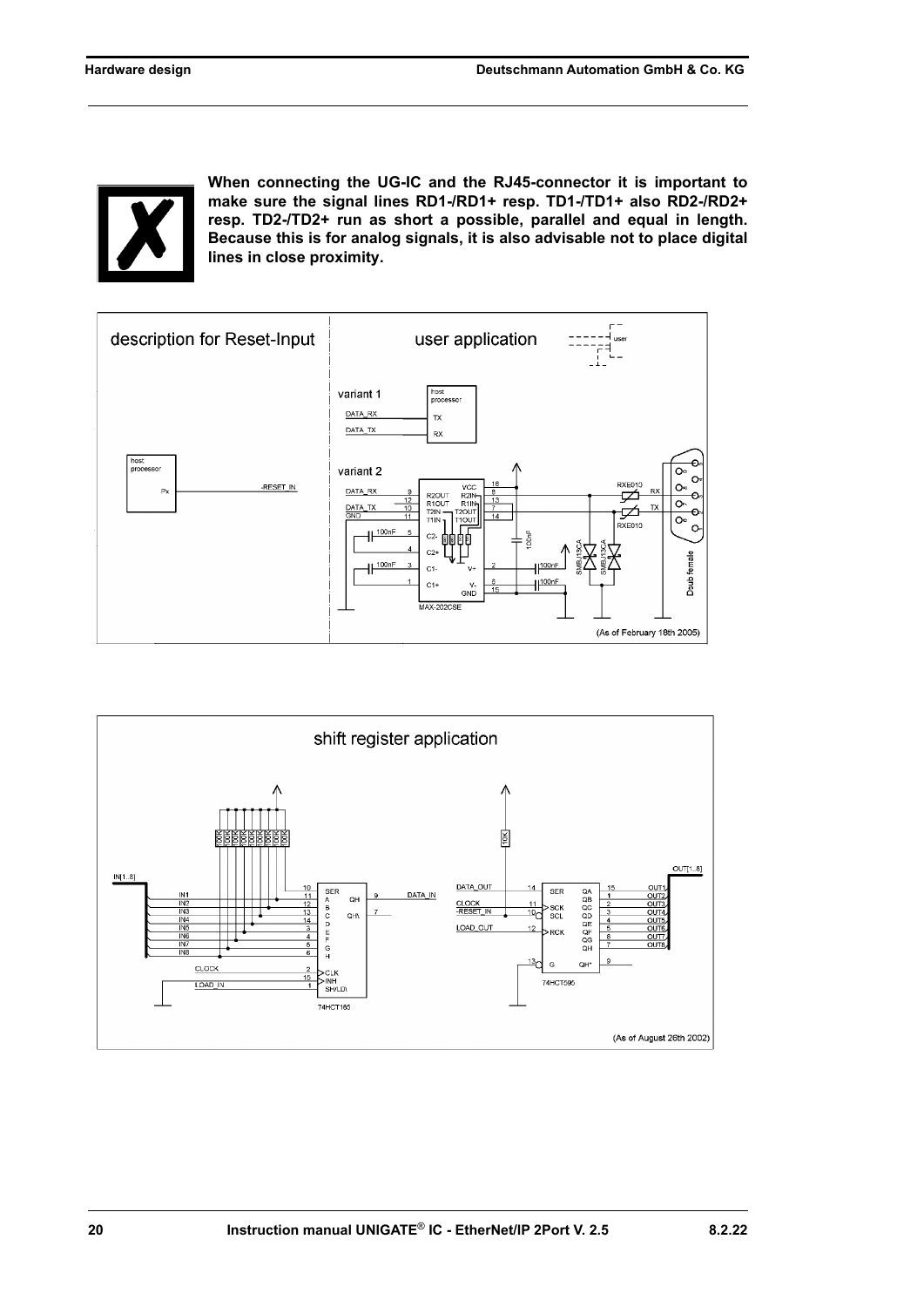

**The 74HCT595 used in this example has an undefined on-position, but therefor can set the outputs to the tri-state condition via the OutEnable-Pin 13. If it is more important to have a defined on-position in an application, and the OutEnable-pin is not necessary, the 74HCT594 can be used here.**

#### **Note:**

The following recommendations result from the reference design of the Micrel Switch used in the UNIGATE® IC-EI 2Port:

#### **Compatible isolation transformers:**

- **•** Pulse H1102
- **•** Transpower HB726
- **•** Bel Fuse S558-5999-U7
- **•** YCL PT163020
- **•** DELTA LF8505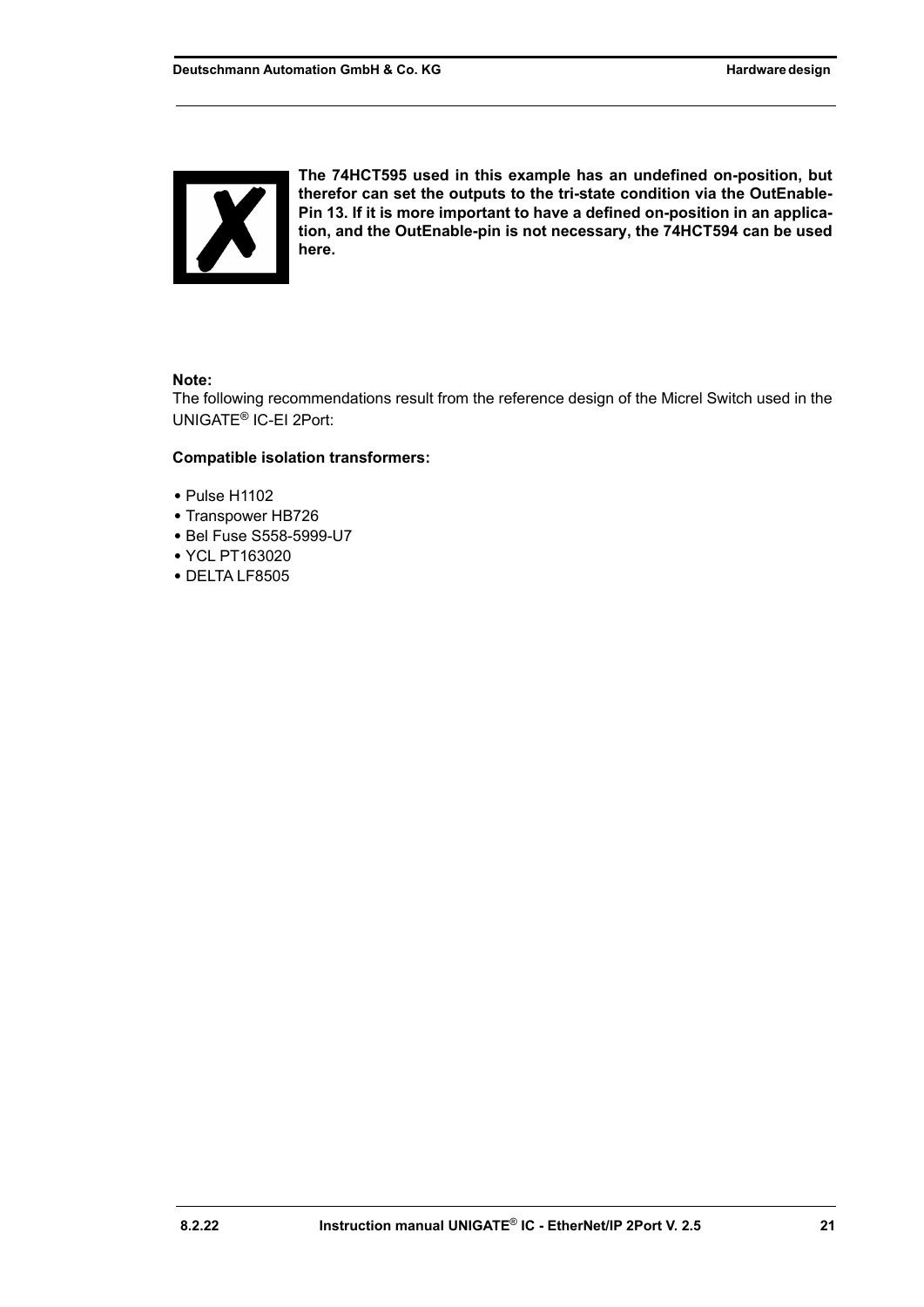## <span id="page-21-0"></span>**3.7 Handling (mounting the UNIGATE® IC on the carrier board)**

Depending on the application and the expected shock- and vibration-conditions you can choose from the following possibilities for the UNIGATE® IC's installation on the carrier board:

- **•** Mounting on a socket in the carrier board. If necessary solder the UNIGATE® IC to 2 or 4 pins in the socket. Normally the IC can easily be pulled out after the soldering points have been removed.
- **•** Make arrangements for two holes next to the socket in the layout. After the UNIGATE® IC was plugged in the socket pull an isolated wire over the IC and solder it on the carrier board at the specified holes.
- **•** Fasten the UNIGATE® IC With a wire or a tie wrap on the socket.
- **•** Manual soldering directly on the carrier board.
- Automatic soldering directly on the carrier board, whereas "selective" soldering is essential (no wave soldering)

The advantage of the socketed variant is the easy download of Script- and Firmware-updates, if the carrier board is not designed for it. Besides, that way the Fieldbus can be changed easily by changing the UNIGATE<sup>®</sup> IC if the corresponding plug connectors are provided on the carrier board. Another advantage is, that - normally - only a reflow soldering of the carrier board is necessary.

The advantage of the soldered variant is, that the installation height is lower and a higher shockand vibration-safety is provided.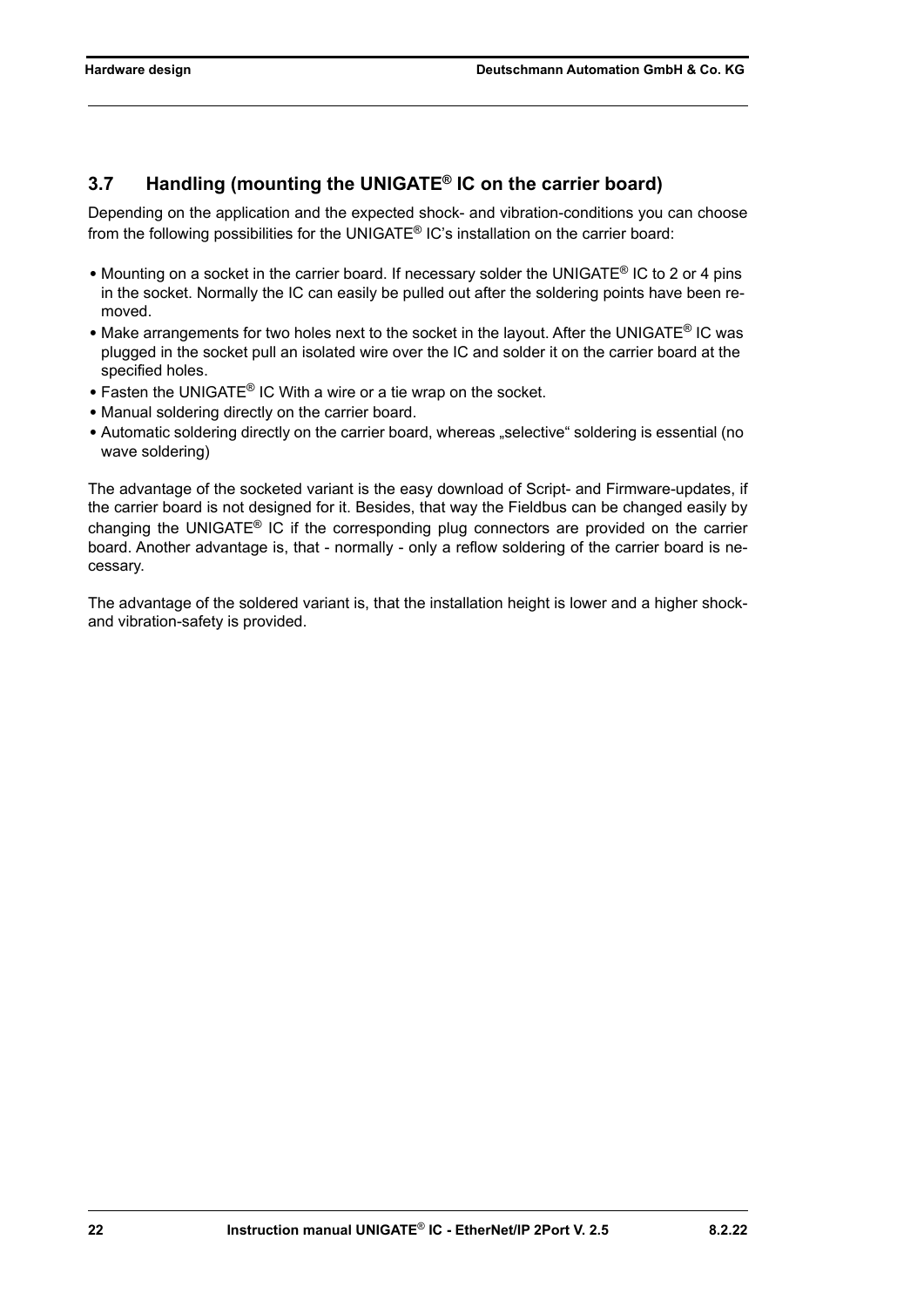#### <span id="page-22-0"></span>**3.8 Requirement for Ethernet-Interface**

Since there is an extremly large number of suppliers for RJ45 connectors (with and without integrated Ethernet transformer), or single Ethernet transformers on the market, it is not possible for us to test all possibilities. If you consider that there are various qualities (SMD / THT, with / without LED, vertical / horizontal, with / without EMC springs tab at the top / bottom, single / multiple times, etc.) with RJ45 connectors alone, it is probably understandable.

In General, RJ45 connectors and the external or built-in Ethernet transformer must meet the following properties:

#### **Required parameters for Ethernet Transformer:**

Turns ratio 1 CT: 1 CT  $\pm$  5% Open Circuit Inductance 350 uH (min) @ 10 mV, 10 kHz Insertion Loss 1.1 dB (max) 1500 Vrms dielectric, 1 minute

#### **Required parameters for RJ45 connector:**

CAT5, shielded if possible

To enable a quick start in the selection of appropriate components, we have compiled a list of order numbers of Würth Elektronik below, where we source our components. Of course, other manufacturers are possible, so the following list is to be considered exemplary.

#### **Ethernet transformer 10/100 Base-T 1:1**

We mainly use: Order-No. 749 010 014

#### **RJ45 connector with transformer**

We mainly use: Order-No. 615 008 140 121

#### **RJ45 connector (single or multiple) with integrated transformer**

To be cost-effective and more flexible we don't use RJ45 connectors with integrated transformers. Technically, however, nothing speaks against it. We exemplary tested: Order-No. 749 905 100 1

Further information:

We had bad experiences with SMT connectors in the past, because in the field they got demolished every now and then due to mechanical loads.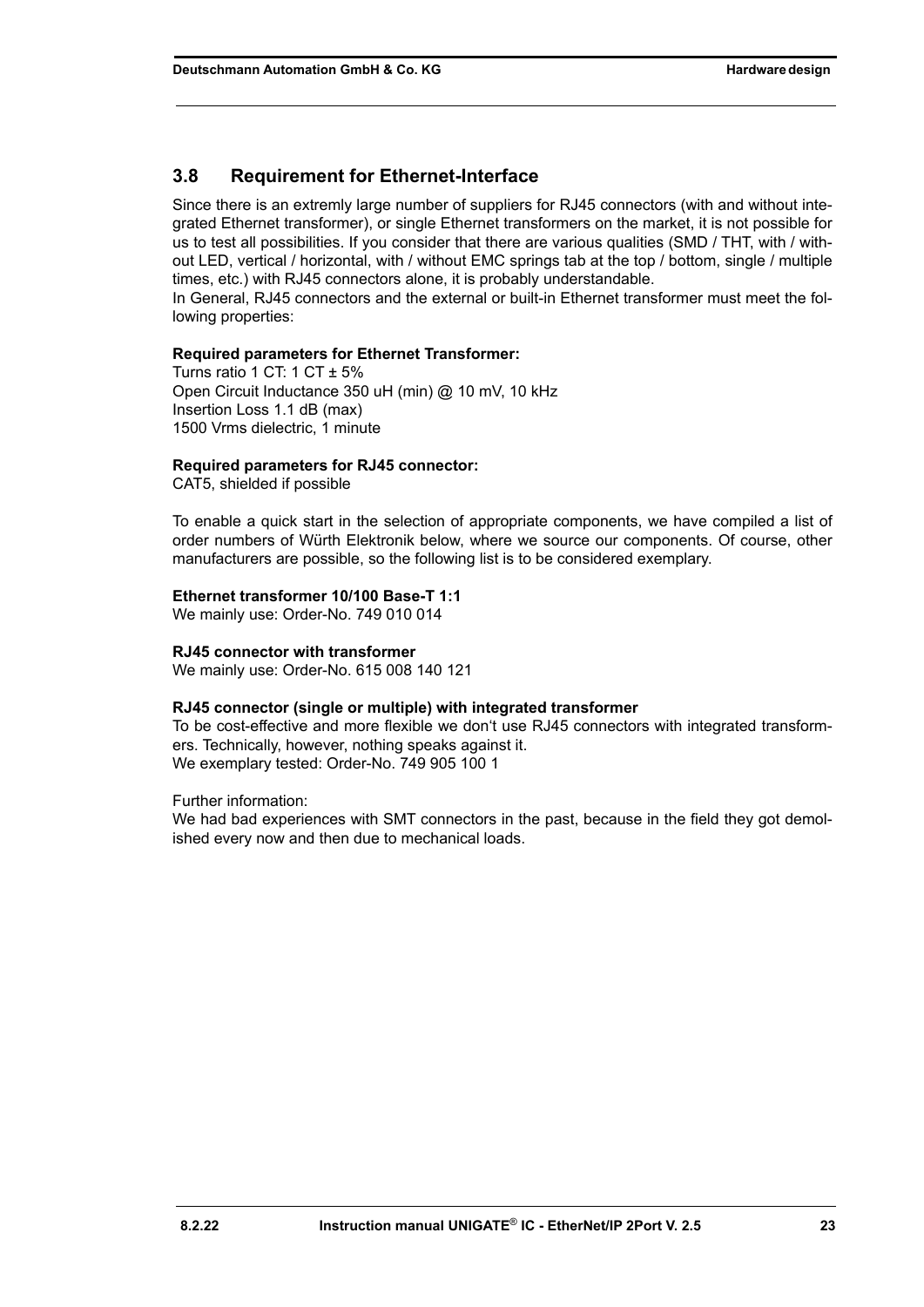## <span id="page-23-0"></span>**4 The serial interface**

### <span id="page-23-1"></span>**4.1 Overview**

The serial interface is the most important connection between the UNIGATE<sup>®</sup> IC and the micro controller of your application. The interface is designed in a way so that your application at least does not have to be changed on the software-side. The wide range of services of the UNIGATE<sup>®</sup>  $IC$ 's serial interface constitutes the basis for it. The UNIGATE<sup>®</sup> IC allows to connect of controllers with a baudrate of 110 baud to 520 kbaud. The baudrate for the communication itself is permanently stored in the module. The maximum size for IO-data can be read-out with the Script command "Get RSOutBufFree16".

Depending on the read-in Script of the UNIGATE® IC, the module carries out actions independently, in order to identify data from the connected device. For customers who already have a software-adaptation at he company Deutschmann Automation, this protocol as well or a Script after an adaptation can be processed by the IC.

Anyway, the IC will take over the communication with the fieldbus independently.

### <span id="page-23-2"></span>**4.2 Initialization of the serial interface**

The initialization of the interface is carried out by script-commands, such as "Set baudrate", "Set databits", "Set parity". For a detailed description of these commands see the online documentation for the Protocol Developer or the instruction manual for the Protocol Developer.

### <span id="page-23-3"></span>**4.3 Use of the serial interface**

The serial interface can freely be programmed by the user. Efficient script-commands for sending and receiving data are available; just to mention some possibilities: such as waiting with timeout for a character, waiting for a fixed number of characters or also sending and receiving data in the Modbus RTU. A reference to these commands is offered in the online documentation for the Protocol Developer as well as in the instruction manual for the Protocol Developer.

### <span id="page-23-4"></span>**4.4 Further operation modes**

In the configuration mode the serial interface also serves to configure the standard software or to carry out a Script-update. More details on that can be found in [chapter 7](#page-27-0).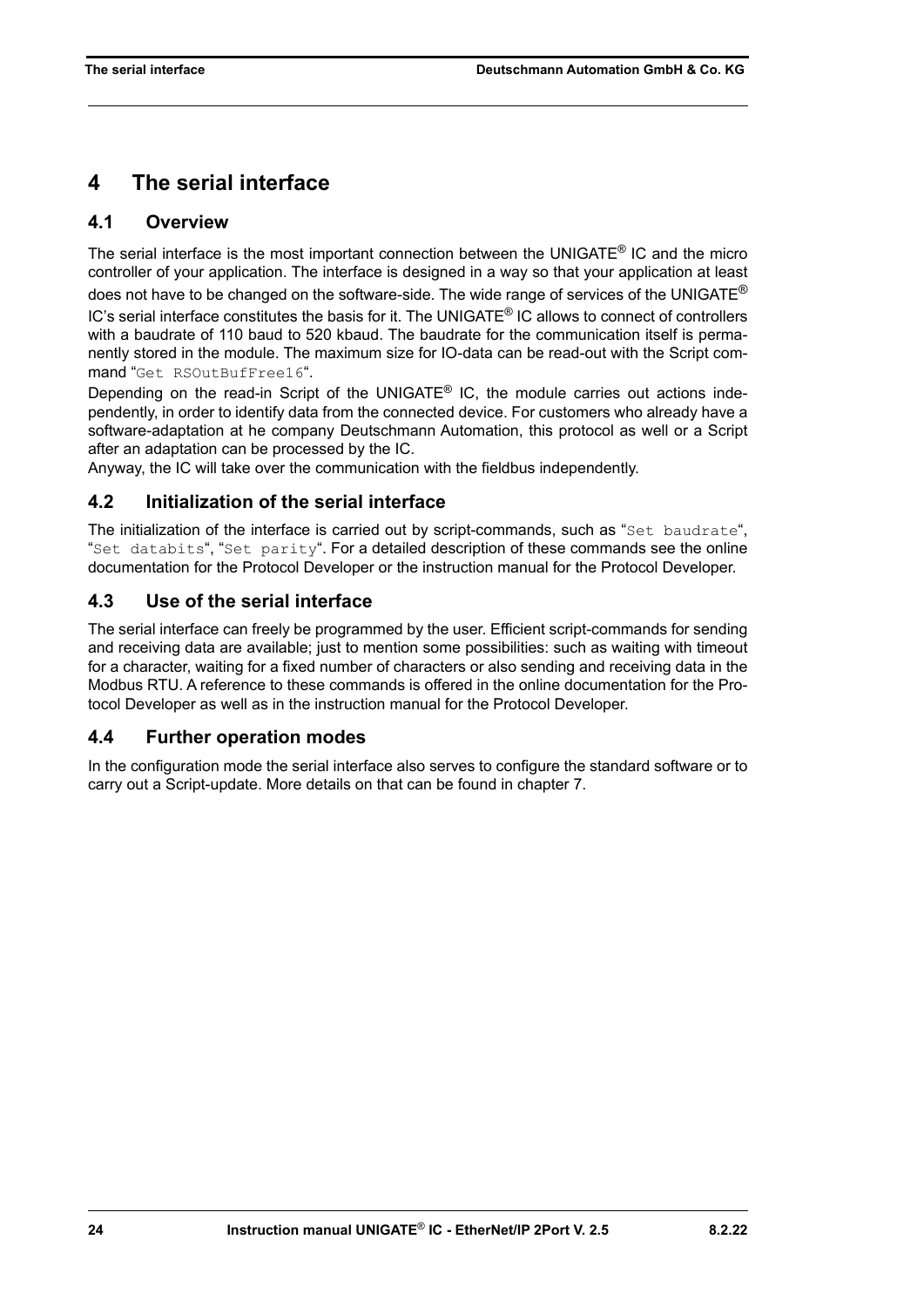## <span id="page-24-0"></span>**5 Synchronous serial interface**

The synchronous serial interface of the UNIGATE<sup>®</sup> IC is used to connect clocked shift registers or components that have a Serial Peripheral Interface (SPI).

It allows

- **•** the expansion of the IC for digital inputs and outputs (for example for driving LEDS or for reading switch positions)
- **•** communicate with microcontrollers or
- **•** the control of DA and AD converters.

Connection examples are give in [chapter 3.](#page-11-0)

By using the synchronous serial interface can realize products that can work without another microcontroller (stand-alone mode). Examples are sensor products or digital IO modules

#### <span id="page-24-1"></span>**5.1 Shift register operation**

Before the interface can be used, it has to be initialized by setting various Script parameters. (see [chapter 5.1.1\)](#page-24-2)

The parameters "ShiftRegisterInputType" and "ShiftRegisterOutputType" allow the use of different shift register types, which differ in the polarity of the shift register signals. To use the shift register types 74595 and 74165, for example, the values " $RiseClkRiseLoad"$  and "RiseClk LowLoad" can be set.

The shift register width is set by the parameter "ShiftRegisterInputBitLength" and "ShiftRegisterOutputBitLength" The maximum width is 256 bits.

The data exchange with the connected shift registers ensues with the commands " $WriteShift$ tRegister", "ReadShiftRegister" or bidirectional with the command "ShiftRegisterDataExchange". The clock rate is approx. 45 kHz.

Further information on the commands and parameter values can be found in the Help section of the Protocol Developer Software. On request, the Deutschmann Script language can be complemented by additional parameter values in order to support other types of shift registers.

#### <span id="page-24-2"></span>**5.1.1 Example-Script**

Note: The script example refers to the circuit example in [chapter 3.5](#page-15-0).

```
var InBuffer: Buffer[2];
var OutBuffer: Buffer[2];
MoveConst( OutBuffer[0], #0x58#0x21 );
Set( ShiftRegisterInputType, RiseClock FallLoad );
Set( ShiftRegisterOutputType, RiseClock RiseLoad );
```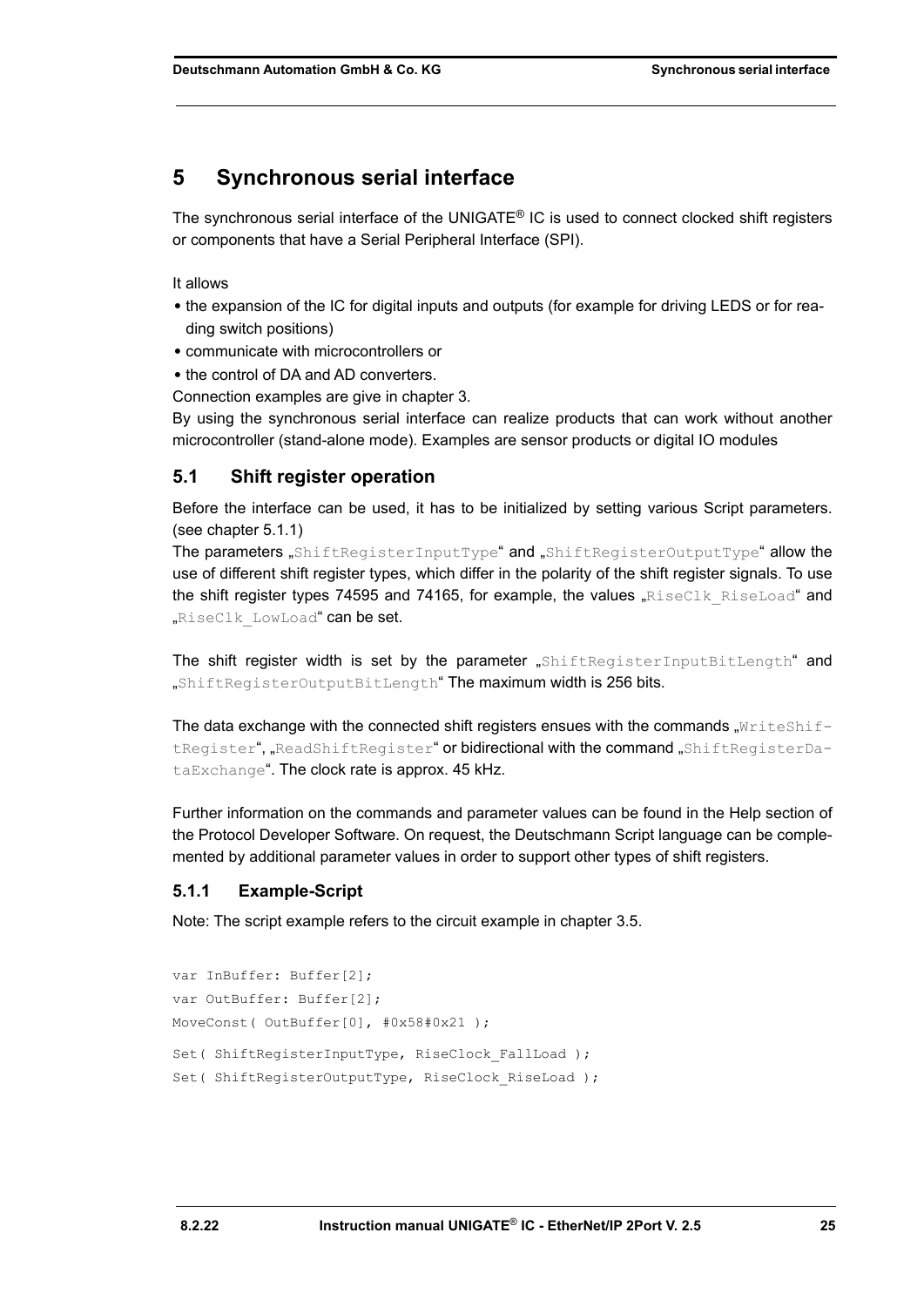```
Set( ShiftRegisterInputBitLength, 16 );
Set( ShiftRegisterOutputBitLength, 16 );
WriteShiftRegister( OutBuffer[0] );
ReadShiftRegister( InBuffer[0] );
// Input data is now in the INBuffer
// 0x58 is applied to the outputs of the analog converter
// 0x21 at the shift register's outputs
```
### <span id="page-25-0"></span>**5.2 SPI mode**

Before the interface can be used in SPI mode, this must be initialized. The command InitSPI sets the operating type, the mode (signal polarity and phase) and the clock frequency.

The data exchange ensues with the command ExchangeSPI. The maximum clock frequency is between 1 and 5 MHz, depending on the hardware. For details please see the IC-Pinout list in the download area of our website.

Please also refer to the script commands documentation in the online help of the Protocol Developer.

#### <span id="page-25-1"></span>**5.2.1 Example-Script**

|                                            | var L Freq : long;               |  |                                                             |
|--------------------------------------------|----------------------------------|--|-------------------------------------------------------------|
|                                            | var b Channel : byte;            |  |                                                             |
|                                            | var w Len : word;                |  |                                                             |
|                                            |                                  |  | var a BufOut : buffer[100];                                 |
|                                            |                                  |  | var a BufIn : buffer[100];                                  |
|                                            |                                  |  |                                                             |
|                                            |                                  |  |                                                             |
|                                            |                                  |  | moveconst (L Freq, 1000000); // 1 MHz                       |
|                                            | InitSPI( $1$ , $0$ , $L$ Freq ); |  |                                                             |
|                                            | moveconst ( b Chanel, 0 );       |  |                                                             |
|                                            | moveconst ( $w$ Len, 11);        |  |                                                             |
| moveconst ( a BufOut [0], "Hello World" ); |                                  |  |                                                             |
|                                            |                                  |  | ExchangeSPI (b Channel, w Len, a BufOut [0], a BufIn [0] ); |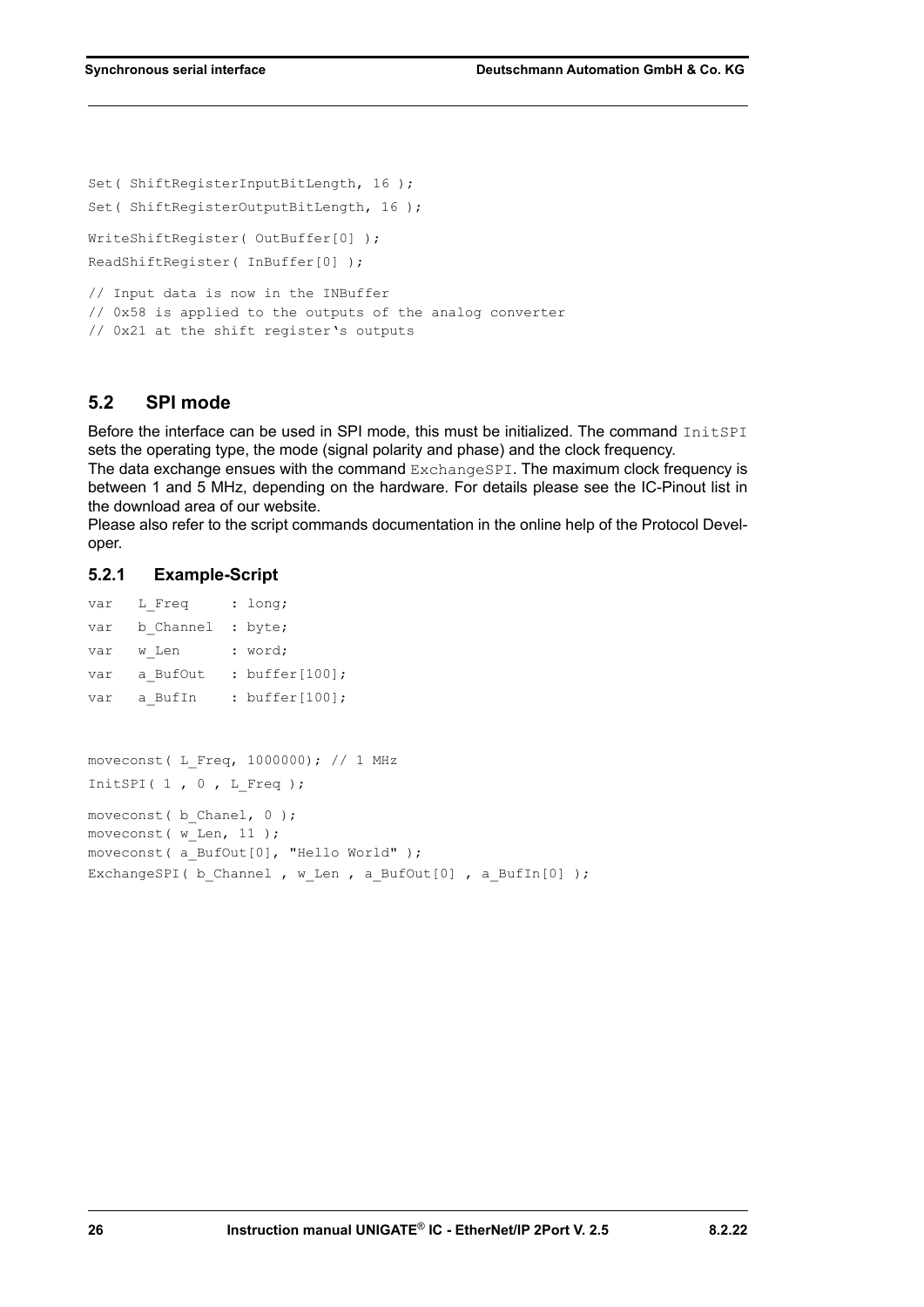## <span id="page-26-0"></span>**6 The Debug-interface**

### <span id="page-26-1"></span>**6.1 Overview of the Debug-interface**

The UNIGATE® IC features a Debug-interface, that allows a step-by-step processing of a script. Normally this interface is only required for the development of a script.

### <span id="page-26-2"></span>**6.2 Starting in the Debug-mode**

When applying power to the UNIGATE<sup>®</sup> IC (power up) the firmware will output the binary character 0 (0x00) after a self-test was carried out on this interface. If the IC receives an acknowledgement via this interface within 500 ms, it is in the Debug-mode. The acknowledgement is the ASCII-character O (0x4F).

With the start in the Debug-mode the further execution of script-commands will be put to a stop.

#### <span id="page-26-3"></span>**6.3 Communication parameter for the Debug-interface**

The Debug-interface is always operating with 9600 baud, no parity, 8 data bit, 1 stop bit. It is not possible to change this parameter in the Protocol Developer. Please consider the fact that these settings have to be in accordance with those of the PC-COM-interface and that the flow control (protocol) has to be set on "none" there.

### <span id="page-26-4"></span>**6.4 Possibilities with the Debug-interface**

Usually the Protocol Developer is connected to the Debug-interface. With it a step-by-step processing of a script, monitoring jumps and decisions and looking at memory areas is possible. Moreover breakpoints can be set. It basically possesses all characteristics a software-development tool is typically supposed to have. However, it is also possible to carry out a Scrip-update via this interface.

### <span id="page-26-5"></span>**6.5 Commands of the Debug-interface**

The commands for the use of the Debug-interface are described in the online-documentation for the Protocol Developer as well as in the instruction manual Protocol Developer.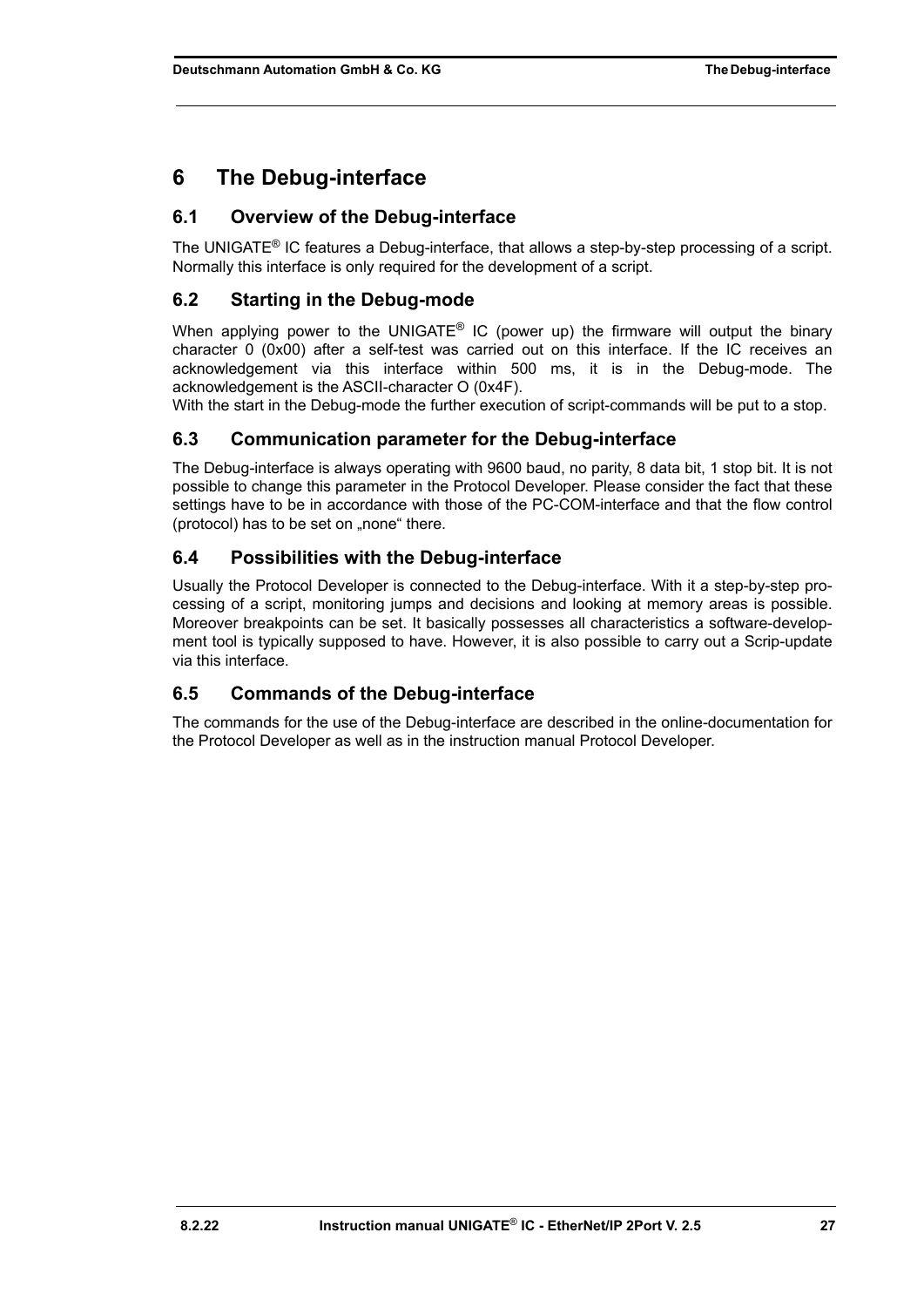## <span id="page-27-0"></span>**7 Script and configuration**

### <span id="page-27-1"></span>**7.1 Overview**

The script stored in the UNIGATE<sup>®</sup> IC, as well as the configuration, can be replaced or updated via the serial interface (application) in the configuration mode.

### <span id="page-27-2"></span>**7.2 The configuration mode**

If the pin "ConfigMode" pulled to GND during the PowerUp or Reset, then the UNIGATE® IC starts in the configuration mode. In this mode it is possible to communicate with the IC without processing the regular software. In this mode it is possible to change the UNIGATE® IC's settings of the standard software or to write a new script in the UNIGATE<sup>®</sup> IC. It shows its start in the configuration mode by issuing a status message (it may take up to 1 minute), which might look as follows:

IC-EI-SC V4.0 [36] (c)dA Script(C:51/16320,V:0/8192)="Leer" Author="Deutschmann Automation GmbH" Version="1.0" Date=21.08.2001 SN=47110001 IP=0.0.0.0 MAC=00-14-11-15-19-81

### <span id="page-27-3"></span>**7.3 Update the script**

- **•** The preferred option is to insert the UNIGATE® IC into the base board from Deutschmann (Developer Board UNIGATE® IC-AB) and use the Deutschmann tools (software WINGATE with "Write Script" under "File" or with the software ScriptProgramTool).
- **•** You can also automatically replace the script in your application from your host (see flowchart).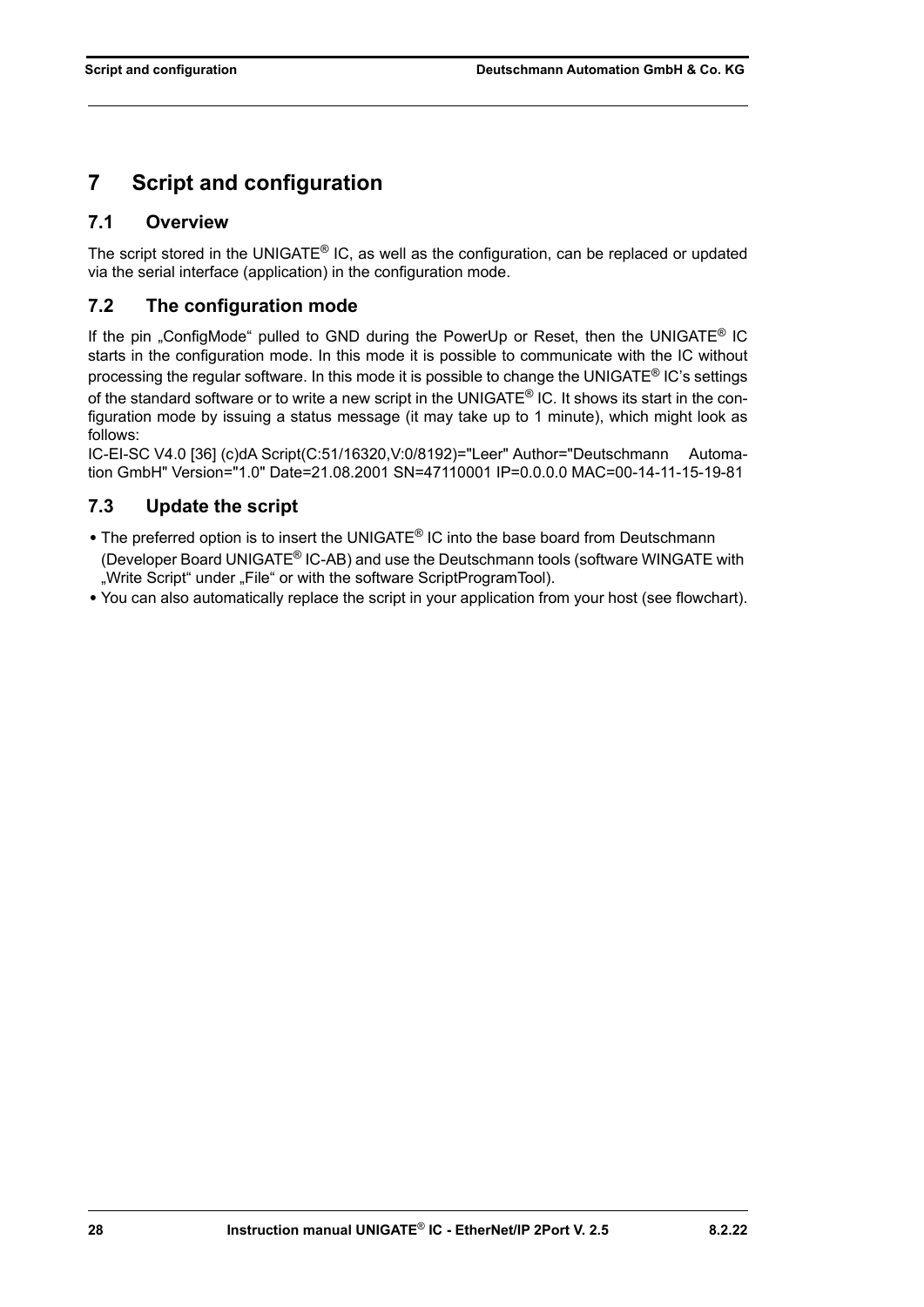#### **Script Download**

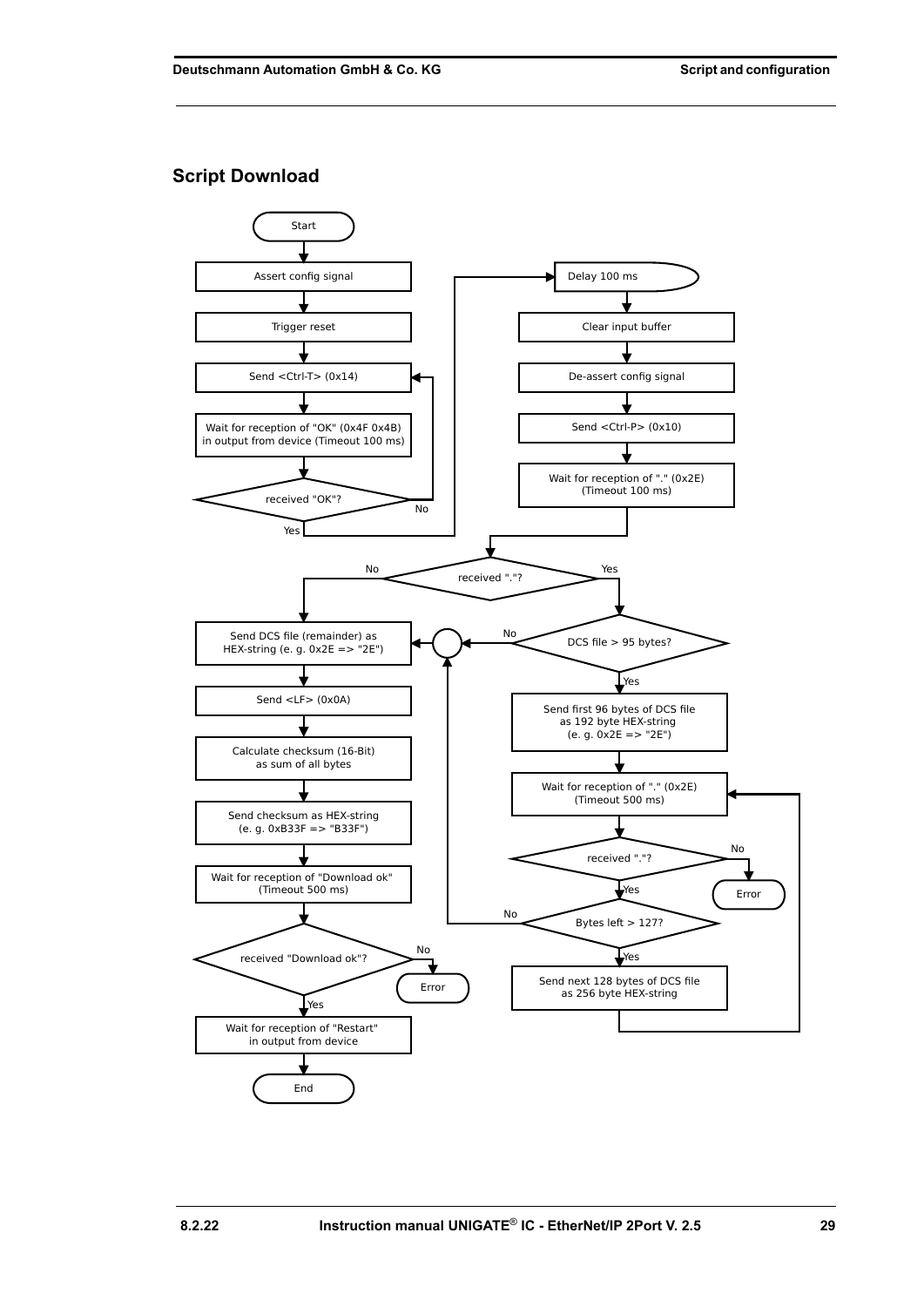#### **The operational sequence is as follows:**

The Gateway has to be in the config-mode. The script-download is initiated with "Ctrl-P (=0x10)". After that the data follows byte by byte as ASCII-hex-characters. The download is terminated with a "LF (=0x0A)". Afterwards the word-checksum follows as ASCII-hex-characters.

The Gateway responds with a clear text reply to that download and carries out a warm start.

Example:

The following 4-bytes script is supposed to be downloaded: 0x01 0x12 0x5A 0x23 The sum of the bytes is 0x0090 as checksum. Then the following sequence is to be sent:

- 1. 0x10 Ctrl-P
- 2. 0x30 '0'
- 3. 0x31 '1'
- 4. 0x31 '1'
- 5. 0x32 '2'
- 6. 0x35 '5'
- 7. 0x41 'A'
- 8. 0x32 '2'
- 9. 0x33 '3'
- 10. 0x0A LF
- 11. 0x30 '0'
- 12. 0x30 '0'
- 13. 0x39 '9'
- 14. 0x30 '0'

Gateway's reply: "Download ok"

### <span id="page-29-0"></span>**7.4 Configuration of the UNIGATE® IC**

UNIGATE® IC is delivered with an empty script. The configuration of the UNIGATE® IC - EtherNet/IP is restricted to the setting of the Ethernetaddress.

#### <span id="page-29-1"></span>**7.4.1 Ethernet**

- **•** Baud rate: 10/100 MBit/s autodetect
- **•** IP-address (Gateway)
- **•** Ethernet (MAC-address)
- **•** IP-destination host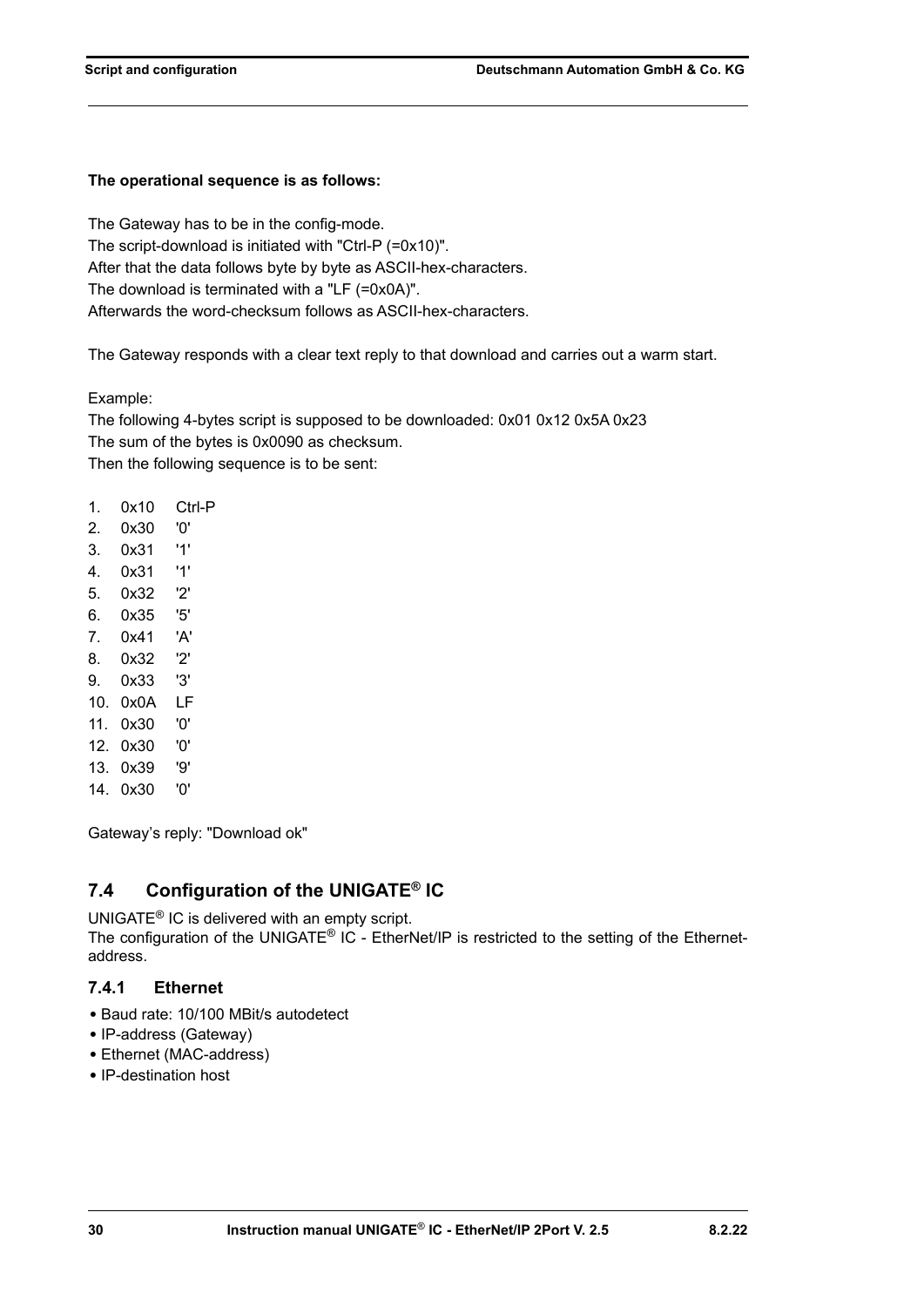#### <span id="page-30-0"></span>**7.4.2 RS232/RS485/RS422**

- **•** RS-ype: RS232
- **•** Start bit: 1
- 
- **•** Data bits: 8 • Stop bit:
- 
- Parity: None<br>• Baud rate: 9600 Baud
- Baud rate:<br>Default setting. This configuration can be changed via the Script.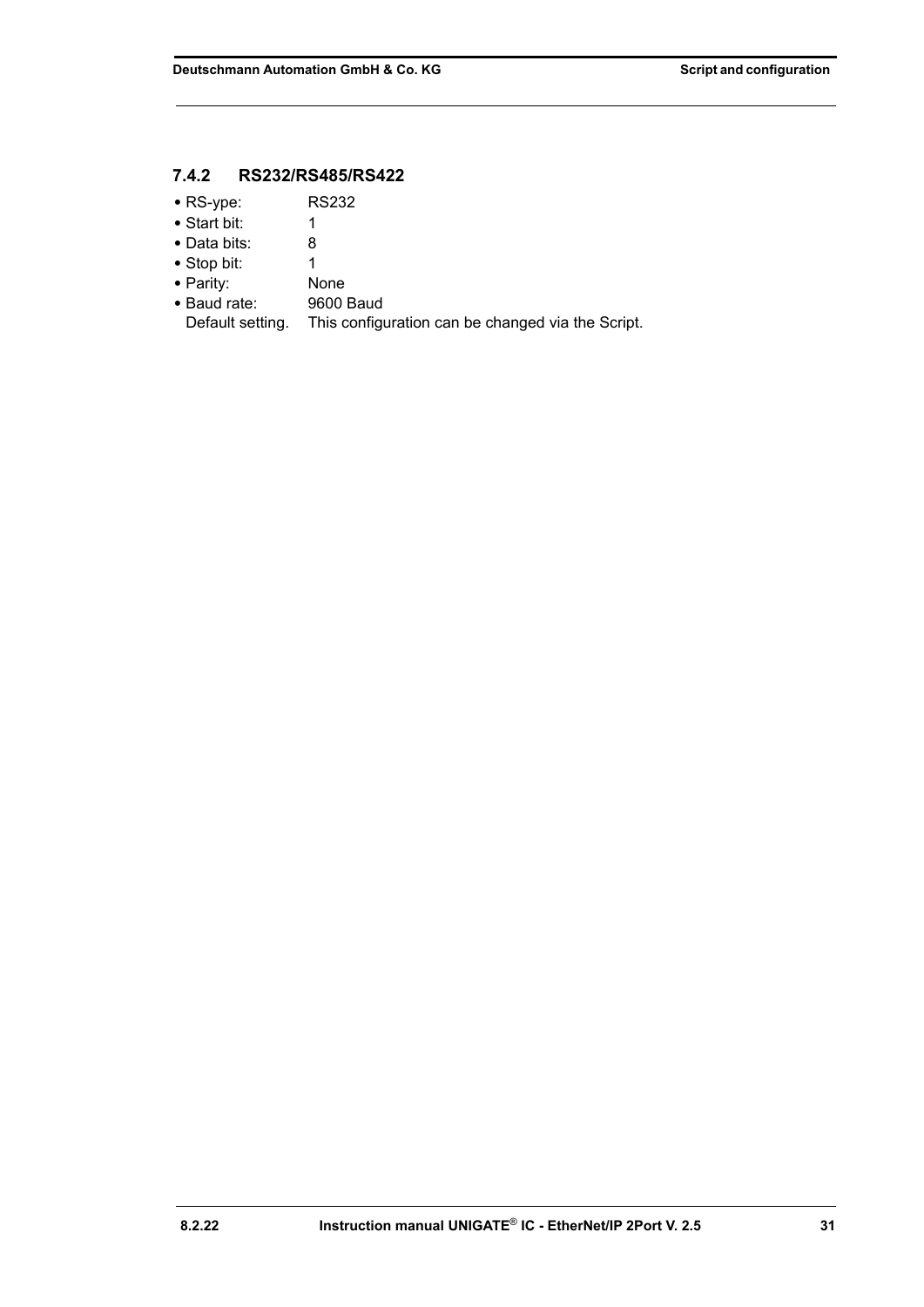## <span id="page-31-0"></span>**8 Generating a script**

### <span id="page-31-1"></span>**8.1 What is a script?**

A script is a sequence of commands, that are executed in that exact order. Because of the fact that also mechanisms are given that control the program flow in the script it is also possible to assemble more complex processes from these simple commands.

The script is memory-oriented. It means that all variables always refer to one memory area. While developing a script you do not have to take care of the memory management though. The Protocol Developer takes on this responsibility for you.

### <span id="page-31-2"></span>**8.2 Memory efficiency of the programs**

A script command can carry out e. g. a complex checksum like a CRC-16 calculation via data. For the coding of this command only 9 byte are required as memory space (for the command itself). This is only possible when these complex commands are contained in a library.

A further advantage of this library is, that the underlying functions have been in practical use for a couple of years and therefore can be described as 'void of errors'. As these commands are also present in the native code for the controller, at this point also the runtime performance of the script is favorable.

### <span id="page-31-3"></span>**8.3 What can you do with a script device?**

Our script devices are in the position to process a lot of commands. In this case a command is always a small firmly outlined task. All commands can be put into classes or groups. A group of commands deals with the communication in general. This group's commands enable the gateway to send and receive data on the serial side as well as on the bus-side.

### <span id="page-31-4"></span>**8.4 Independence of buses**

Basically the scripts do not depend on the bus, they are supposed to operate on. It means that a script which was developed on a PROFIBUS gateway can also be operated on an Interbus without changes, since the functioning of these buses is very similar. In order to also process this script on an Ethernet gateway, perhaps further adjustments have to be made in the script, so that the script can be executed reasonably.

There are no fixed rules how which scripts have to operate properly. When writing a script you should take into account on which target hardware the script is to be executed, so the necessary settings for the respective buses can be made.

### <span id="page-31-5"></span>**8.5 Further settings at the gateway**

Most devices require no further adjustments, except for those made in the script itself. However, there are also exceptions to it. These settings are made by means of the software WINGATE. If you know our UNIGATE®-series, you are already familiar with the proceeding with it. An example is the adjustment of the IP-address and the net-mask of an Ethernet-gateway. These values have to be known as fixed values and are not available for the runtime. Another reason for the configuration of the values in WINGATE is the following: After an update of the script these values remain untouched, i. e. the settings that were made once are still available after a change of the script.

Only this way it is also possible that the same script operates on different Ethernet-gateways, that feature different IP-addresses.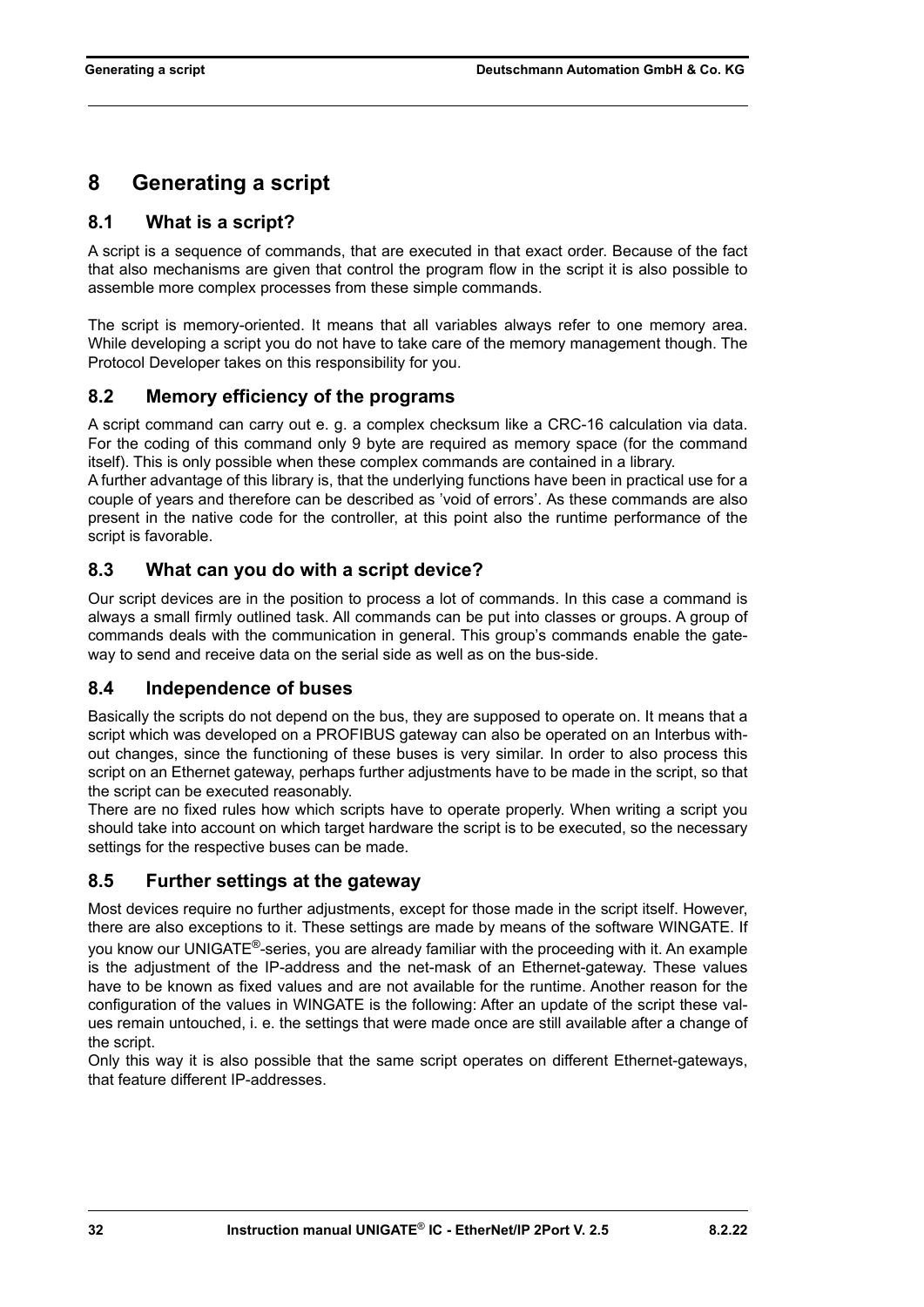### <span id="page-32-0"></span>**8.6 The use of the Protocol Developer**

The Protocol Developer is a tool for an easy generation of a script for our script gateways. Its operation is exactly aimed at this use. After starting the program the script that was loaded the last time is loaded again, provided that it is not the first start.

Typical for Windows script commands can be added by means of the mouse or the keyboard. As far as defined and required for the corresponding command, the dialog to the corresponding command is displayed, and after entering the values the right text is automatically added to the script. The insertion of new commands by the Protocol Developer is carried out in a way that existing commands will not be overwritten. Generally a new command is inserted in front of the one where the cursor is positioned. Of course the commands can also be written by means of the keyboard or already written commands can also be modified.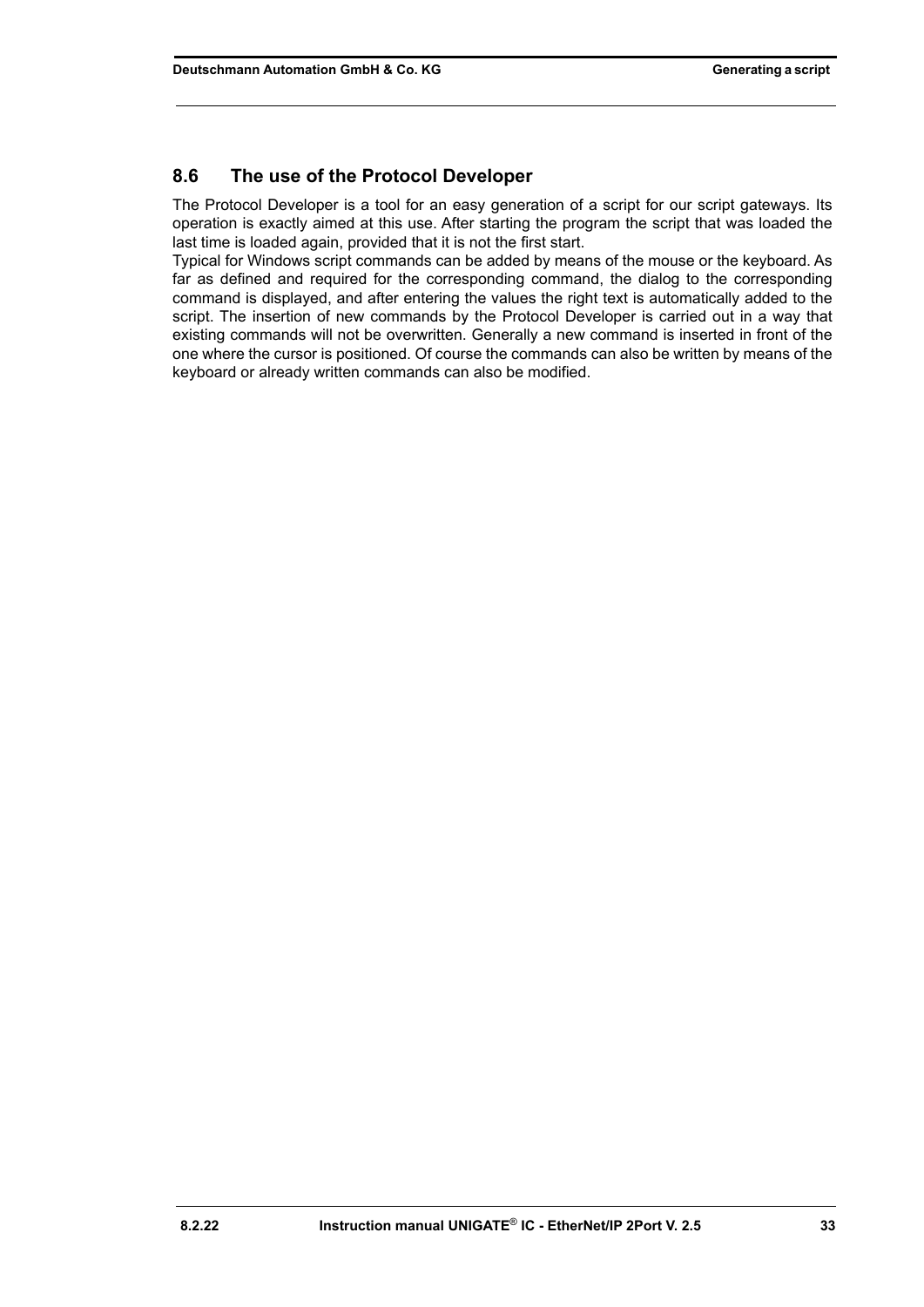## <span id="page-33-0"></span>**9 FTP-Server**

This UNIGATE® features an integrated FTP-Server, which allows access to the file system of the device. The FTP-Server is password protected. With the predefined user name "deutschmann" and the password "deutschmann" a connection can be established. The login data can be defined by setting the Script parameters "FTP Password" and "FTP UserName".

**Note:** On write access to the file system the actual write process to the non-volatile memory is taking place delayed (5 seconds after the last write access to the file system or when disconnecting the FTP connection). Before restarting the device one must wait for the write process to the non-volatile memory to complete to prevent data loss.

### <span id="page-33-1"></span>**9.1 Script-update via FTP**

In the Protocol Developer save the compiled script (DCS file) using the file name "script.dcs". Transfer the file to the UNIGATE®. After completion of the write process, please disconnect from the FTP server and restart the device. Upon device startup the UNIGATE® takes over the script contained in the file and deletes the file afterwards.

### <span id="page-33-2"></span>**9.2 System configuration update via FTP**

In WINGATE save the configuration (GWC file) using the file name "system.gwc". Transfer the file to the UNIGATE®. After completion of the write process, please disconnect from the FTP server and restart the device. Upon device startup the UNIGATE<sup>®</sup> takes over the configuration contained in the file and deletes the file afterwards.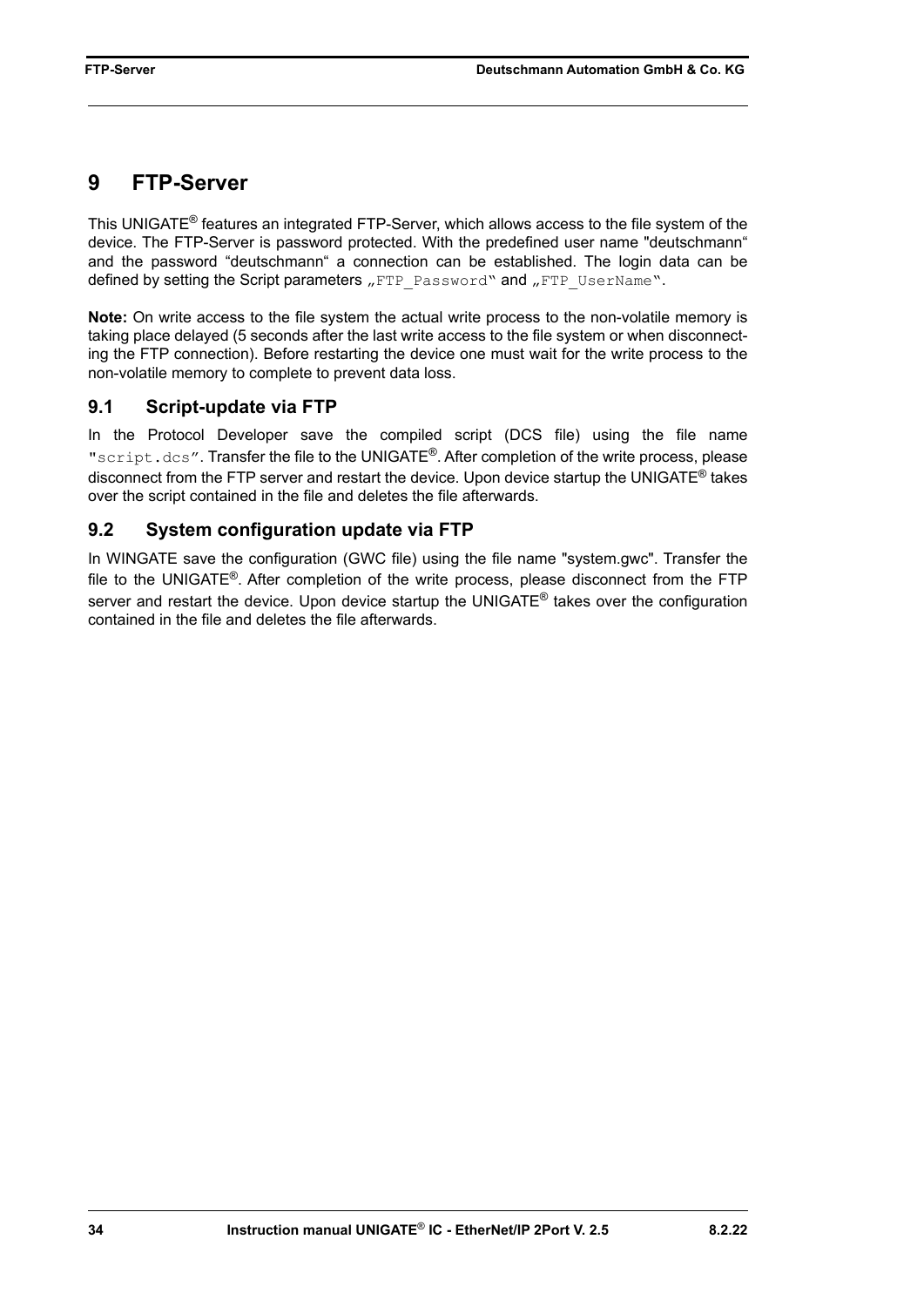### <span id="page-34-0"></span>**10 WEB-Server**

This UNIGATE® has an integrated web server. The delivery condition has a HTML-Page in the file system, which shows the system parameters of the device.

The Web Page can be changed by the customer as desired, or replaced with a self-created web page. It can be written into the file system via FTP (see [chapter 9\)](#page-33-0).

### <span id="page-34-1"></span>**10.1 Server-Side-Includes (SSI)**

"*Server-Side Includes*" functionality (SSI) is available in order to generate dynamic web pages, which for example can portray process data.

The web server only scans the index.html file and files with the extensions "shtml" or "sml" for SSI directives. In all other HTML files the SSI directives are ignored.

If a client is asking for a web page with SSI directives the web server replaces the directives with the web server's instructions with the appropriate values and sends the generated page. SSI directives are listed within HTML comments and have the following syntax:

#### <!--#exec="Command"-->

The following commands are a selection of supported commands. A complete list of all commands can be found in the Online help of the Protocol Developer.

| Command                                | Instruction (incl. Commentary) is replaced with |
|----------------------------------------|-------------------------------------------------|
| DisplayFWVersion                       | Firmware version                                |
| DisplayBLVersion                       | Bootloader version                              |
| DsiplaySerial                          | Serial number                                   |
| DisplayMacID                           | Ethernet MAC address                            |
| DsplayDeviceName<br>DisplayStationName | Device name                                     |
| DisplayStationType                     | Station type                                    |
| DisplayVendorID                        | Vendor ID                                       |
| DisplayDeviceID                        | Device ID                                       |
| DisplayIP                              | IP address des UNIGATE <sup>®</sup>             |
| DisplaySubnet                          | IP subnet mask                                  |
| DisplayGateway                         | IP address default gateway                      |

To issue any process data, additional Script variables can be given to the Web-Server with the Script-Commands "SetHTMLOutputString". The command assigns the variable a name, which then can be used in the following command:

| Command                    | Instruction (incl. Commentary) is replaced with |
|----------------------------|-------------------------------------------------|
| DisplayScriptVar, variable | Content of variable                             |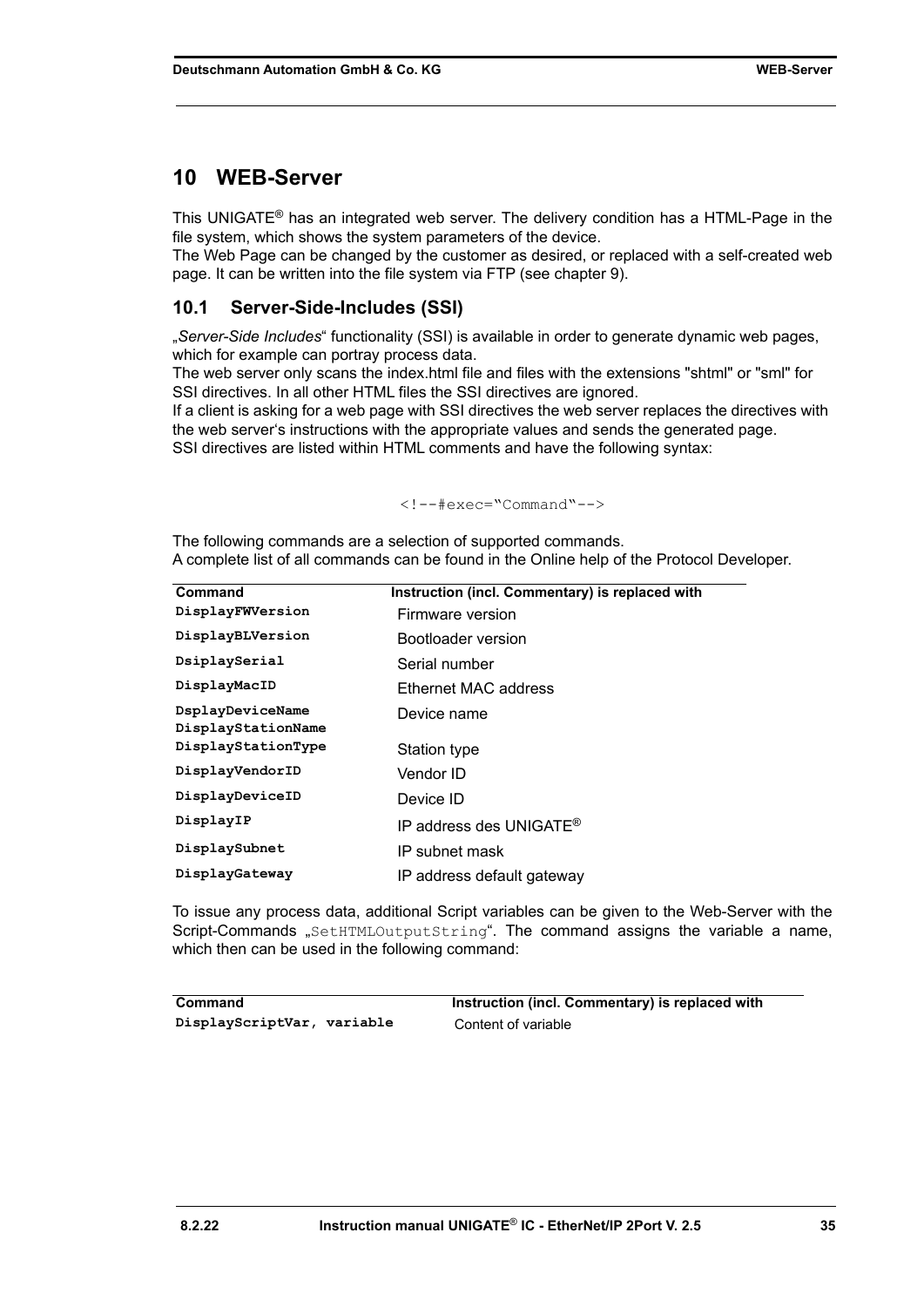### <span id="page-35-0"></span>**10.2 HTML-Forms**

The supporting of HTML Forms allows the Web Server to design interactive web pages. So, for example, input forms for process values can be realized.

The script command "SetHTMLInputString" assigns a name to a script variable, which then can be used in the HTML form.

#### <span id="page-35-1"></span>**10.3 Examples**

The interaction between Gateway-Script and HTML page can be taken from the example HTML page "ssi.shtml" and the example Script "example Set HTML String.dss". Both files are accessable in the download area of our website www.deutschmann.com.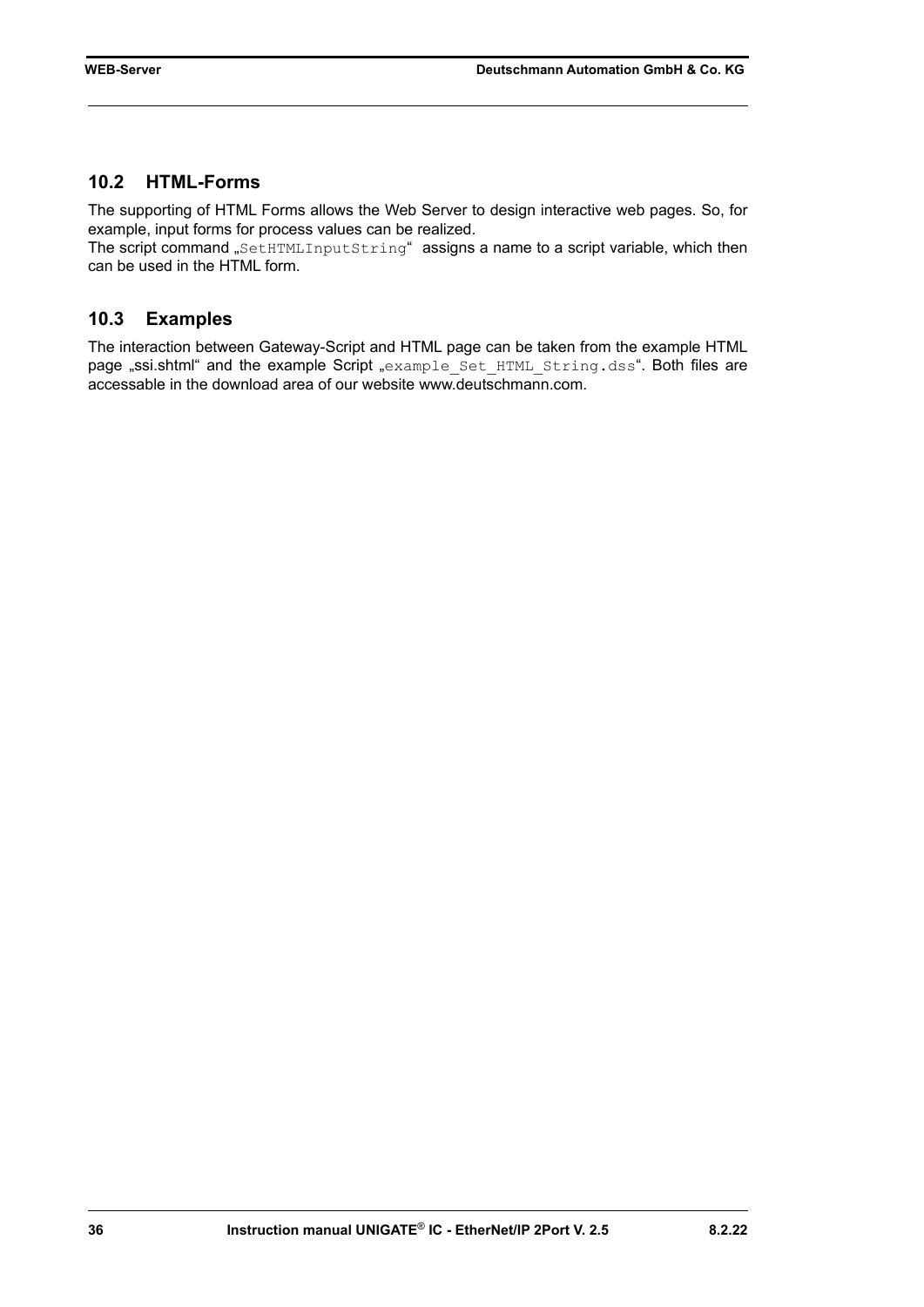## <span id="page-36-0"></span>**11 File System**

The UNIGATE<sup>®</sup> has a file system which is being used by the integrated FTP-Server and the integrated Web-Server (view [chapter 10](#page-34-0)). Furthermore it's also used by some devices for storing of device parameters.

If necessary the device parameter files can be created and initialized by the UNIGATE<sup>®</sup> automatically. The following table shows an example of the contents of the file system in delivery condition (contents may vary depending on the device, subject to change without prior notice).

| <b>File</b>         | <b>Remark</b>                 |
|---------------------|-------------------------------|
| devname.txt         | device name                   |
| nvdata              | non-volatile device parameter |
| bg.jpg              | device web site               |
| bg_container.jpg    |                               |
| bg_footer.jpg       |                               |
| bg_topnavi.gif      |                               |
| bottom.gif          |                               |
| da-logo.gif         |                               |
| deutschmann.css     |                               |
| down.gif            |                               |
| favicon.ico         |                               |
| h4_pre.gif          |                               |
| header_schatten.jpg |                               |
| headline.jpg        |                               |
| index.html          |                               |
| line.gif            |                               |
| profinet.gif        |                               |
| rnavmain_bg.gif     |                               |
| ssi.html            |                               |
| teaser_header.jp    |                               |

**Table 1 File system content at delivery (example)**

#### **Please note that**

- files can not be overwritten or edited on the device. If you want to replace a file with a modified version, you must delete the file stored on the device first, and write the modified file again or transfer to the device.
- during a writing procedure, the execution of the firmware will cut out for a few seconds (depending on the length of the file). The access to the file system is buffered, so the actual writing access is delayed by several seconds.

It is possible to reformat the file system via FTP. It will lose all data stored in the file system. To perform the formatting of your command-line please use the FTP client on Microsoft<sup>®</sup> Windows<sup>®</sup> (Command Prompt -> ftp.exe). Make a connection to the FTP server of the UNIGATE<sup>®</sup> and then run the command "del\*.\*". The string "\*.\*" is understood as a request by UNIGATE<sup>®</sup> to format the file system.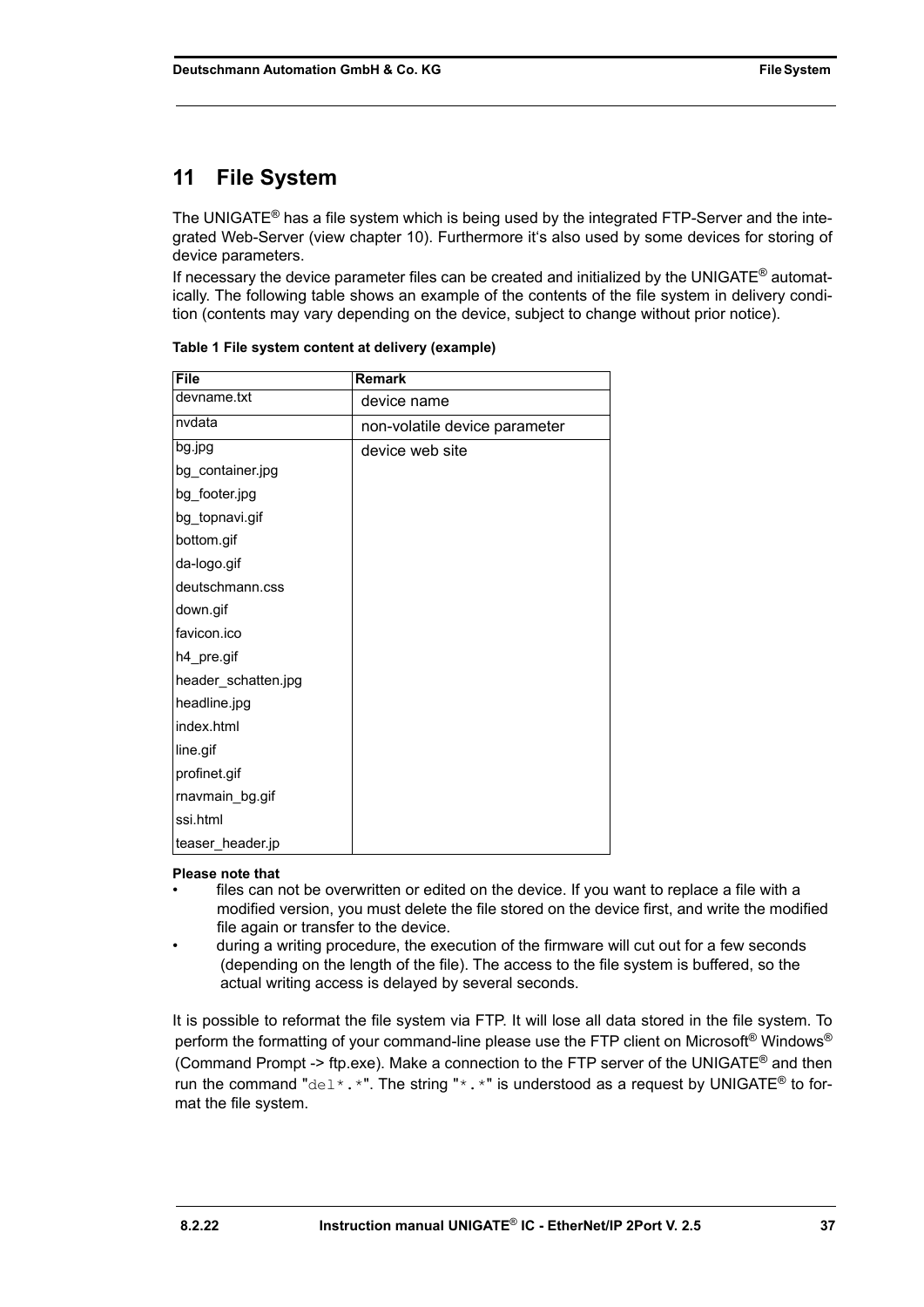## <span id="page-37-0"></span>**12 EtherNet/IP**

If you are speaking of EtherNet/IP, then the CIP about Ethernet is meant. The end device's protocol is being converted in the UNIGATE® via a Script.

### <span id="page-37-1"></span>**12.1 Data exchange mode**

The gateway has to be in the data exchange mode, so that a data exchange between the RSside of the gateway and the fieldbus is possible. This mode is always avtive as long as the gateway is not in the configuration mode, the firmware update- or Debugmode. In the data exchange mode the gateway will carry out the downloaded Script.

### <span id="page-37-2"></span>**12.2 EtherNet/IP address-assignment**

The Ethernet/IP address can either be assigned through WINGATE, the Script or via DHCP.

### <span id="page-37-3"></span>**12.3 Project planning**

Use any project planning tool for project planning.

A sample EDS-file can be found on the Internet (www.deutschmann.com) free of charge. Generating the EDS-file is also provided as service from Deutschmann Automation.

### <span id="page-37-4"></span>**12.4 Possible data lengths**

The table below shows the maximum transferable data:

| ∣Input data | max. 1060 bytes | 'Variable: maximum value in this case |
|-------------|-----------------|---------------------------------------|
| Output data | max. 1060 bytes | 'Variable: maximum value in this case |

### <span id="page-37-5"></span>**12.5 Literature**

We recommend the book "The Common Industrial Protocol and the Family of CIP Networks" (PUB 00123RO), to help you quickly get to grips with the subject of Ethernet/IP. The book can be ordered from the ODVA User Organisation (web: www.odva.org).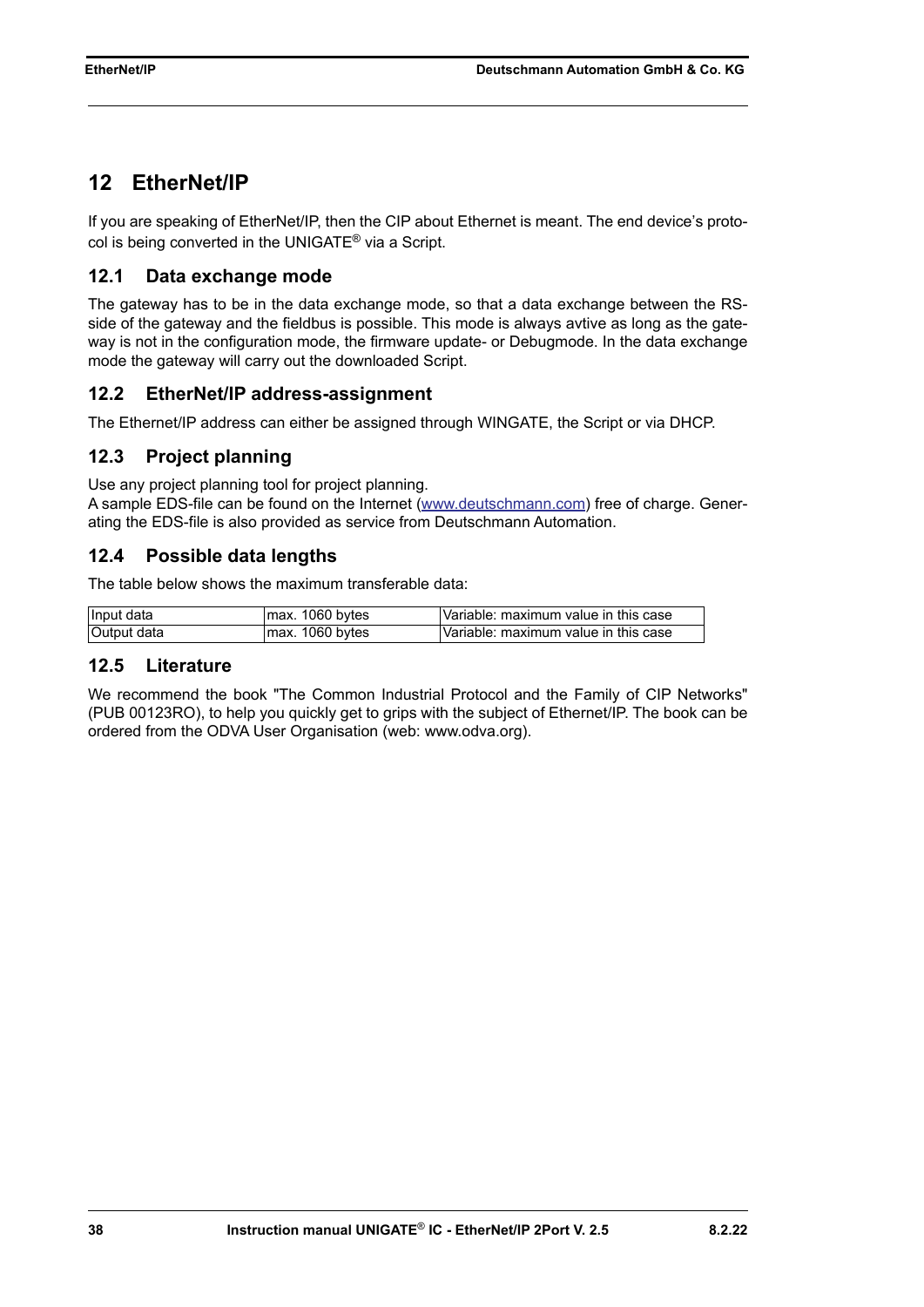## <span id="page-38-0"></span>**13 Calculating the MAC address from the serial number**

Basically you can see the MAC-address from the IC's status signal [\(see chapter 7.2 'The](#page-27-2)  [configuration mode'\).](#page-27-2)

With the following calculation formula you can calculate the MAC-address from the serial number (SN), that is attached to the IC:

MAC = (SN - 28950000) + 86184558592

Since the MAC is issued as a 6-digit hex-number, anyways (xx-xx-xx-xx-xx-xx), the following calculation is probably better:

Issue: MAC1-MAC2-MAC3-MAC4-MAC5-MAC6

Calculation:

 $MAC1 = 00$  $MAC2 = 14$  $MAC3 = 11$  $MAC4 = (SN - 28950000) / 65536$ MAC5 = ((SN - 28950000) / 256) mod 256 MAC6 = (SN - 28950000) mod 256

Consequently the device with the SN 32180349 has the MAC 00-14-11-31-4A-8D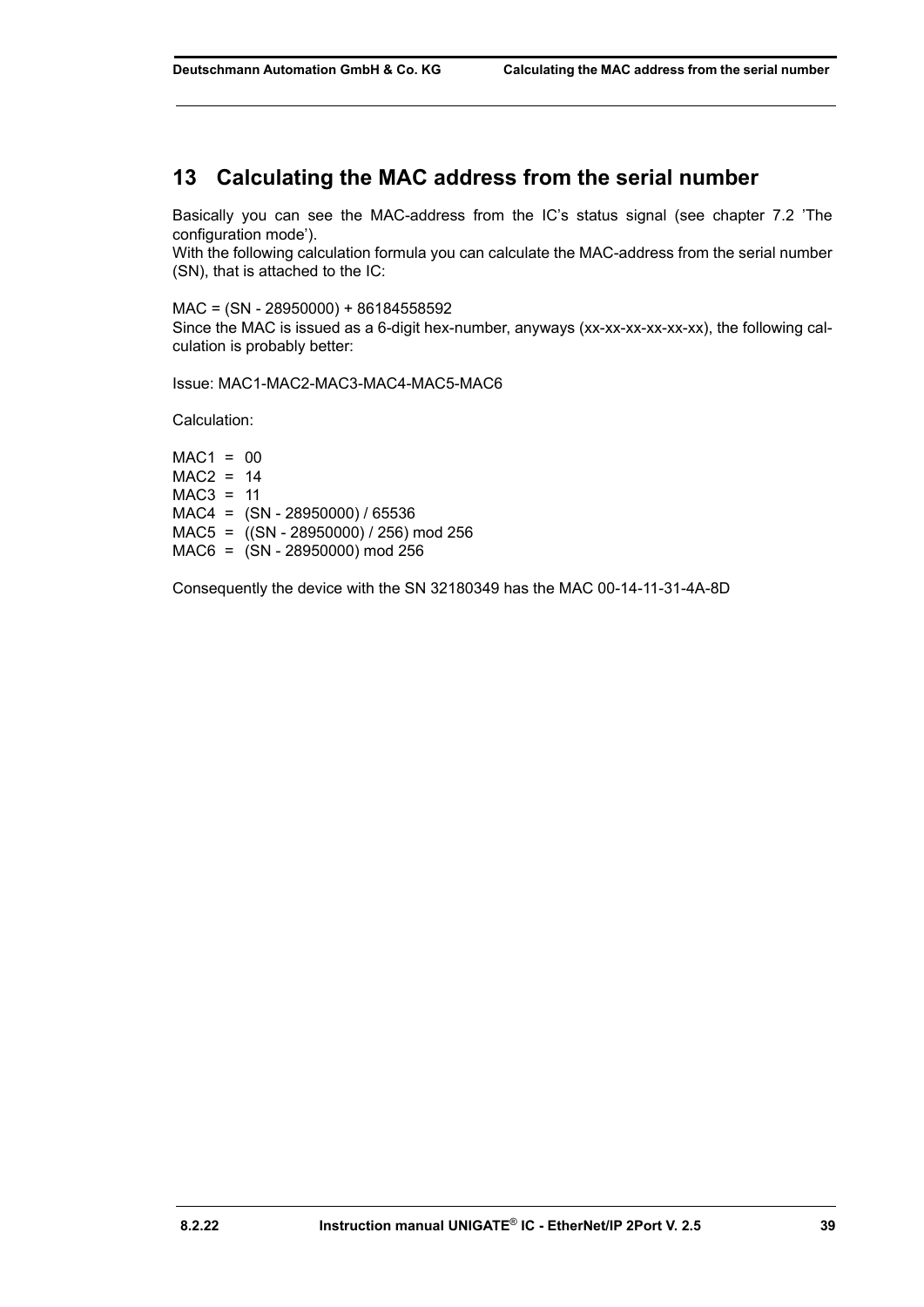## <span id="page-39-0"></span>**14 Error handling at UNIGATE® IC**

A distinction can be made between two categories of system-errors:

Serious errors (1-4): In this case, the Gateway must be switched off and switched back on again. If the error occurs again, the Gateway must be exchanged and returned for repair.

Warnings (6-15): These warnings are displayed for one minute simply for information purposes and are then automatically reset. If such warnings occur frequently, please inform After-Sales Service.

The system-error can be read-out via the Script.

In the configuration mode these displays are not valid and only meant for internal use.

|                | Error no. Error description   |
|----------------|-------------------------------|
| 0              | Reserved                      |
|                | Hardware fault                |
| $\overline{2}$ | <b>EEROM</b> error            |
| 3              | Internal memory error         |
| 4              | Fieldbus hardware error       |
| 5              | Script error                  |
| 6              | Reserved                      |
| 7              | RS-transmit buffer overflow   |
| 8              | RS-receive buffer overflow    |
| 9              | <b>RS</b> timeout             |
| 10             | General fieldbus error        |
| 11             | Parity-or frame-check-error   |
| 12             | Reserved                      |
| 13             | Fieldbus configuration error  |
| 14             | Fieldbus data buffer overflow |
| 15             | Reserved                      |

Table 1: Error handling at UNIGATE® IC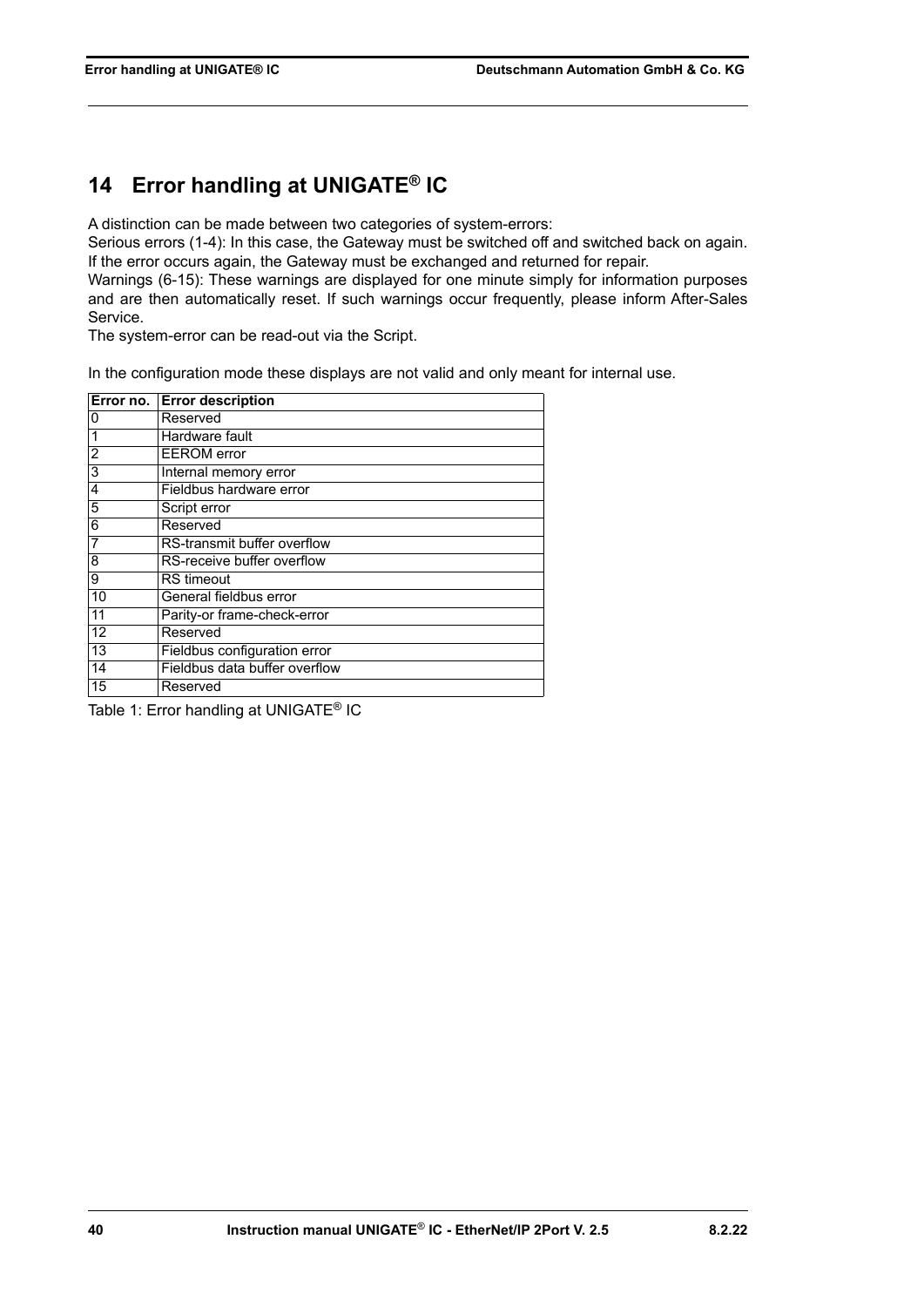## <span id="page-40-0"></span>**15 Firmware-update**

#### <span id="page-40-1"></span>**15.1 Overview**

UNIGATE® IC has a memory for the firmware. It can be replaced via the UNIGATE® IC's Ether-Net/IP-interface.

### <span id="page-40-2"></span>**15.2 Execution of the firmware-update**

The safest way for the firmware-update is the use of the basic board combined with the software "FDT.EXE" (firmware-download-tool). These tools are available from Deutschmann Automation (see [chapter 17\)](#page-44-0).

A Firmware-update can be carried out in the following operational modes:

Konfiguration mode (via the IP-address UNIGATE<sup>®</sup>) Firmware-update-mode (via the fixed IP-address 10.10.10.10)

#### <span id="page-40-3"></span>**15.3 Starting in firmware-update-mode**

#### <span id="page-40-4"></span>**15.3.1 Adjustment by hardware**

UNIGATE<sup>®</sup> IC can be brought to the firmware-update-mode by the hardware. For it the signal  $\overline{BE}$ (boot enable) has to be pulled to the potential GND during the Power-up-process.

#### <span id="page-40-5"></span>**15.4 Note on safety**

The firmware-update should only be carried out when there is no other possibility left. A firmware-update-process that has already been started CANNOT be undone. With it the previously used firmware is permanently unusable.

#### <span id="page-40-6"></span>**15.5 Operation mode of the IC**

#### **Data exchange mode**

This mode is required for the regular use of the IC. In this mode the IC will process all script-commands and normally exchange the corresponding user data. The bus as well is operated in this mode through the IC.

#### **Configuration mode**

In the configuration mode the UNIGATE® IC will carry out a self-test after the start (or after a reset). After a successful self-test it will wait for further commands. Here it is possible to load a translated Script (File extension: \*.dcs) into the unit or to configure the device.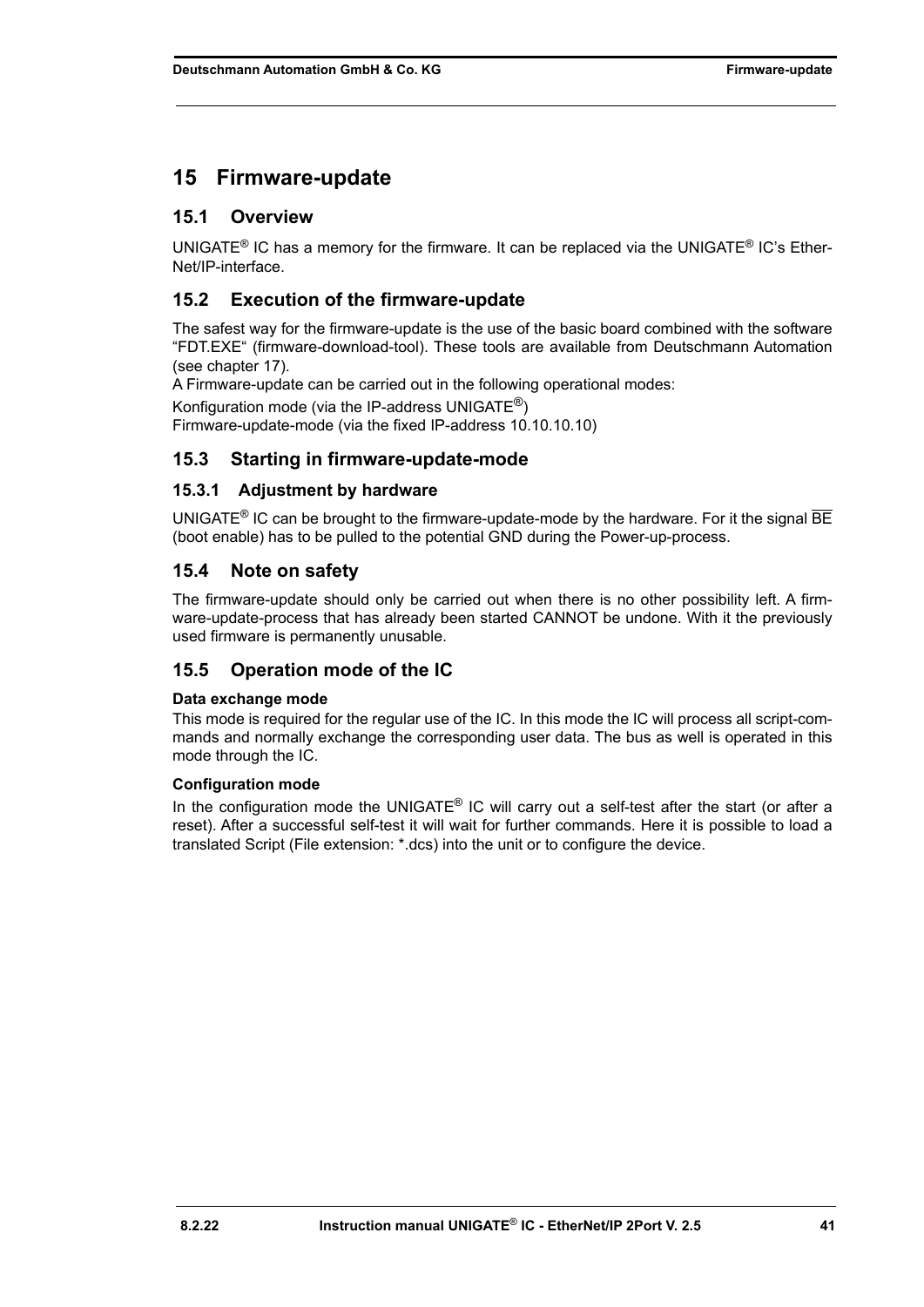## <span id="page-41-0"></span>**16 Technical data**

In this chapter you will find all necessary technical data on UNIGATE<sup>®</sup> IC. All measurements in mm.

### <span id="page-41-1"></span>**16.1 Mechanics of the UNIGATE® IC**

<span id="page-41-2"></span>



|                               |         |                  |          |                |                   |                            |                                            | <b>UNIGATE® IC</b>                       |          |                |                            |                                                    |                   |                          |    |
|-------------------------------|---------|------------------|----------|----------------|-------------------|----------------------------|--------------------------------------------|------------------------------------------|----------|----------------|----------------------------|----------------------------------------------------|-------------------|--------------------------|----|
|                               | CANopen | <b>DeviceNet</b> | EtherCAT | EtherCAT (wt*) | EtherNet/IP 1Port | 2Port (wt*)<br>EtherNet/IP | Modbus TCP<br>$\ddot{}$<br>Ethernet TCP/IP | Ethernet TCP/IP (wt*) + Modbus TCP (wt*) | LONWorks | $\overline{P}$ | DP-DPV1<br><b>PROFIBUS</b> | (PBL/PBX/PBY)<br>$\overline{a}$<br><b>PROFIBUS</b> | 1Port<br>PROFINET | 2Port (wt*)<br>PRROFINET | RS |
| $A = total$<br>height<br>(mm) | 12      | 9,5              | 11       | 8              | 11                | 8                          | 11                                         | 8                                        | 13       | 12             | 9,5                        | 12                                                 | 11                | 8                        | 12 |

\*wt = without magnetics

**Note:** The total height of all UNIGATE® ICs can be found in the "Pinout list for UNIGATE® IC and UNIGATE® [IC2". \(Download PDF\)](https://www.deutschmann.de/downloads//Support/Unigate-IC/UNIGATE%20IC%20and%20IC2%20device%20family%20pinout.pdf)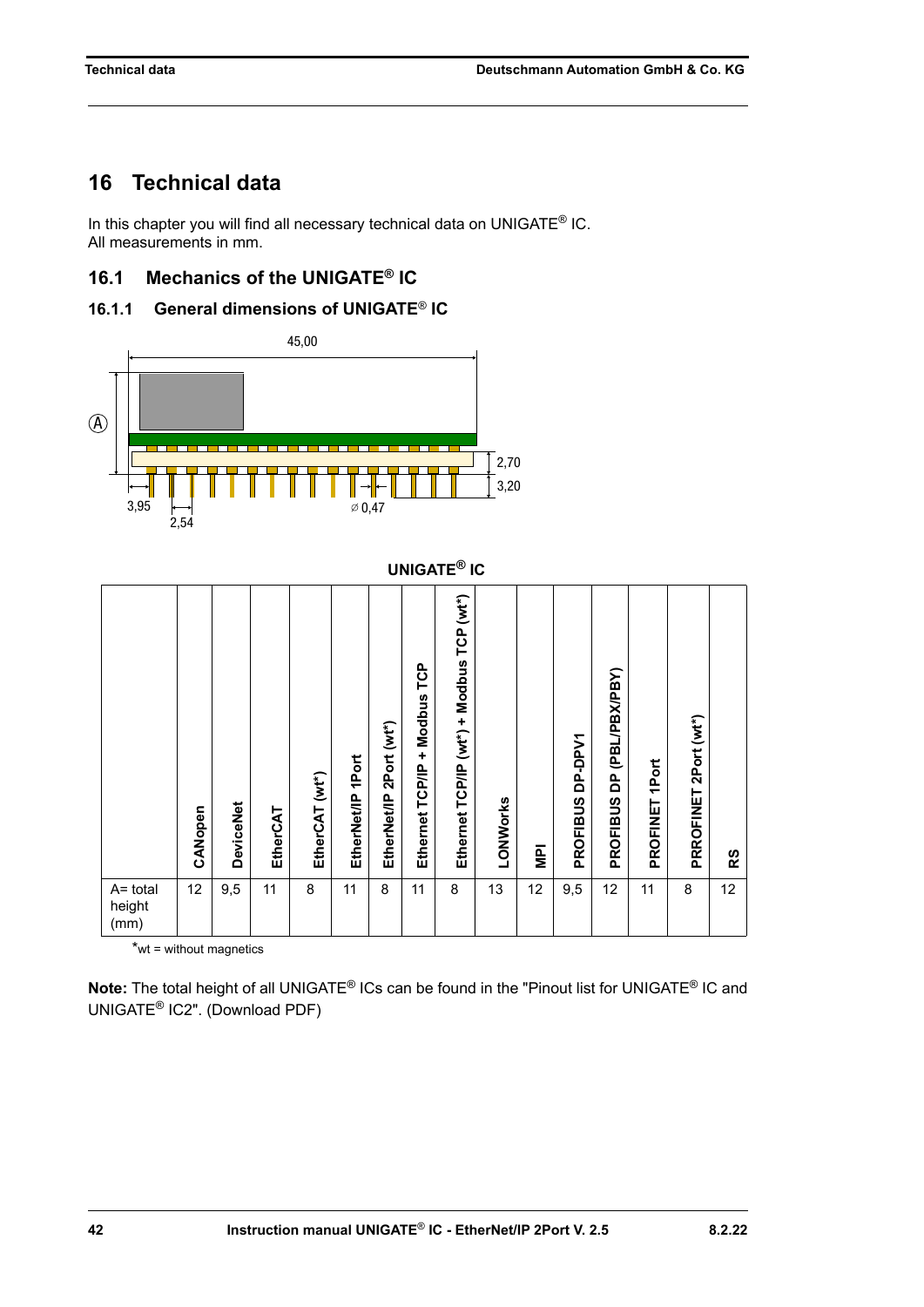



DIP-Spacing Code 6

In case you intend to use other fieldbus ICs, the maximum overall height of  $\leq$  20 mm (including pins) has to be taken into consideration.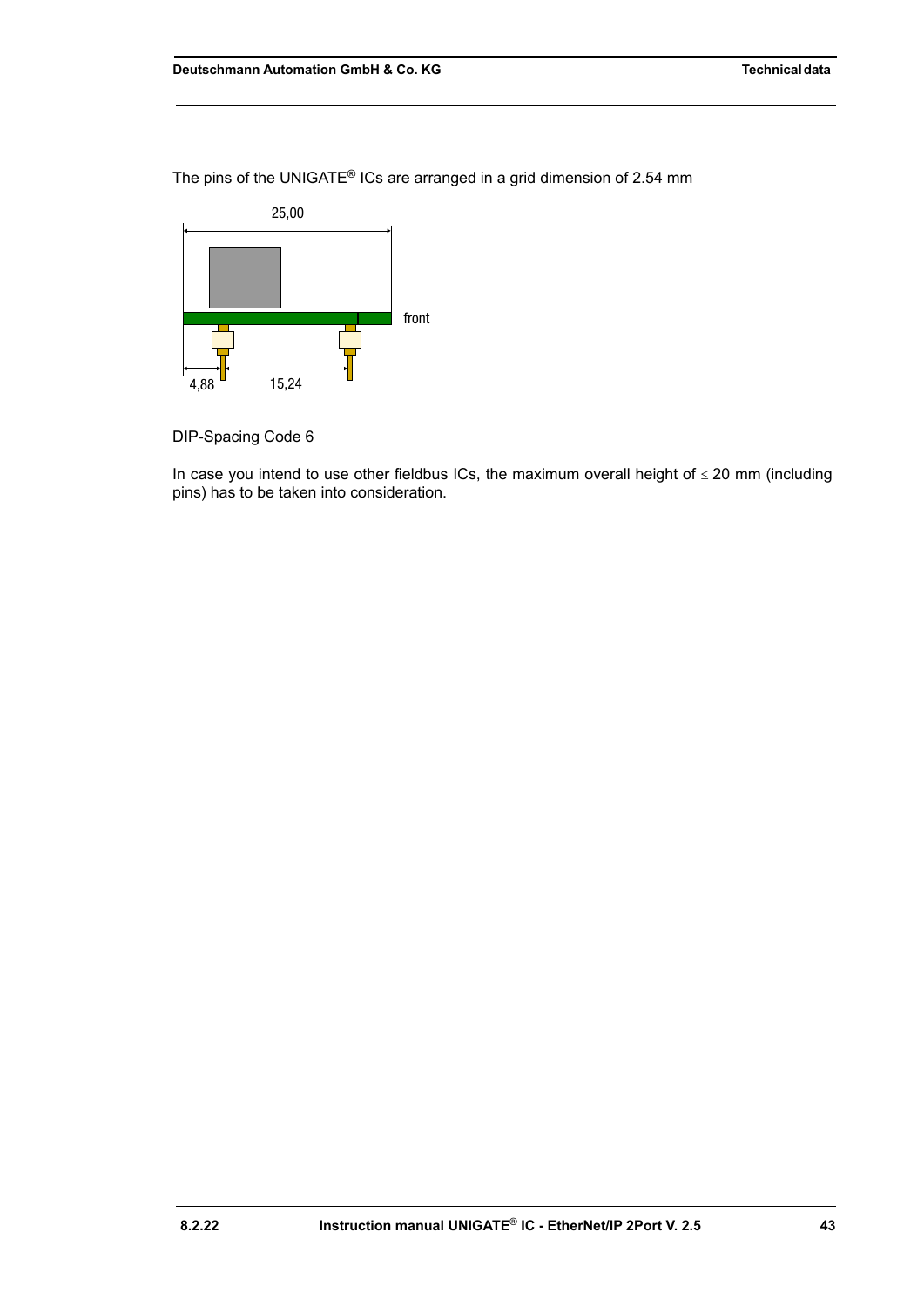### <span id="page-43-0"></span>**16.2 Technical data UNIGATE® IC - EtherNet /IP 2Port**

| <b>Characteristics</b>                       | <b>Explanation</b>                                                        |  |  |  |  |
|----------------------------------------------|---------------------------------------------------------------------------|--|--|--|--|
| Supply voltage                               | $3.3V \pm 5$ %, max. 460 mA DC                                            |  |  |  |  |
| Reverse polarity protection                  | No                                                                        |  |  |  |  |
| power supply                                 |                                                                           |  |  |  |  |
| Interface                                    | 2 UART interfaces, 1 synchronous serial interface                         |  |  |  |  |
| IP-address                                   | Set via WINGATE or assigned via DHCP                                      |  |  |  |  |
| Bus-baud rate                                | 10/100 MBit/s autodetect                                                  |  |  |  |  |
| UART-baud rate                               | Up to 520 Kbaud (adjustable via script)                                   |  |  |  |  |
| Supported Ethernet protocols                 | <b>UDP/IP, TCP/IP</b>                                                     |  |  |  |  |
| Technology                                   | 32-bit-processor "Fido 1100"                                              |  |  |  |  |
| <b>Others</b>                                | I/Os, analogous signals, shift registers, LEDs, switches and so on can be |  |  |  |  |
|                                              | connected externally                                                      |  |  |  |  |
| <b>Dimensions</b>                            | 45 x 25 x 8 mm (WxDxH)                                                    |  |  |  |  |
| Installation                                 | 32 DIL                                                                    |  |  |  |  |
| Weight                                       | Approx. 9 g                                                               |  |  |  |  |
| Ambient temperature*                         | $-40^{\circ}$ C $. +85^{\circ}$ C                                         |  |  |  |  |
| Storage / transport temperature  -40°C+100°C |                                                                           |  |  |  |  |
| Built-in position                            | Any                                                                       |  |  |  |  |

\* When implementing a UNIGATE® IC in your electronics, not only the mechanical dimensions but also the thermal management must be taken into account. The ambient temperature specified in the manual does not take into account the specific installation situation (e.g. closed housing). External factors have a major influence on how well the heat is dissipated from the heat sources. When using the UNIGATE<sup>®</sup> IC in your electronics, adequate heat dissipation must therefore be ensured.

With the UNIGATE<sup>®</sup> IC EtherNet/IP 2Port, the greatest heat development comes from the two components "fido 1100" and "MICREL KSZ8873MLLI", both on the top of the module.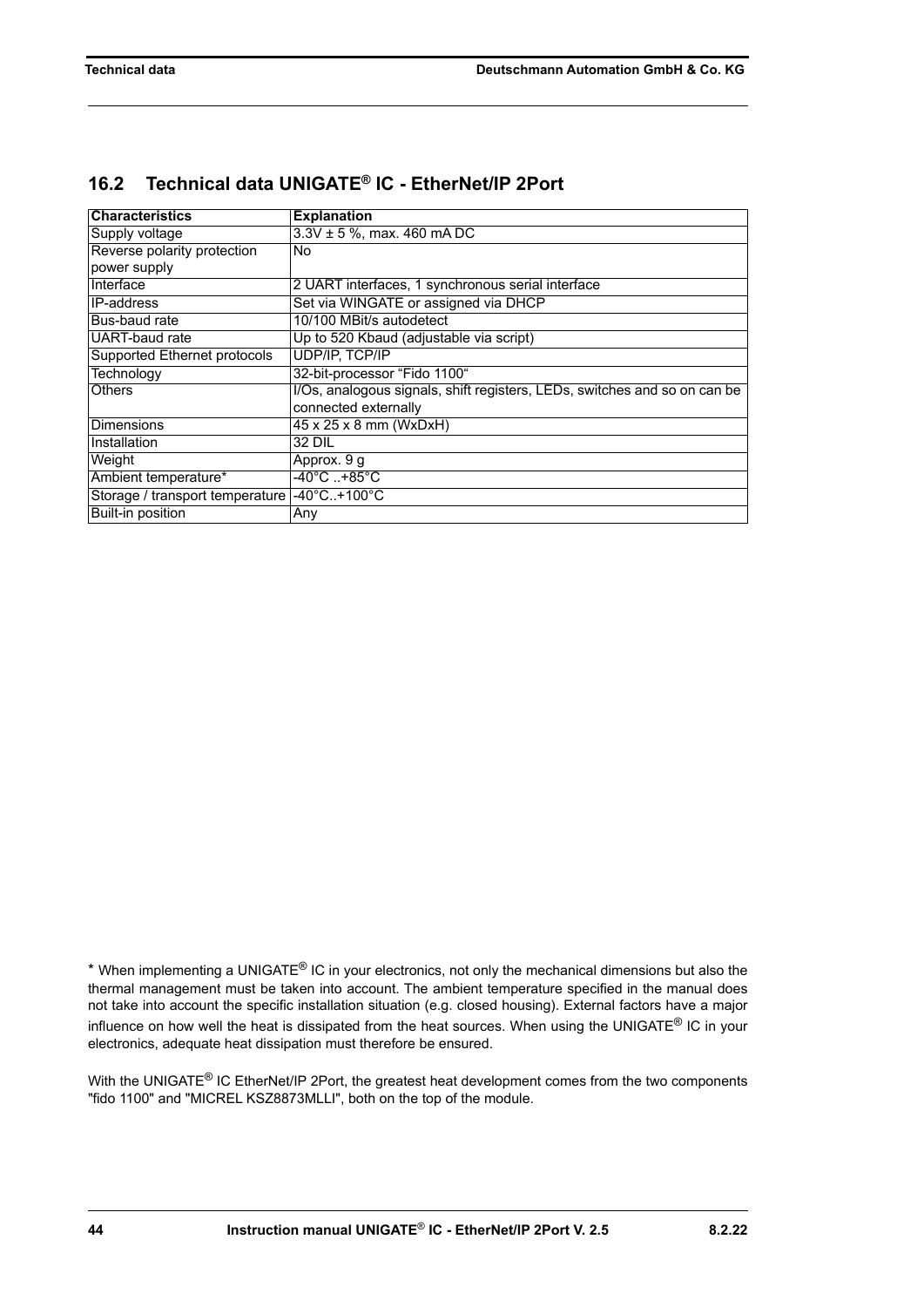## <span id="page-44-0"></span>**17 Accessory**

The following tools are available from Deutschmann Automation.

### <span id="page-44-1"></span>**17.1 FirmwareDownloadTool (FDT)**

The FirmwareDownloadTool is available for download from our homepage: it is required for an update of the firmware. Condition for it is, that a PC can be connected to the serial of the IC. The software describes the procedure of an update itself.

### <span id="page-44-2"></span>**17.2 Protocol Developer**

[The Protocol Developer is the development environment for scripts, that also contain the Debug](http://www.deutschmann.com)ger. This software package also contains the documentation to all script-commands. This software is available for download from our homepage at http://www.deutschmann.com. The instruction manual for the Protocol Developer, which is available in pdf-format, gives further advise on how to use the software.

### <span id="page-44-3"></span>**17.3 Developer Kit UNIGATE® IC-AB IC**

#### **The Devloper Kit IC contains**

- **•** a Developer Board UNIGATE® IC (see [chapter 17.3.1\)](#page-44-4)
- **•** a plug-in power pack to supply the Developer Board
- **•** connection cables for appl. RS232, Debug RS232 and appl. RS422/485
- **•** USB-cable
- **•** Software and documentation to complete the packet.

### <span id="page-44-4"></span>**17.3.1 Developer Board UNIGATE® IC-AB**

The Developer Board was developed so that the fast implementation of the Deutschmann All-inone bus node UNIGATE® IC into your electronic system can be guaranteed. The board is suitable for all Fieldbuses and Industrial Ethernet Buses supported by Deutschmann Automation.



The required UNIGATE® IC / ICs are ordered separately. The required voltage (5V or 3.3V, depending on the version) can be adjusted. An RS232-interface or a USB-connection is available for the connection to the PC (Debug-interface).

The application can be connected either through the USB, RS232, RS485 or the RS422.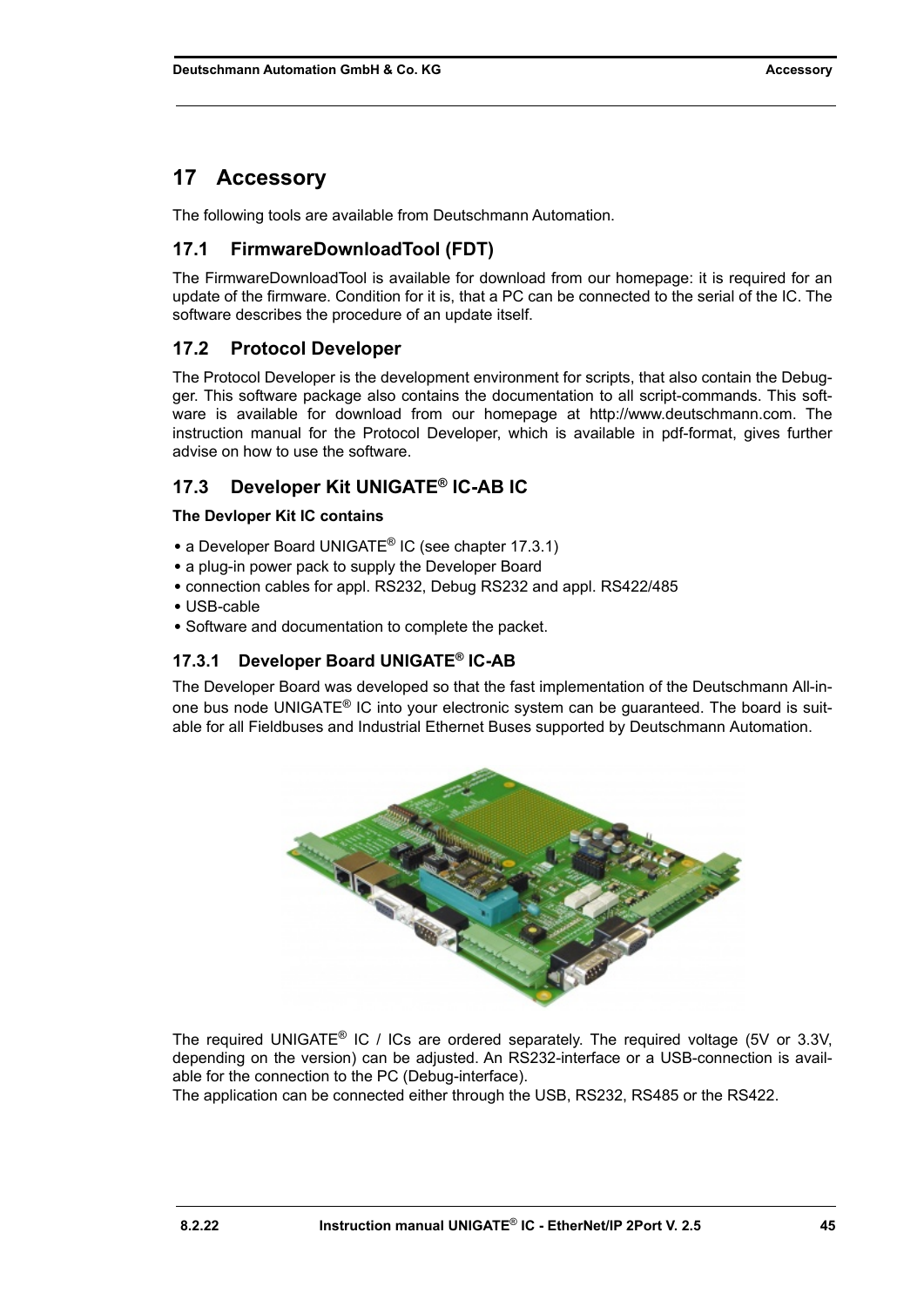The bus-connections according to standard or market standard are available to test the respective bus-side. Optionally Deutschmann Add-on packages (bus-master simulation) are available. The board contains 32 bit input and 16 bit output, provided with one LED each. Different connectors allow an easy coupling to your processor. A hole matrix field with the most important signals (voltage, IOs) allows a customized hardware extension (e. g. to connect a D/A converter).



#### <span id="page-45-0"></span>**17.3.2 Quick start**

For a transparent data exchange you will find example scripts for the respective Fieldus under "File->New" in the Protocol Developer.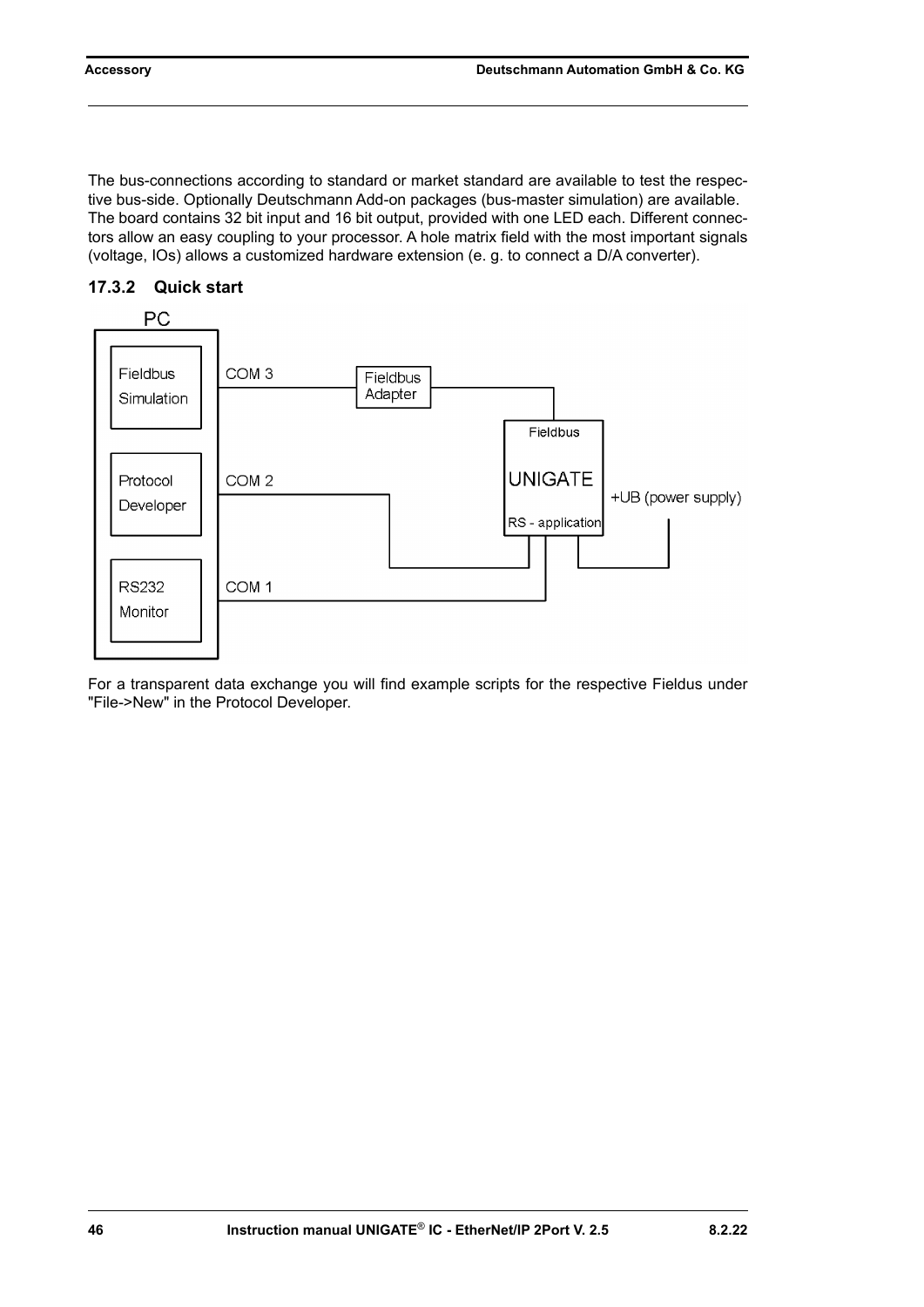## <span id="page-46-0"></span>**18 Servicing**

Should questions arise that are not covered in this manual you can find further information in our

**•** [FAQ/Wiki area on our homepage www.deutschmann.com or directly in our Wiki on](http://www.deutschmann.com)  [www.wiki.deutschmann.de](http://wiki.deutschmann.de/index.php?title=Deutschmann_Wiki/en)

If your questions are still unanswered please contact us directly.

#### **Please note down the following information before calling:**

- **•** Device designation
- **•** Serial number (S/N)
- **•** Article number
- **•** Error number and error description

Your request will be recorded in the Support center and will be processed by our Support Team as quickly as possible (Usually in 1 working day, rarely more than 3 working days.).

Technical Support hours are as follows: Monday to Thursday from 8 am to midday and from 1 pm to 4 pm, Friday from 8 am to midday (CET).

Deutschmann Automation GmbH & Co. KG Carl-Zeiss-Straße 8 D-65520 Bad-Camberg **Germany** 

| Central office and sales department | +49 6434 9433-0        |
|-------------------------------------|------------------------|
| <b>Technical Support</b>            | +49 6434 9433-33       |
| Fax sales department                | +49 6434 9433-40       |
| <b>Fax Technical Support</b>        | +49 6434 9433-44       |
| E-mail Technical Support            | support@deutschmann.de |

### <span id="page-46-1"></span>**18.1 Returning a device**

If you return a device, we require as comprehensive a fault/error description as possible. We require the following information in particular:

- **•** What error number was displayed?
- **•** What is the supply voltage (±0.5 V) with Gateway connected?
- **•** What were you last doing or what last happened on the device (programming, error on powerup, ...)?

The more precise information a fault/error description you provide, the more exactly we will be able to pinpoint the possible causes.

### <span id="page-46-2"></span>**18.2 Downloading PC software**

You can download current information and software free of charge from our Internet server. [http://www.deutschmann.com.](http://www.deutschmann.com)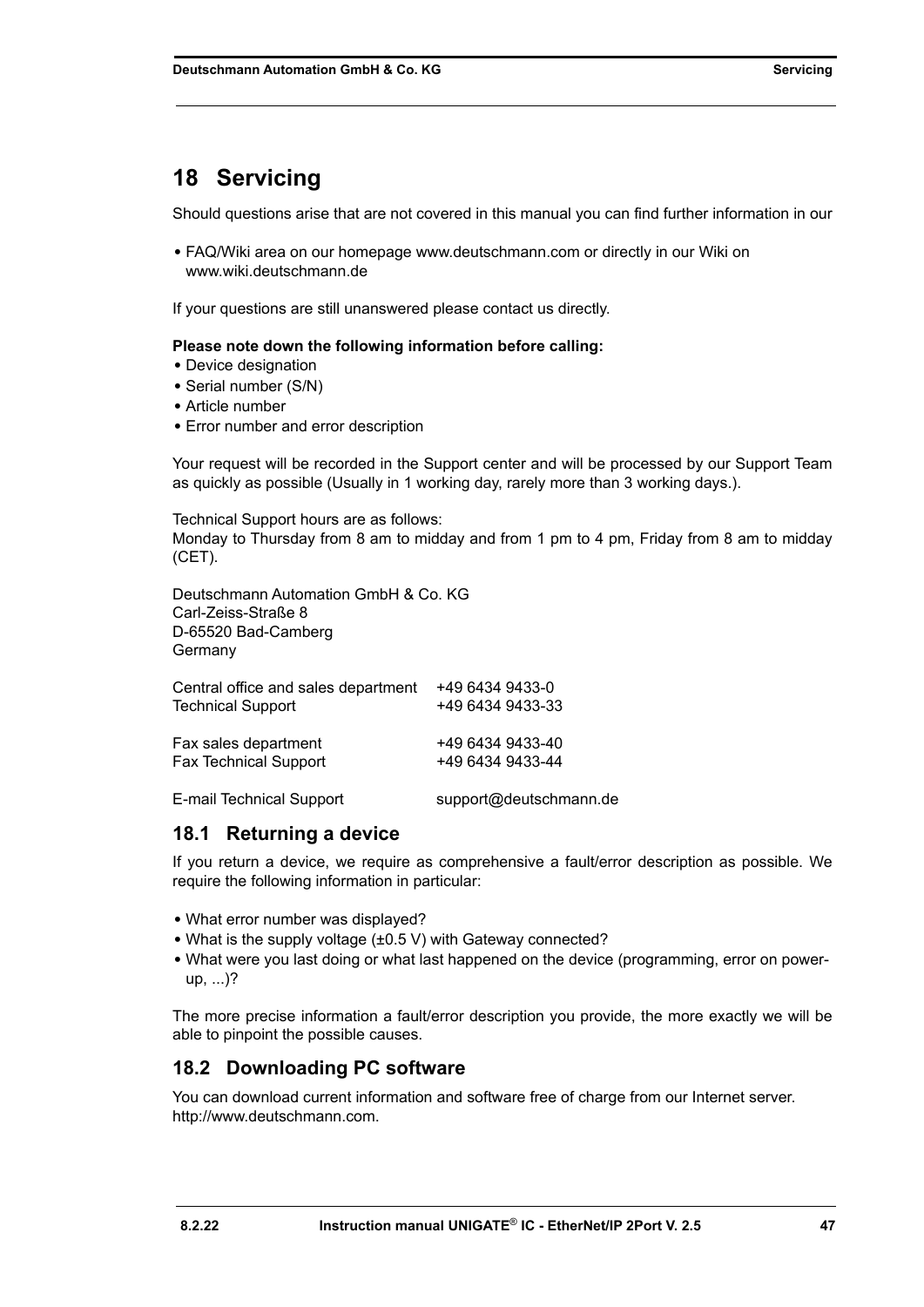## <span id="page-47-0"></span>**19 Annex**

## <span id="page-47-1"></span>**19.1 Explanations of the abbreviations**

| General         |          |                                                                                        |
|-----------------|----------|----------------------------------------------------------------------------------------|
| CL              | $=$      | Product group CL (Compact Line)                                                        |
| СM              | $=$      | Product group CM (CANopen Line)                                                        |
| СX              | $=$      | Product group CX                                                                       |
| EL              | $=$      | Product group EL (Ethernet Line)                                                       |
| FC              | $=$      | Product group FC (Fast Connect)                                                        |
| GT              | $=$      | Galvanic separation RS-side                                                            |
| GY              | $=$      | Housing color gray                                                                     |
| ΜВ              | $=$      | Product group MB                                                                       |
| RS              | $=$      | Product group RS                                                                       |
| SC              | $=$      | Product group SC (Script)                                                              |
| 232/485         | $=$      | Interface RS232 and RS485 switchable                                                   |
| 232/422 =       |          | Interface RS232 and RS422 switchable                                                   |
| DB              | $=$      | Additional RS232 DEBUG-interface                                                       |
| D9              | $=$      | Connection of the RS through 9-pin D-SUB instead of 5-pin screw-plug connector         |
| PL              | $=$      | Board only without DIN-rail module and without housing cover                           |
| PD              | $=$      | Board only without DIN-rail module and with housing cover                              |
| AG              | $=$      | Gateway installed in a die-cast aluminum housing                                       |
| EG              | $=$      | Gateway installed in a stainless steel housing                                         |
| IC.             | $=$      | Product group IC (IC-design DIL32)                                                     |
| IC <sub>2</sub> | $=$      | Product group IC2 (IC-design DIL32)                                                    |
| 108             | $=$      | Option I/O8                                                                            |
| 16              | $=$      | Script memory expanded to 16KB                                                         |
| 5V.             | $=$      | Operating voltage 5V                                                                   |
| 3,3V            | $=$      | Operating voltage 3.3V                                                                 |
|                 |          |                                                                                        |
| <b>Fieldbus</b> |          |                                                                                        |
| CO              | Ξ        | CANopen                                                                                |
| C4              | $=$      | CANopen V4                                                                             |
| C4X             | $=$      | CANopen V4-version X (see comparison table UNIGATE <sup>®</sup> IC for the respective  |
|                 |          | product)                                                                               |
| DN              | $=$      | <b>DeviceNet</b>                                                                       |
| EС              | $=$      | EtherCAT                                                                               |
| ΕI              | $=$      | EtherNet/IP                                                                            |
| FE.             | $=$      | Ethernet 10/100 MBit/s                                                                 |
| FEX             | $=$      | Ethernet 10/100 MBit/s-version X (see comparison table UNIGATE <sup>®</sup> IC for the |
|                 |          | respective product)                                                                    |
| ΙB              | =        | Interbus                                                                               |
| IBL             | $=$      | Interbus                                                                               |
| LN62            | $=$      | LONWorks62                                                                             |
| LN512           | $=$      | LONWorks512                                                                            |
| ModTCP          | $\equiv$ | ModbusTCP                                                                              |
| MPI             | $=$      | Siemens MPI®                                                                           |
| PL              | $=$      | Powerlink                                                                              |
| PN              | $=$      | PROFINET-IO                                                                            |
| PBDP            | $=$      | PROFIBUS DP                                                                            |
| <b>PBDPL</b>    | $=$      | PROFIBUS DP-version L (see comparison table UNIGATE <sup>®</sup> IC for the respective |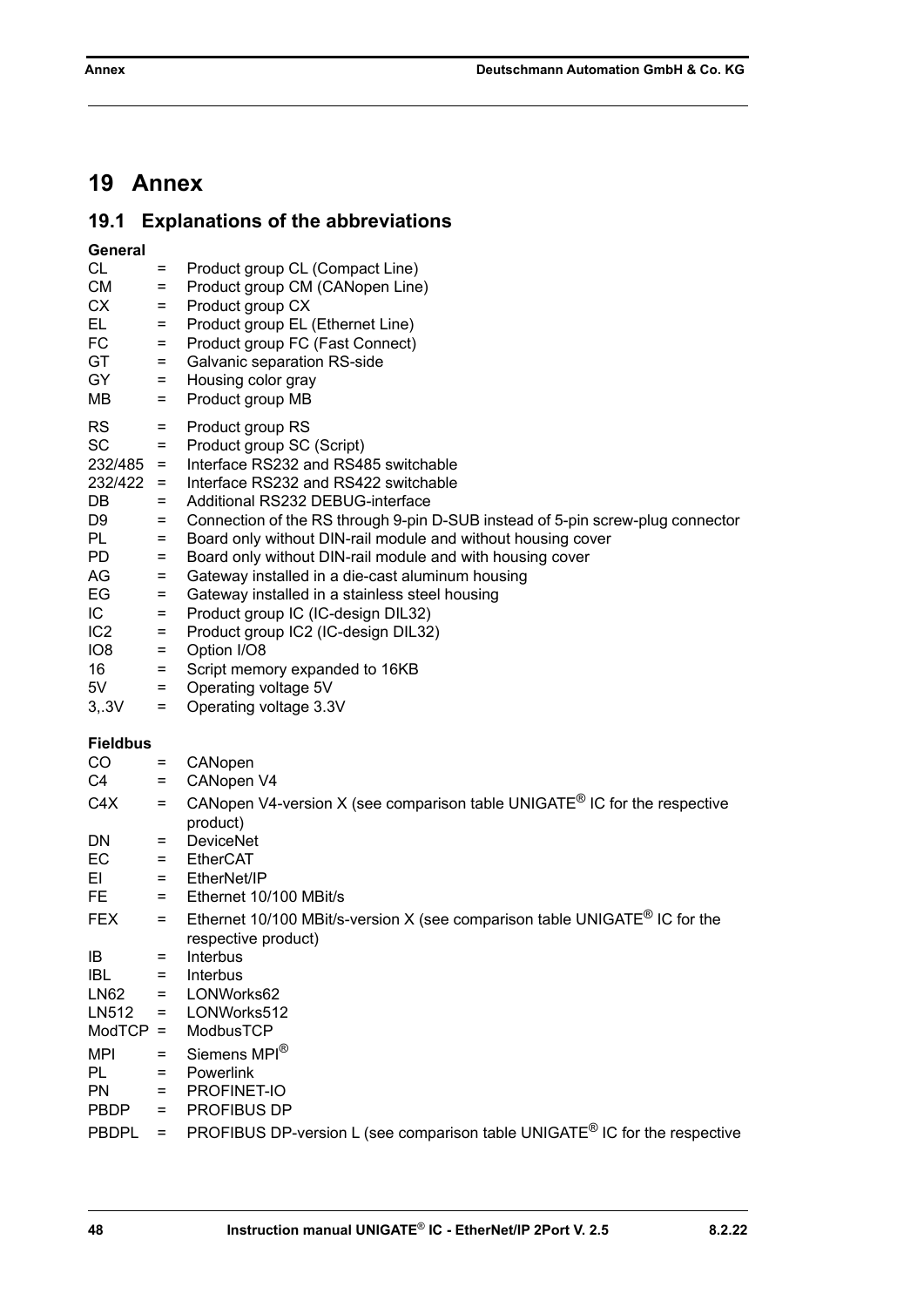product)

PBDPX = PROFIBUS DP-version X (see comparison table UNIGATE<sup>®</sup> IC for the respective product)

PBDPV0 = PROFIBUS DPV0 PBDPV1 = PROFIBUS DPV1 RS = Serial RS232/485/422

### <span id="page-48-0"></span>**19.2 Hexadecimal table**

| Hex | <b>Decimal</b> | <b>Binary</b> |
|-----|----------------|---------------|
| 0   | 0              | 0000          |
| 1   | 1              | 0001          |
| 2   | $\overline{c}$ | 0010          |
| 3   | 3              | 0011          |
| 4   | 4              | 0100          |
| 5   | 5              | 0101          |
| 6   | 6              | 0110          |
| 7   | 7              | 0111          |
| 8   | 8              | 1000          |
| 9   | 9              | 1001          |
| Α   | 10             | 1010          |
| В   | 11             | 1011          |
| С   | 12             | 1100          |
| D   | 13             | 1101          |
| E   | 14             | 1110          |
| F   | 15             | 1111          |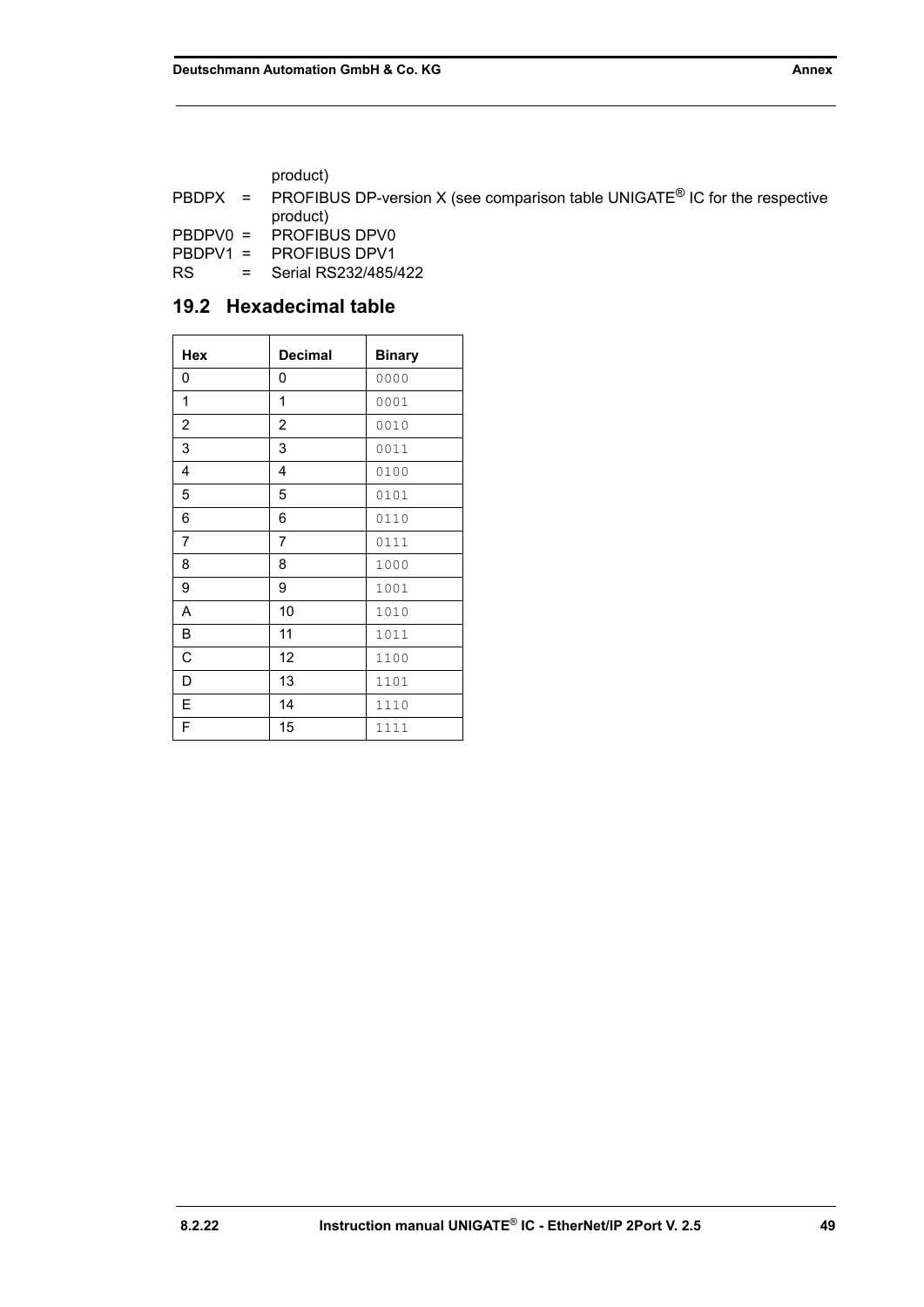## <span id="page-49-0"></span>**20 Annex**

## <span id="page-49-1"></span>**20.1 Explanations of the abbreviations**

| General<br>CL<br><b>CM</b><br><b>CX</b><br>EL.<br>FC<br>GT<br>GY<br>ΜВ                                      | $=$<br>$=$<br>$=$<br>$=$<br>$=$<br>$=$<br>$=$<br>$=$     | Product group CL (Compact Line)<br>Product group CM (CANopen Line)<br>Product group CX<br>Product group EL (Ethernet Line)<br>Product group FC (Fast Connect)<br>Galvanic separation RS-side<br>Housing color gray<br>Product group MB                                                                                                                                                                                                                                                 |
|-------------------------------------------------------------------------------------------------------------|----------------------------------------------------------|----------------------------------------------------------------------------------------------------------------------------------------------------------------------------------------------------------------------------------------------------------------------------------------------------------------------------------------------------------------------------------------------------------------------------------------------------------------------------------------|
| <b>RS</b><br><b>SC</b><br>$232/485 =$<br>$232/422 =$<br>DB<br>D <sub>9</sub><br>PL<br><b>PD</b><br>AG<br>EG | ÷.<br>$=$<br>$=$<br>$=$<br>$=$<br>$=$<br>$\equiv$<br>$=$ | Product group RS<br>Product group SC (Script)<br>Interface RS232 and RS485 switchable<br>Interface RS232 and RS422 switchable<br>Additional RS232 DEBUG-interface<br>Connection of the RS through 9-pin D-SUB instead of 5-pin screw-plug connector<br>Board only without DIN-rail module and without housing cover<br>Board only without DIN-rail module and with housing cover<br>Gateway installed in a die-cast aluminum housing<br>Gateway installed in a stainless steel housing |
| IC<br>IO <sub>8</sub><br>16<br>5V<br>3,3V                                                                   | $\equiv$<br>$=$<br>$=$<br>$=$<br>$=$                     | Product group IC (IC-design DIL32)<br>Option I/O8<br>Script memory expanded to 16KB<br>Operating voltage 5V<br>Operating voltage 3.3V                                                                                                                                                                                                                                                                                                                                                  |
| <b>Fieldbus</b>                                                                                             |                                                          |                                                                                                                                                                                                                                                                                                                                                                                                                                                                                        |
| CO<br>C4<br>C4X                                                                                             | $\qquad \qquad =$<br>$=$<br>$=$                          | CANopen<br>CANopen V4<br>CANopen V4-version X (see comparison table UNIGATE <sup>®</sup> IC for the respective                                                                                                                                                                                                                                                                                                                                                                         |
| DN<br>EC<br>EL<br>FE<br><b>FEX</b>                                                                          | $=$<br>$=$<br>$=$                                        | product)<br><b>DeviceNet</b><br>$=$ EtherCAT<br>$=$ Ethernet/IP<br>Ethernet 10/100 MBit/s<br>Ethernet 10/100 MBit/s-version X (see comparison table UNIGATE <sup>®</sup> IC for the                                                                                                                                                                                                                                                                                                    |
| IB<br><b>IBL</b><br><b>LN62</b><br>LN512<br>$ModTCP =$                                                      | Ξ<br>Ξ<br>$=$<br>$=$                                     | respective product)<br>Interbus<br>Interbus<br>LONWorks62<br>LONWorks512<br>ModbusTCP                                                                                                                                                                                                                                                                                                                                                                                                  |
| <b>MPI</b><br>PL<br><b>PN</b><br>PBDP<br><b>PBDPL</b>                                                       | $\equiv$<br>$\equiv$<br>$\equiv$<br>$=$<br>$=$           | Siemens MPI <sup>®</sup><br>Powerlink<br>Profinet-IO<br>ProfibusDP<br>ProfibusDP-version L (see comparison table UNIGATE <sup>®</sup> IC for the respective                                                                                                                                                                                                                                                                                                                            |